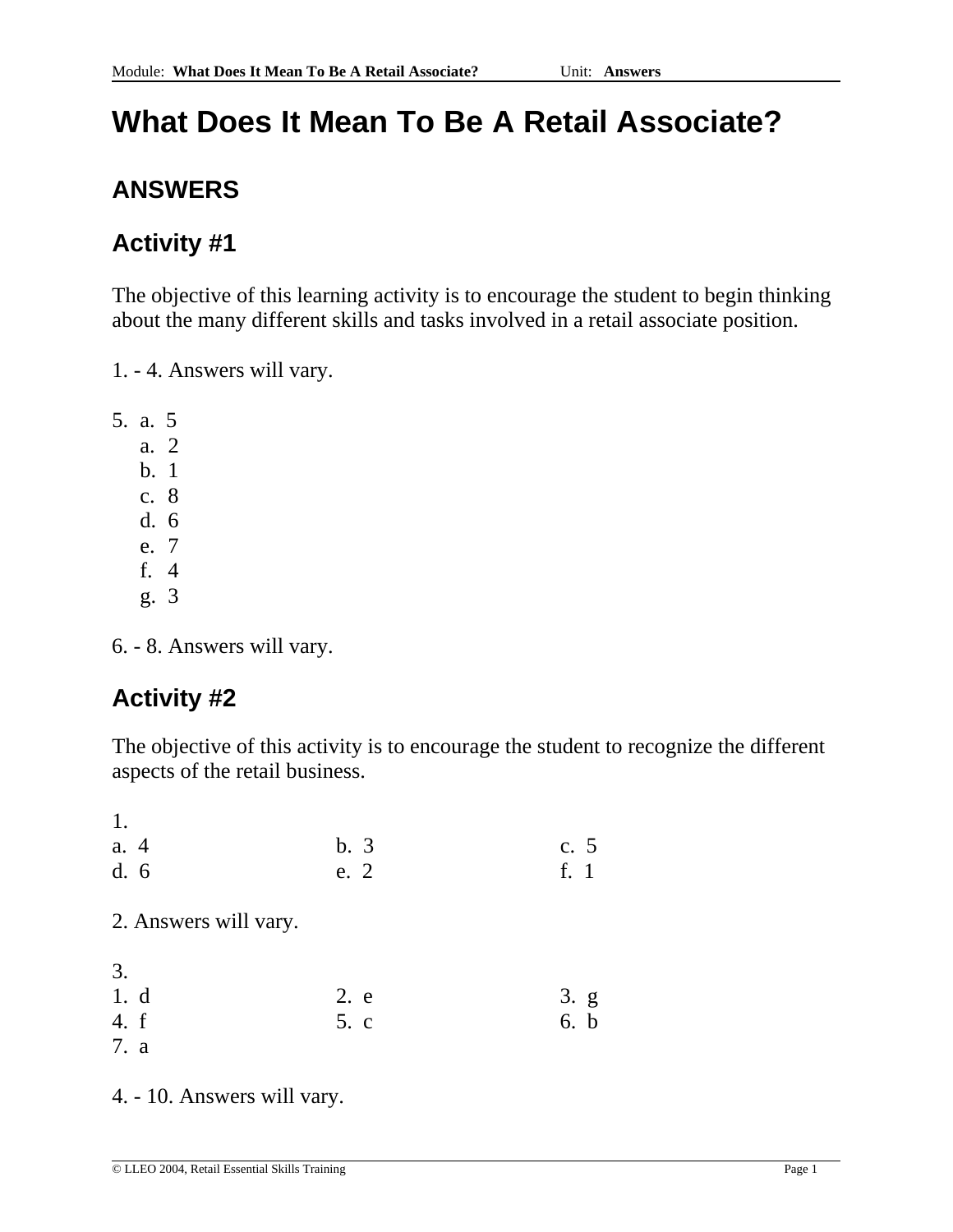The objective of this activity is for the student to consider the different sides of working in a retail position.

- 1. Answers will vary.
- 2. Hourly wage: paid a certain amount each hour worked. Salary: paid a certain amount for the entire year, hours are set. Commission: paid a certain amount or percentage of a sales transaction.
- 3. Answers will vary

| 4.   |      |        |
|------|------|--------|
| a. 8 | b.4  | c. $2$ |
| d.6  | e. 5 | f. 3   |
| g. 1 | h. 7 |        |

## **Activity #4**

The objective of this activity is to allow the student to gain further understanding about the economy in Canada.

- 1. production sector and service sector
- 2. service sector
- 3. 72%
- 4. production service sectors retail shift trend

## **Activity #5**

1. spending more time at home, aging population, purchasing time-saving and convenience items, concern for quality and price, personal services, move from an industrial society to an information society.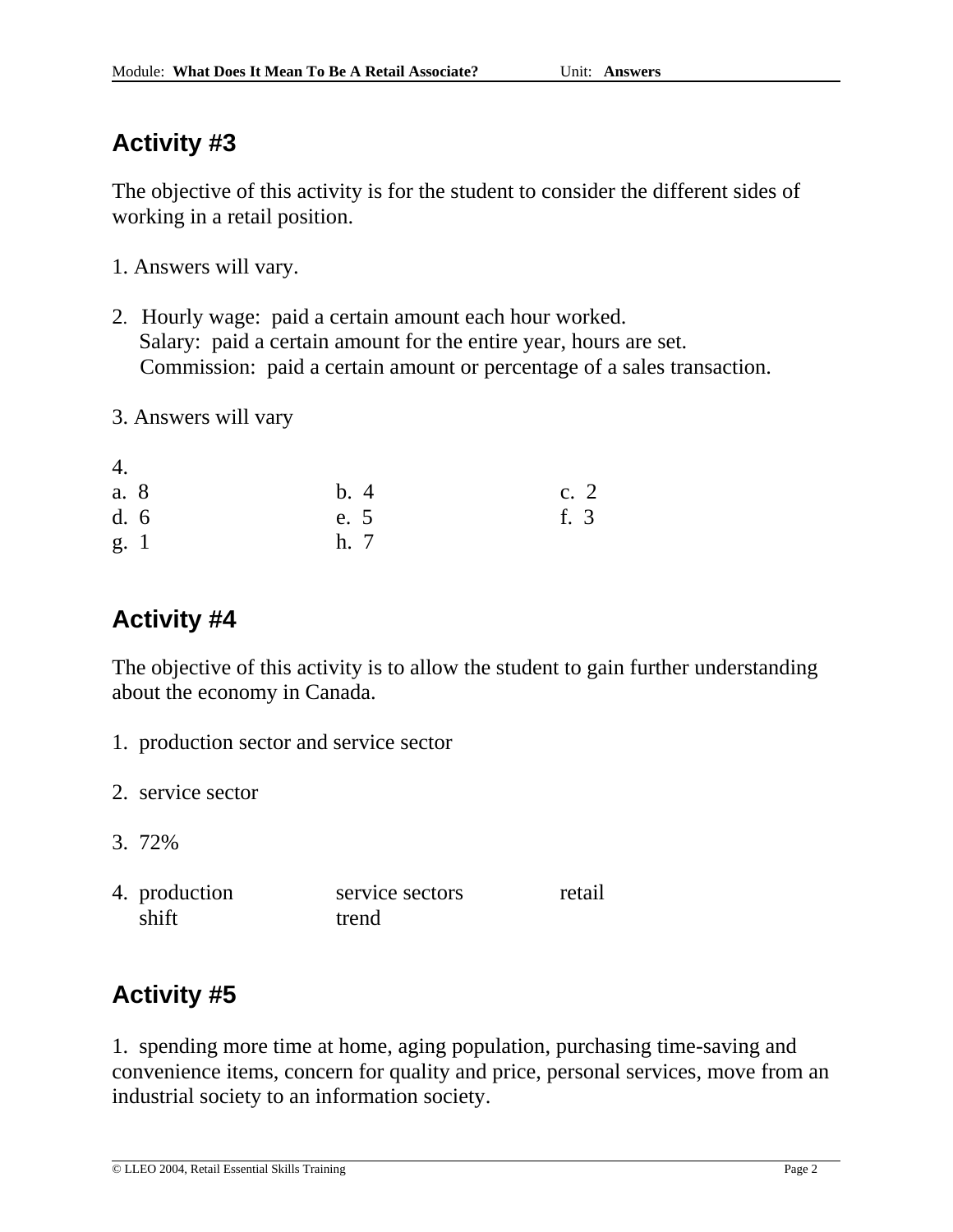- 2. purchasing goods through the Internet. Examples will vary.
- 3. 10. Answers will vary.

The objective of this activity is to allow the student to recognize the variety of businesses and job positions in retail.

1.

- a. 4.
- b. 3.
- c. 1.
- d. 5.
- e. 2.
- 2. 4. Answers will vary.

## **Activity #7**

The objective of this activity is to help the student begin to recognize the importance of a positive attitude in the work environment. The students have an opportunity to reflect on their personal attitude in the workplace.

1. - 4. Score and answers will vary.

### **Activity #8**

The objective of this activity is to help students become aware of how important a retail associate's attitude is for good customer relations.

- 1. Answers will vary.
	- A pleasant attitude will encourage repeat customers
	- Customers will remember your professional attitude
	- You never know who your customer may be e.g. a manager from another company looking to hire a supervisor!
	- Customer service is one of the most important aspects of a retail position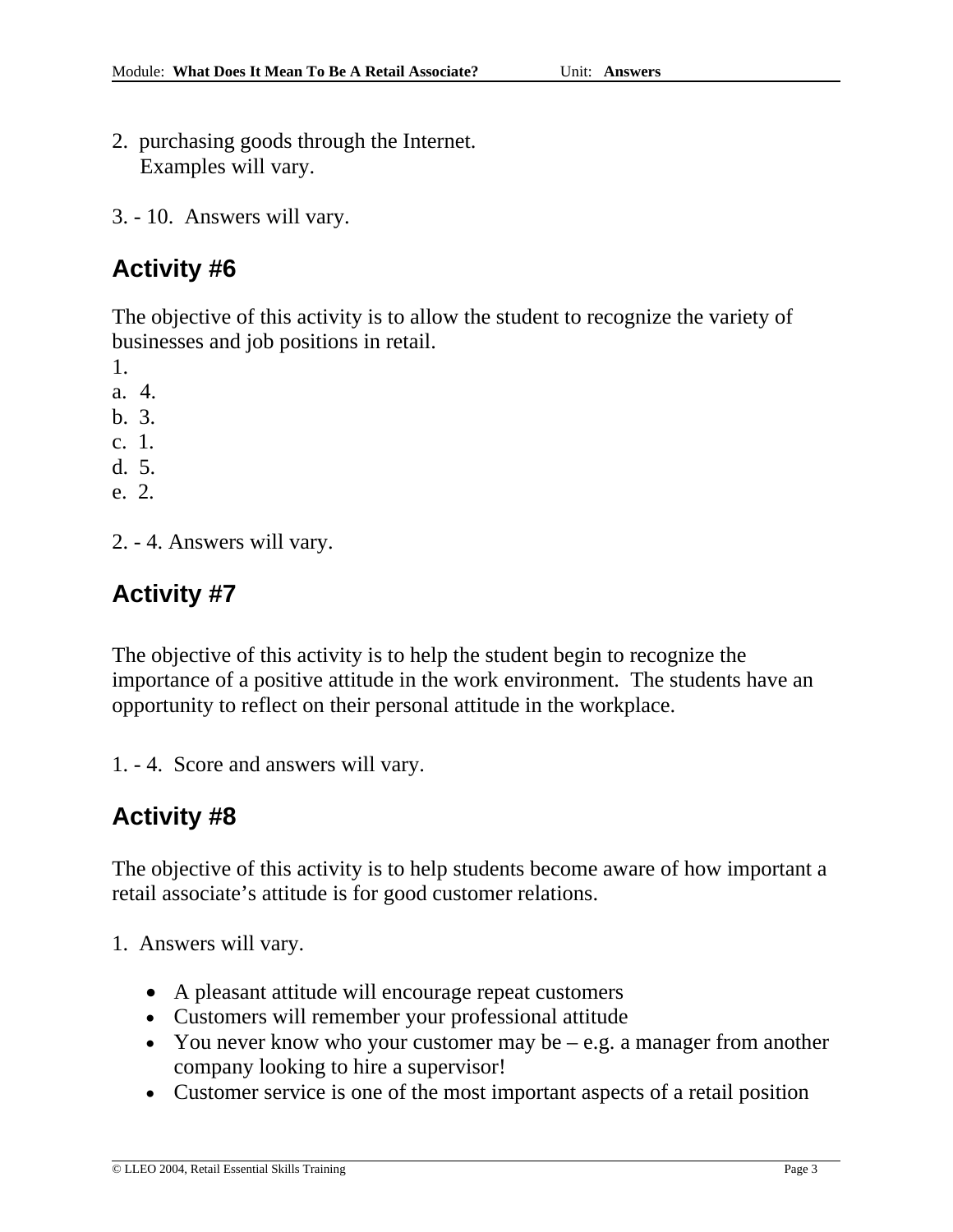The objective of this activity is to help the student begin to recognize the importance of self-confidence when working in retail. The students have an opportunity to reflect on their level of self-confidence about working in a public environment.

1. - 4. Score and answers will vary.

## **Activity #10**

The objective of this activity is to allow the students to articulate the important points in the reading "What Makes A Positive Appearance". This activity lets the students form an opinion about what they see as the most important points.

1. - 6. Answers will vary.

- 1. busy, active, involved
- 2. negative attitude
- 3. find, make
- 4. alert, positive
- 5. inappropriate, wrong
- 6. customers
- 7. bothered
- 8. personal
- 9. good, busy
- 10. what can I do next?
- 11. inappropriate, wrong
- 12. answers will vary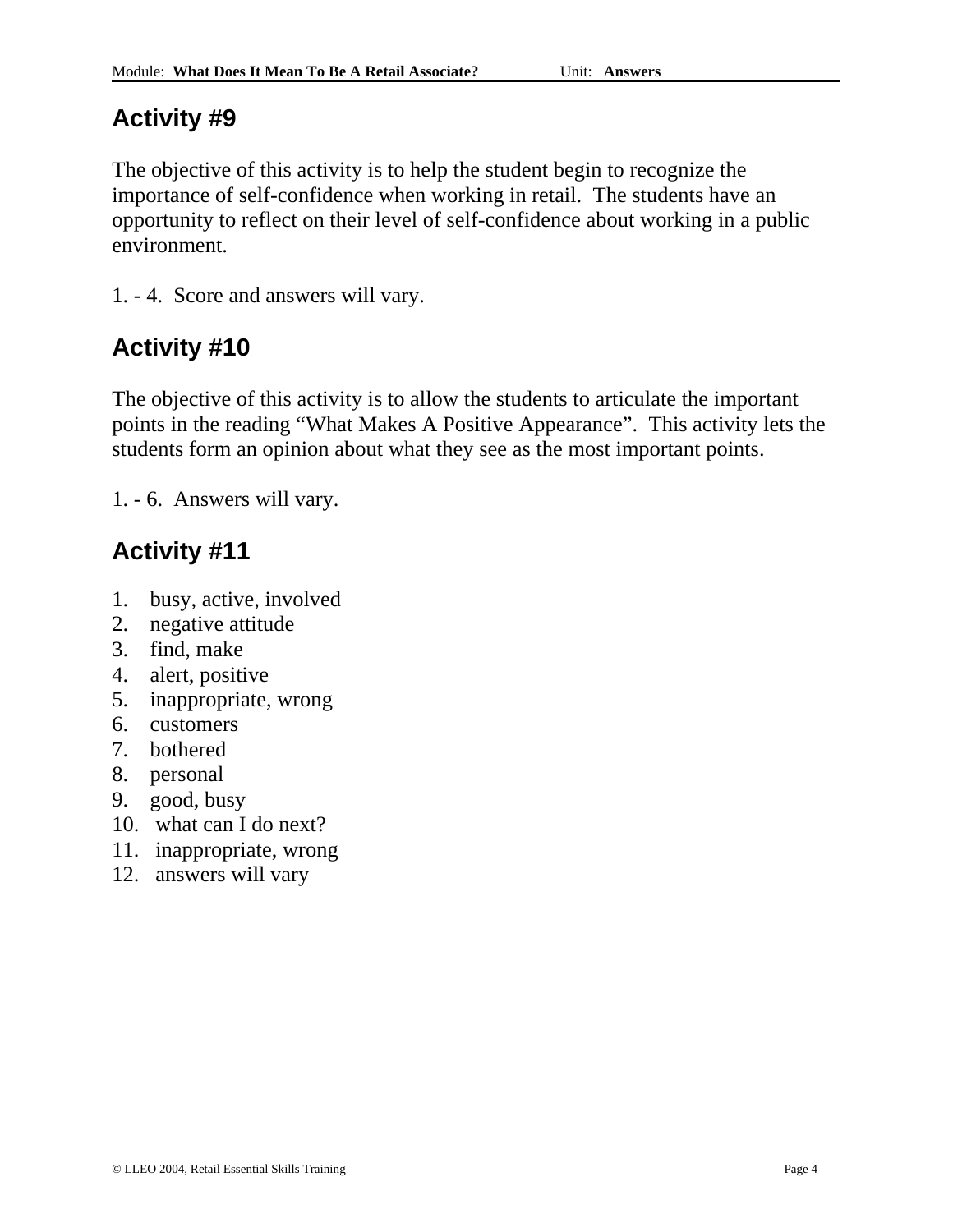The objective of these activities is to allow the student to engage in hands- on experience that requires team effort.

- Be certain to provide the opportunity to engage in at least one of these two activities.
- You will need to gather other students to participate in these activities for the student. Perhaps you could do a mini-lesson on the importance of teamwork within work settings for your other students during this time as well.

## **Activity #13**

The objective of this activity is to give the student an opportunity to recognize the importance of completing your assigned back-up tasks.

1. - 2. Answers will vary.

## **Activity #14**

- 1. Five of the following: enthusiasm, hard work, honesty, initiative, loyalty, professional development, and stability. Explanations will vary.
- 2. Five of the following: be dependable, follow instructions, know employer's expectations, manage time efficiently, get along with people, maintain good health, be punctual, adaptability, work independently, loyalty, initiative and imagination, make decisions on your own, neat and clean appearance, follow safety regulations, use information and equipment, use appropriate math skills, and organize work activities of others. Explanations will vary.
- 3. Answers will vary.

## **Activity #15**

The objective of this activity is to have the student develop an opinion piece on why teamwork is a valuable addition in the work place.

1. - 2. Answers will vary.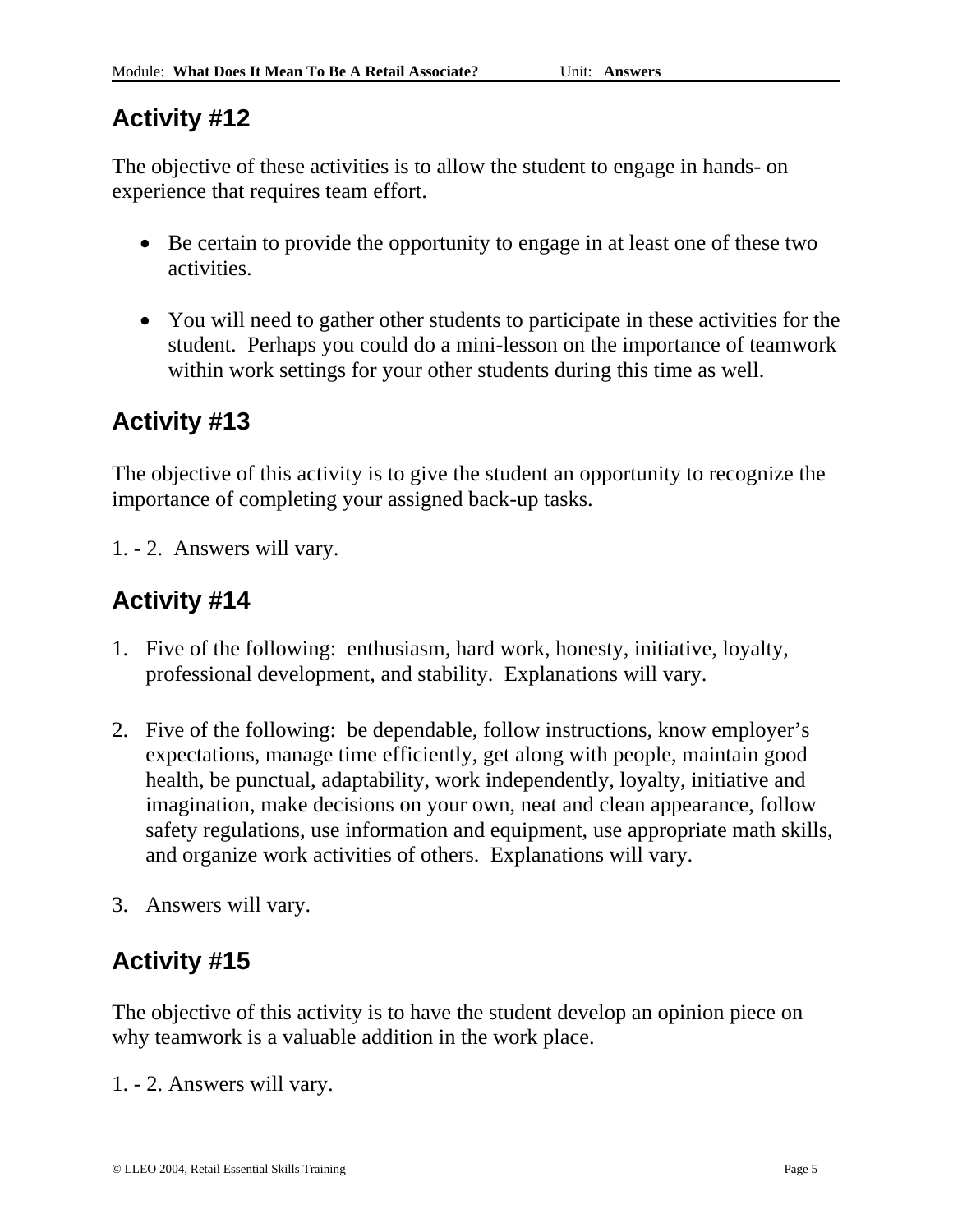The objective of this activity is to allow the student to problem - solve and observe situations where appropriate communication and teamwork are involved.

- 1. 2. Answers will vary
- 3. The students will visit a large retail store and observe "teamwork in action". Then they will write their observations. Ensure that the students do this activity. Answers will vary.

## **Activity #17**

The objective of this activity is to ask the students to reinforce the reading by thinking about what they would do within certain scenarios.

1. Five of the following: work co-operatively, share responsibilities, offer support, give praise, remain open, work as a team for a sale, participate in store meetings, achieve common goals, consider your actions, respect other staff, communicate regularly, honour commitments of other staff, resolve internal issues, share ideas, and assist with training new staff.

Explanations will vary.

2. - 4. Answers will vary.

- 1. Treat others as you would like to be treated yourself.
- 2. Answers will vary.
- 3. Answers will vary.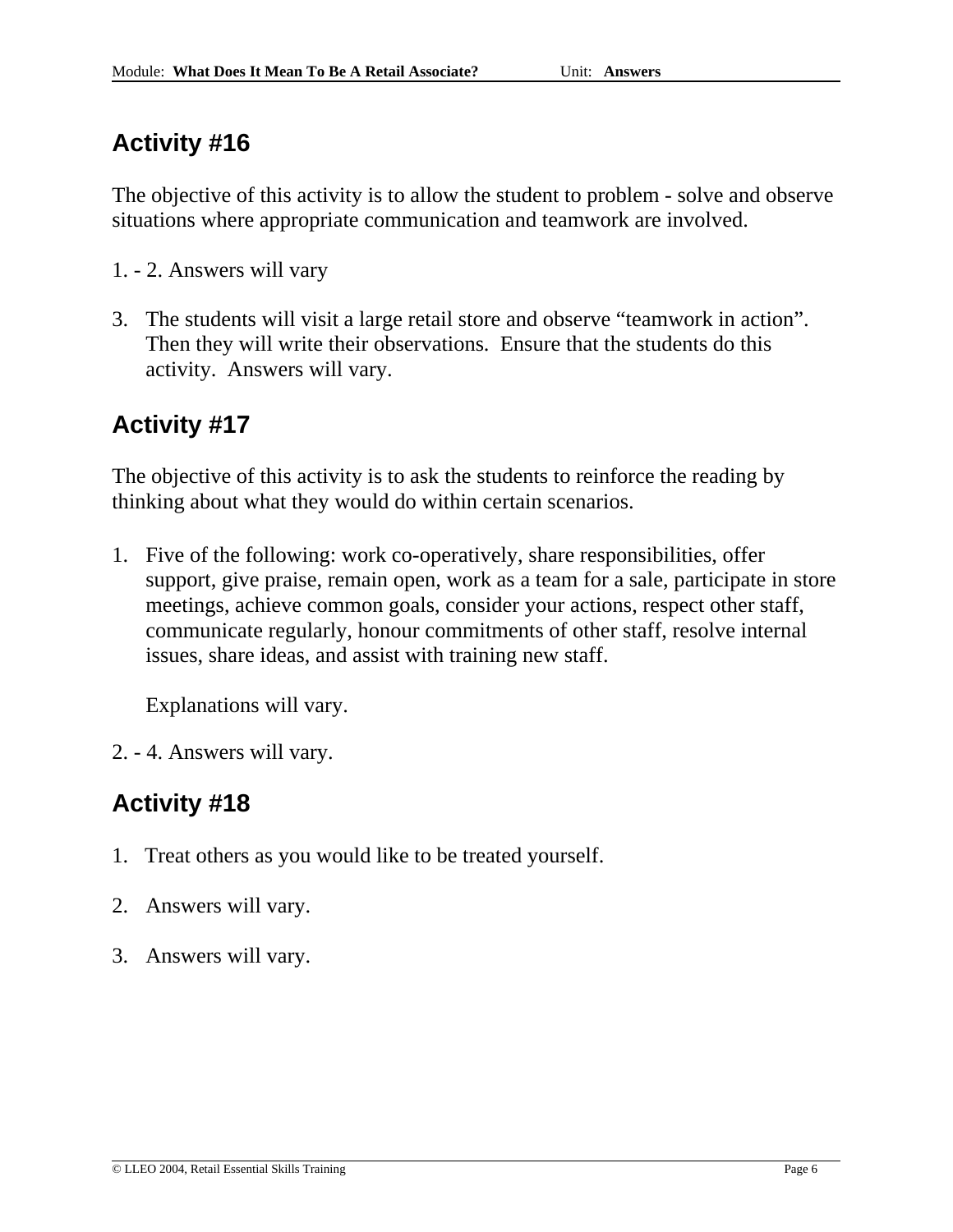- 1. speak more slowly, use simple words, avoid slang, don't imitate the other person's accent or limited use of the language, don't raise your voice or speak louder.
- 2. Answers will vary.

### **Activity #20**

1. a, b, c

I want statements, I feel statements, I hear you statements, telling about ourselves statements. Examples will vary.

### 2. a, b, c

Cutting off communication statements, insulting questions, meaningless statements, you must statements. Example will vary.

### 3. a, b, c

Focus your attention, tune in to understand, and ask for more information or opinions.

### 4. a, b, c

Take a breath, get a grip, think it through, and choose the best course of action.

### 5. a, b

Often a stressful situation will resolve itself with time to reflect. Better to let your stress out in the privacy of your own home. Opinions of you will not be altered.

### 6. a, b, c

Do not view as a personal attack but as constructive criticism, remain objective, take the information and act positively towards doing better.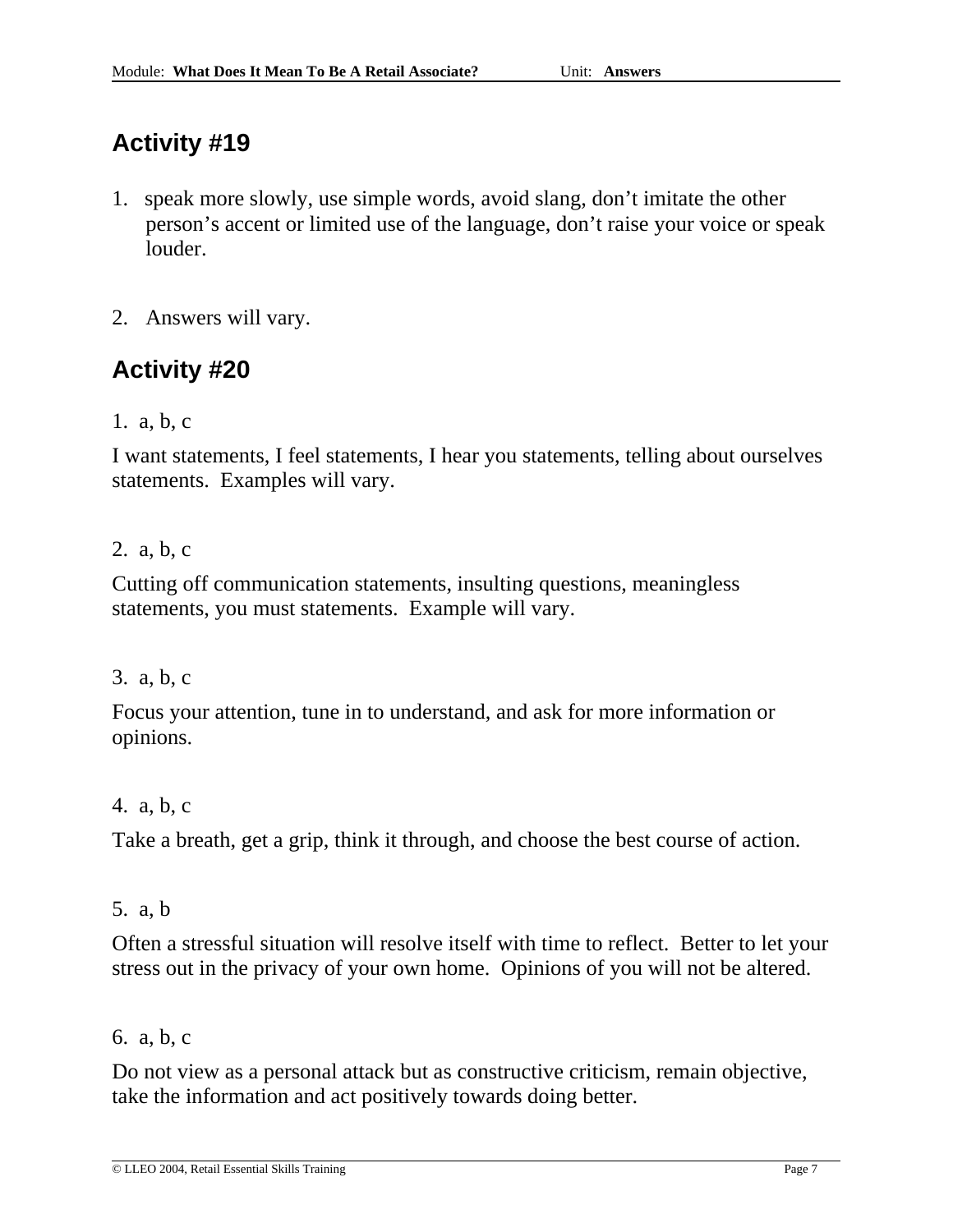- 1. To sell the product and be able to explain its features and benefits.
- 2. Whether a customer decides to purchase your product or not.
- 3. Canadian Professional Sales Association.
- 4. Create a positive mindset. Substitute negative words with positive ones. Avoid using extreme words. Learn the company's unique terms.
- 5. Answers will vary.

### **Activity #22**

The objective of this activity is to help the student to decipher what is inappropriate in the sales lines provided and to give a better sales line.

1. - 3. Answers will vary.

| 1. |      | Matching                 |      |                        |      |
|----|------|--------------------------|------|------------------------|------|
|    | a. 2 |                          | b.4  | c. 3                   | d.1  |
| 2. |      |                          |      |                        |      |
|    | a. 8 |                          | b.5  | c. 1                   | d.7  |
|    | e. 2 |                          | f. 6 | g.4                    | h. 3 |
| 3. |      |                          |      |                        |      |
|    |      | a. $1, 4, 7$             |      | b. $1, 4, 5, 7$        |      |
|    |      | c. $1, 4, 7$             |      | d. 1, 2, 3, 4, 5, 6, 7 |      |
|    |      | e. 1, 7                  |      | f. 1, 2, 3, 4, 5, 6, 7 |      |
|    |      | g. $1, 2, 3, 4, 5, 6, 7$ |      |                        |      |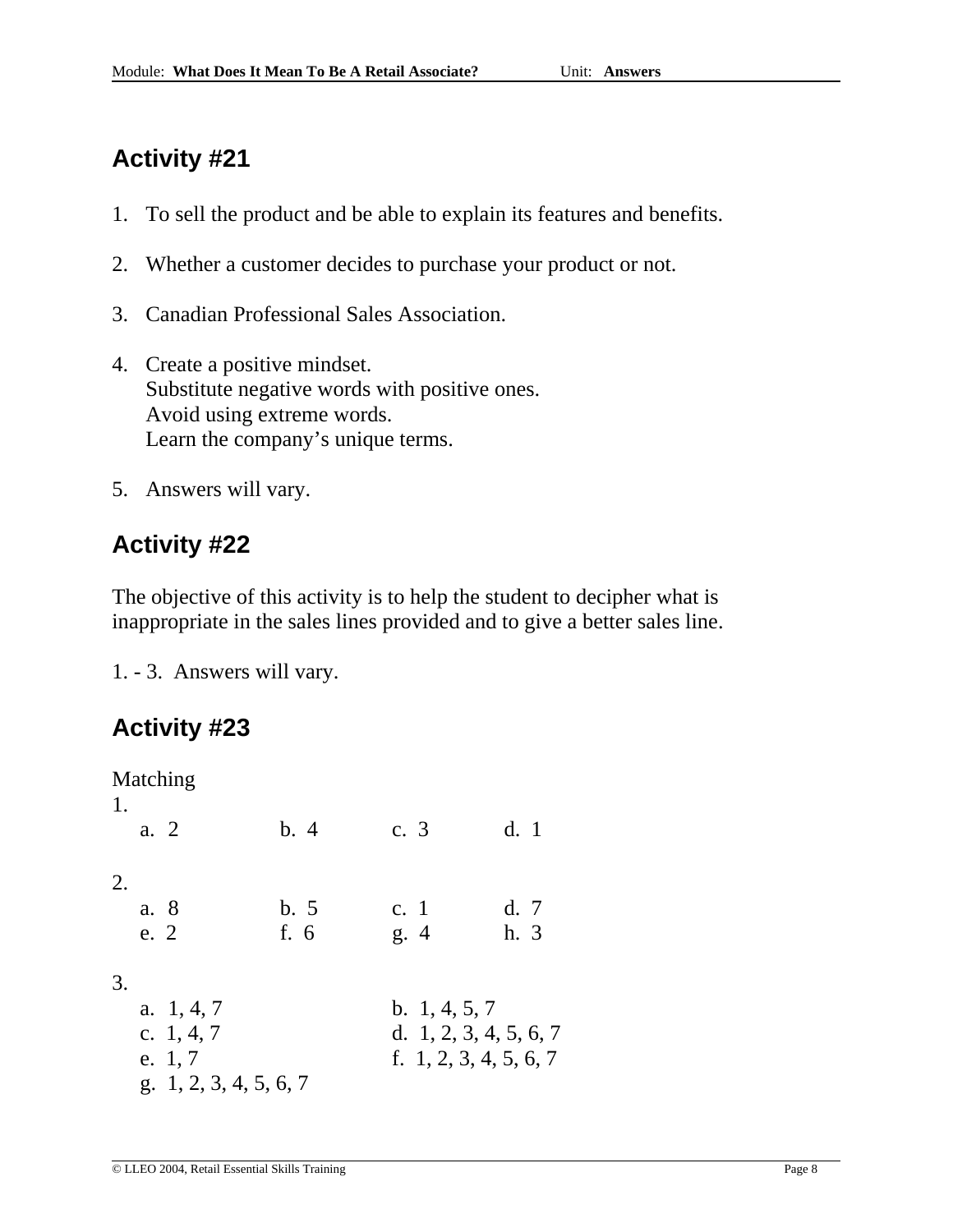# **Customer Service**

### **ANSWERS**

### **Activity #1**

The objective of this activity is for the student to begin thinking about the importance of customer service in retail.

1. - 4. Answers will vary

### **Activity #2**

1. Answers will vary. May include some of the following: banks, hotels, department stores, hospitals, libraries, travel and tourism, gas stations, etc.

### **Activity #3**

- 1. 2. Answers will vary
- 3. 4. The three false statements are:

#4. Few executives start out in customer service jobs. Many executives claim that customer contact work helped them become better executives.

#8. Customer service work is less demanding than other jobs. Customer service work is more demanding because you must stay positive all the time.

#9. You meet fewer members of the opposite sex in most customer service jobs. Most customer service jobs are ideal for those who enjoy contact with the opposite sex.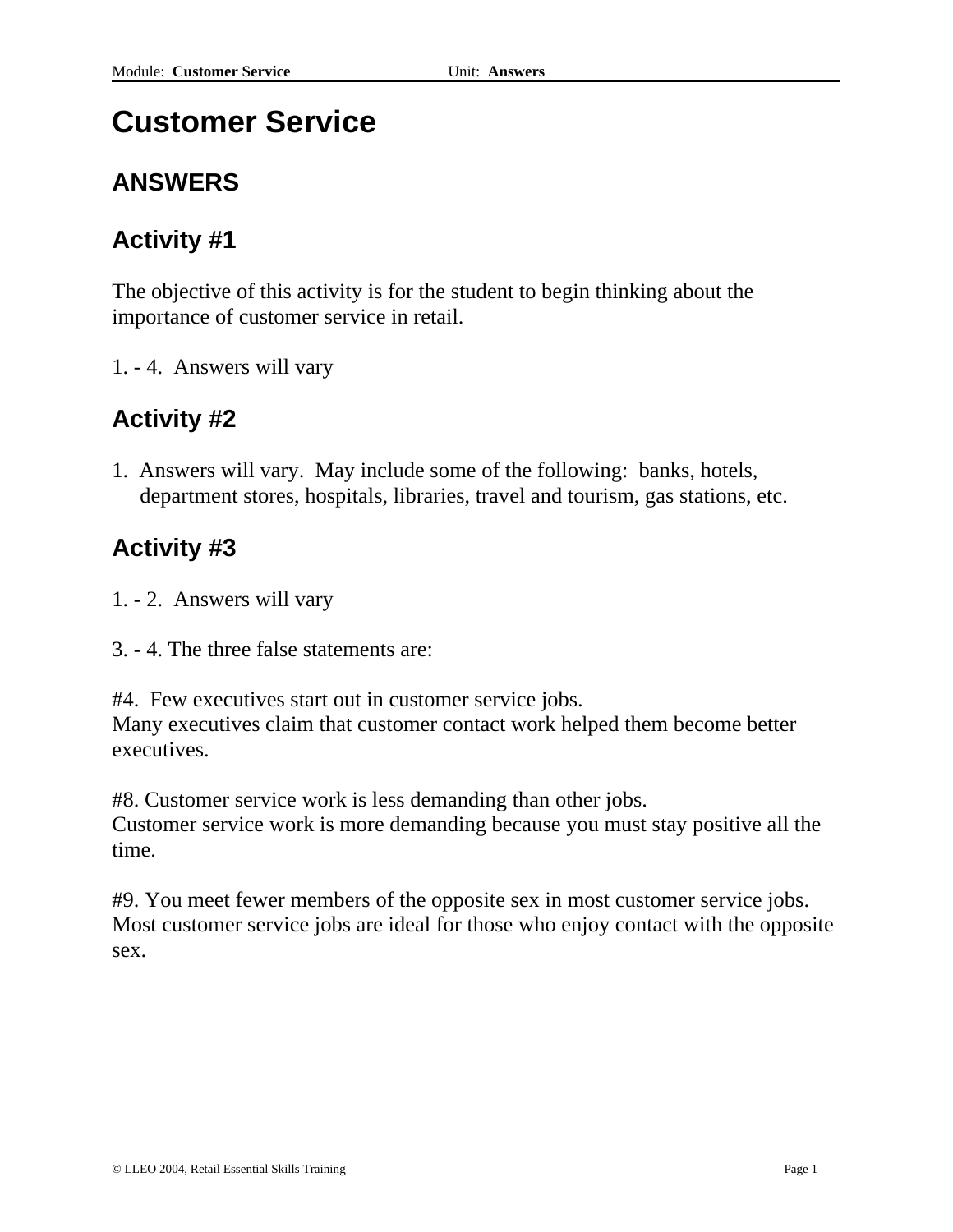The objective of this activity is to ask students to think about their own experiences with both poor and good customer service. Answers will vary.

**Activity #5** 

- 1. rude service, indifferent service, and hospitable service
- 2. Answers will vary.

### **Activity #6**

- 1. Don't keep customers waiting needlessly Don't show favouritism Don't give directions in an abrupt, negative manner Don't talk about personal or job-related problems in front of customers Don't allow customers to leave feeling unhappy Don't show irritation over the behaviour of a customer
- 2. Do acknowledge the customer Do focus your attention on the customer Do put the telephone on hold Do use the customer's name Do thank the customer
- 3. 5. Answers will vary.

### **Activity #7**

Answers will vary.

### **Activity #8**

The objective of this activity is to allow students to recognize how important it is to know the products you sell in order to provide excellent customer service. 1. - 5. Answers will vary.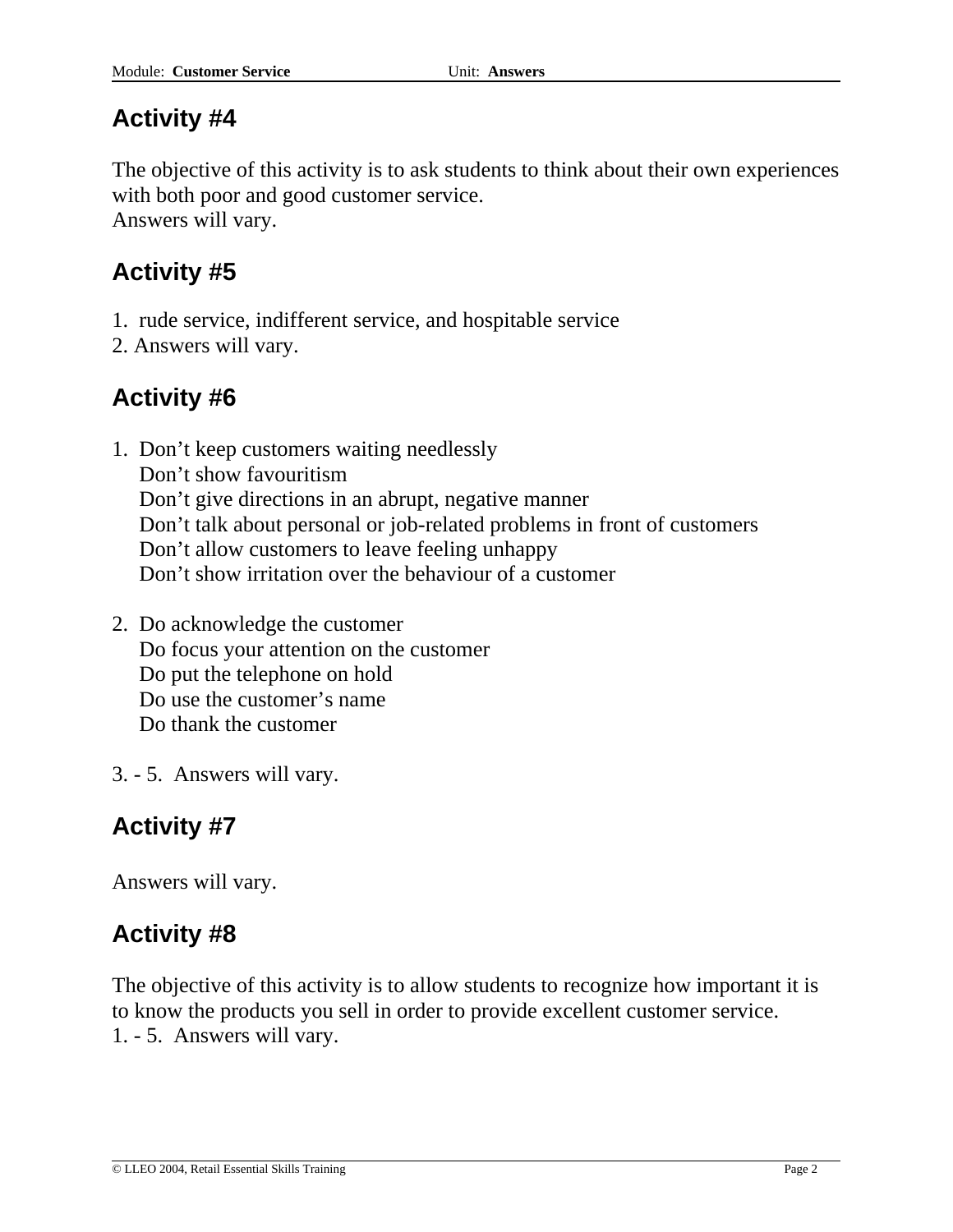1. - 3. Answers will vary.

### **Activity #10**

1. - 4. Answers will vary.

### **Activity #11**

1. - 4. Answers will vary.

### **Activity #12**

- 1. Make the sale and complete the transaction.
- 2. Know your customers' needs. Know your product. Listen very carefully to your customer.
- 3. 6. Answers will vary.

7. 1. T 2. F 3. F 4. T 5. F 6. T

### **Activity #13**

Always be on time for work.

Keep your work area tidy.

Keep a daily to-do list.

Always stop whatever task you are doing and greet customer in a friendly manner.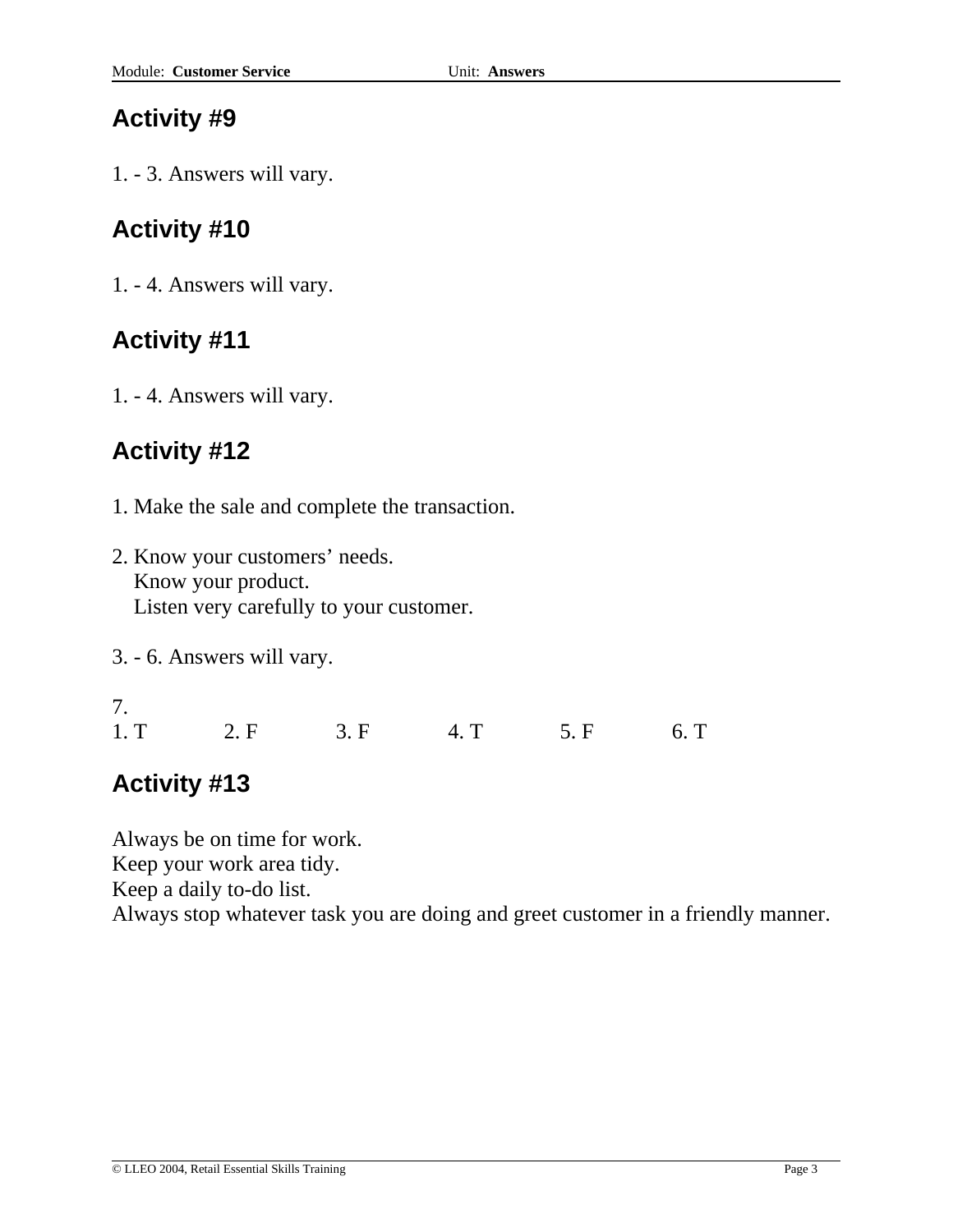The objective of this activity is for students to become aware of their telephone voice. Through honest feedback with a partner, they will develop an awareness of their strengths and weaknesses regarding their professional telephone service.

1. - 4. Answers will vary.

Please be certain to do this activity with the student if a partner is not available.

## **Activity #15**

The objective of this activity is for students to evaluate if they have telephone anxiety, possible reasons why people have telephone anxiety, and ways to overcome it.

- 1. Answers will vary.
- 2. Answers will vary.
	- Shy
	- Discomfort speaking with "the public"
	- Difficulty multi-tasking
	- Stress
- 3. Answers will vary.
	- Be prepared
	- Practice
	- Take deep breaths and try to relax
	- Imagine you are speaking to a distant friend
	- Focus
	- Anticipate how the call will go

## **Activity #16**

The objective of this activity is to ensure students feel comfortable with taking messages on the phone.

1. - 3. Answers will vary.

Please be certain to do this activity with the student if a partner is not available.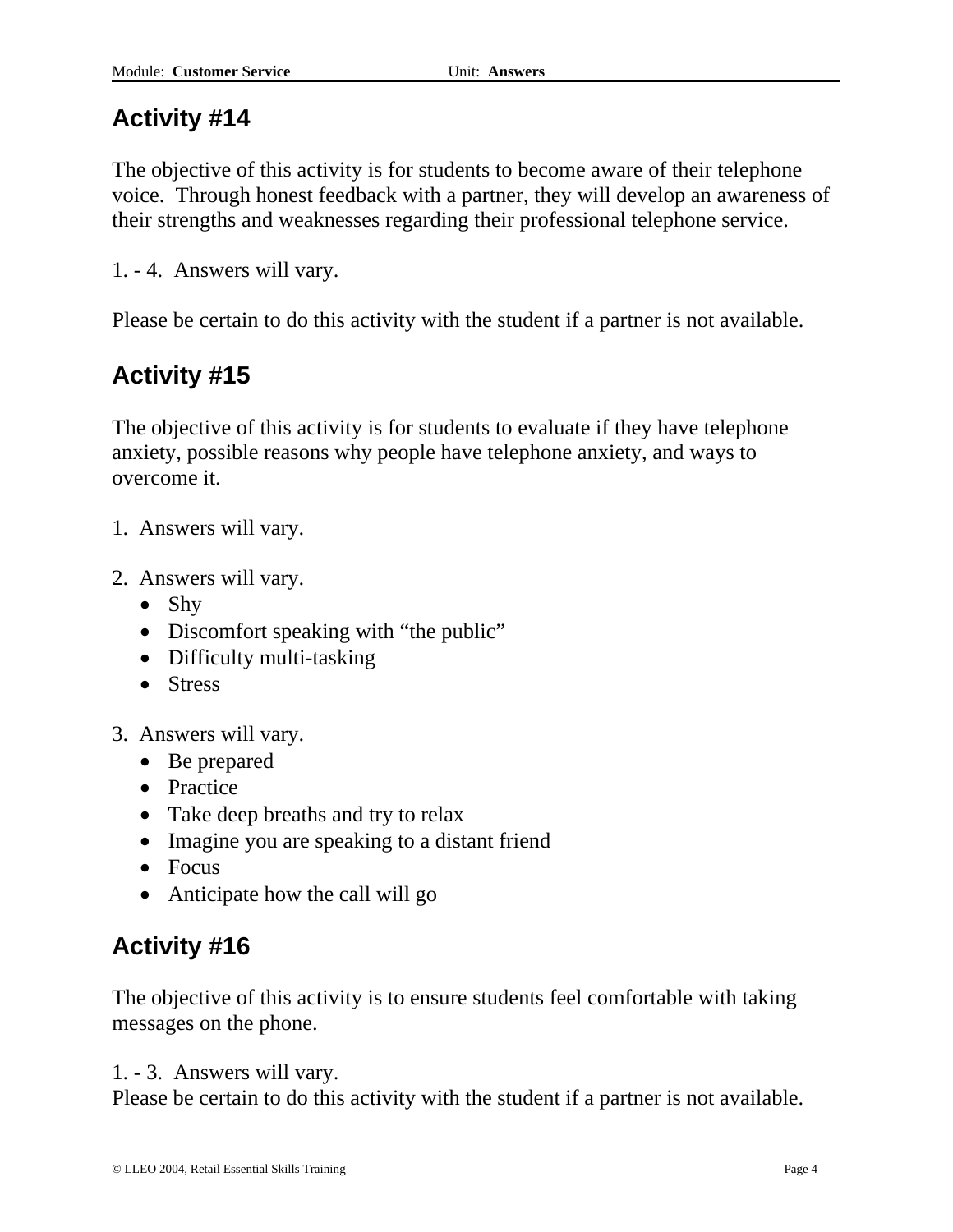The objective of this activity is to students develop a further understanding of telephone etiquette and the attributes of professional telephone manners.

|                | 1. No 2. Yes 3. No 4. No 5. No 6. Yes      |  |
|----------------|--------------------------------------------|--|
|                | 7. Yes 8. No 9. Yes 10. Yes 11. No 12. Yes |  |
| 13. No 14. Yes |                                            |  |

2. - 3. Answers will vary.

## **Activity #18**

1. - 3. Answers will vary.

## **Activity #19**

The objective of this activity is to ensure students apply the reading to scenarios that may occur within the workplace.

1. - 4. Answers will vary.

### **Activity #20**

The objective of this activity is to ensure the student recognizes the importance of great customer service when diffusing the upset customer.

1. - 4. Answers will vary.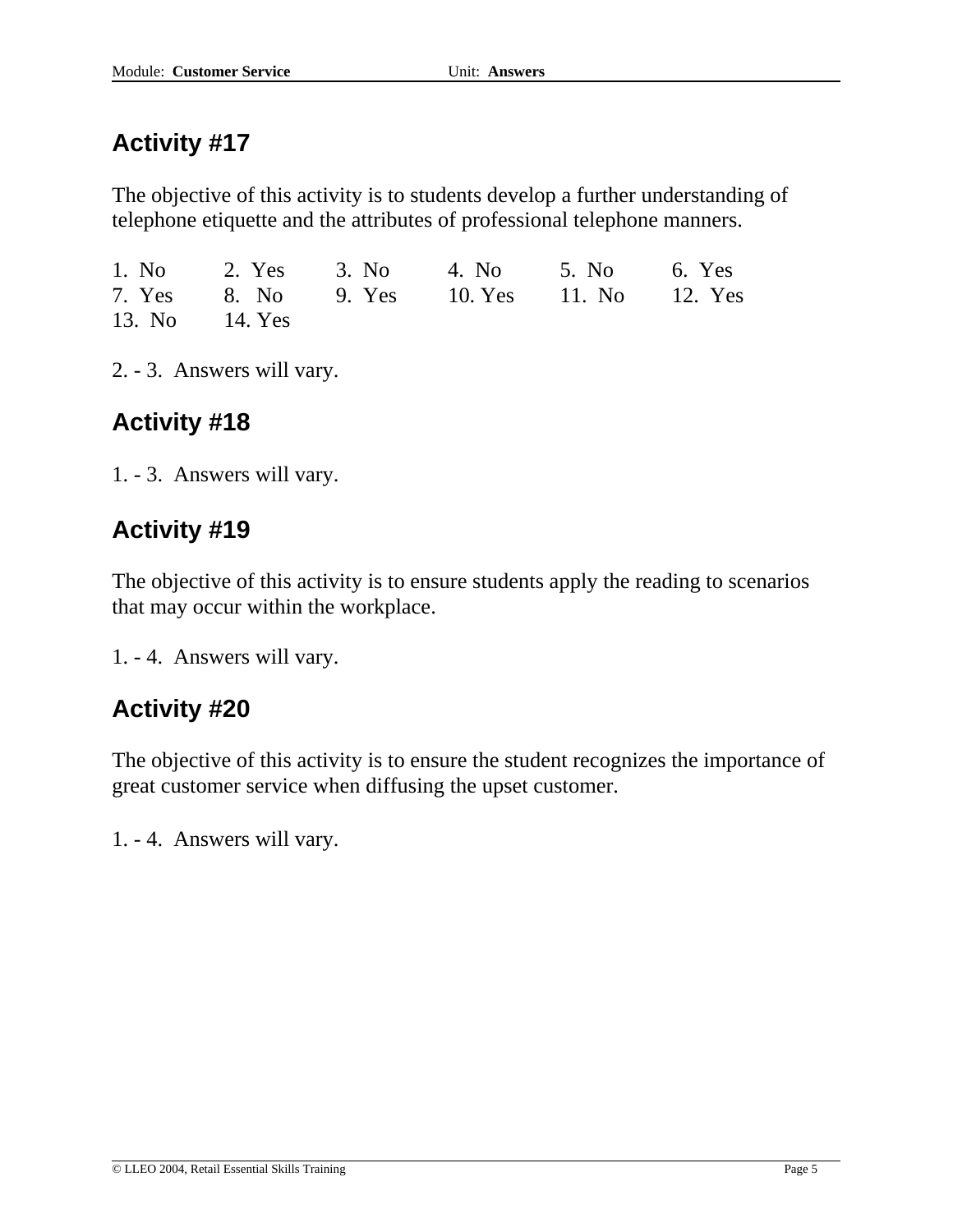The objective of this activity is to allow the student to explore why a customer may become upset or difficult and the ways to diffuse these situations.

1. Three of the following: expectations not met, already upset about something, tired and stressed, feel the victim, feel no one listens to them, promise not kept, someone in business rude or impolite, told two different things by staff, prejudice, wrong assumption, told had no right to be angry, given a smart reply, screened on the telephone, embarrassed about doing something incorrectly, integrity has been questioned, staff member argued with them.

2. Five of the following: to be taken seriously, treated with respect, immediate action, compensation, someone to be reprimanded, to have problem cleared up, to be listened to. Descriptions will vary.

3. A customer service professional should not respond with a similar negative attitude toward a customer who is upset or angry. Explanations will vary.

4. Slowly, help customers feel they have a choice, do not stoop to their level, recognize that they are an individual and not just another customer, and put yourself in their situation.

5. People have the right to feel anger. Aggression crosses the line from an expression of anger to intent to intimidate, hurt someone, or damage something. Examples will vary.

6. You should seek help from your co-workers whenever you feel you need to. Situations will vary.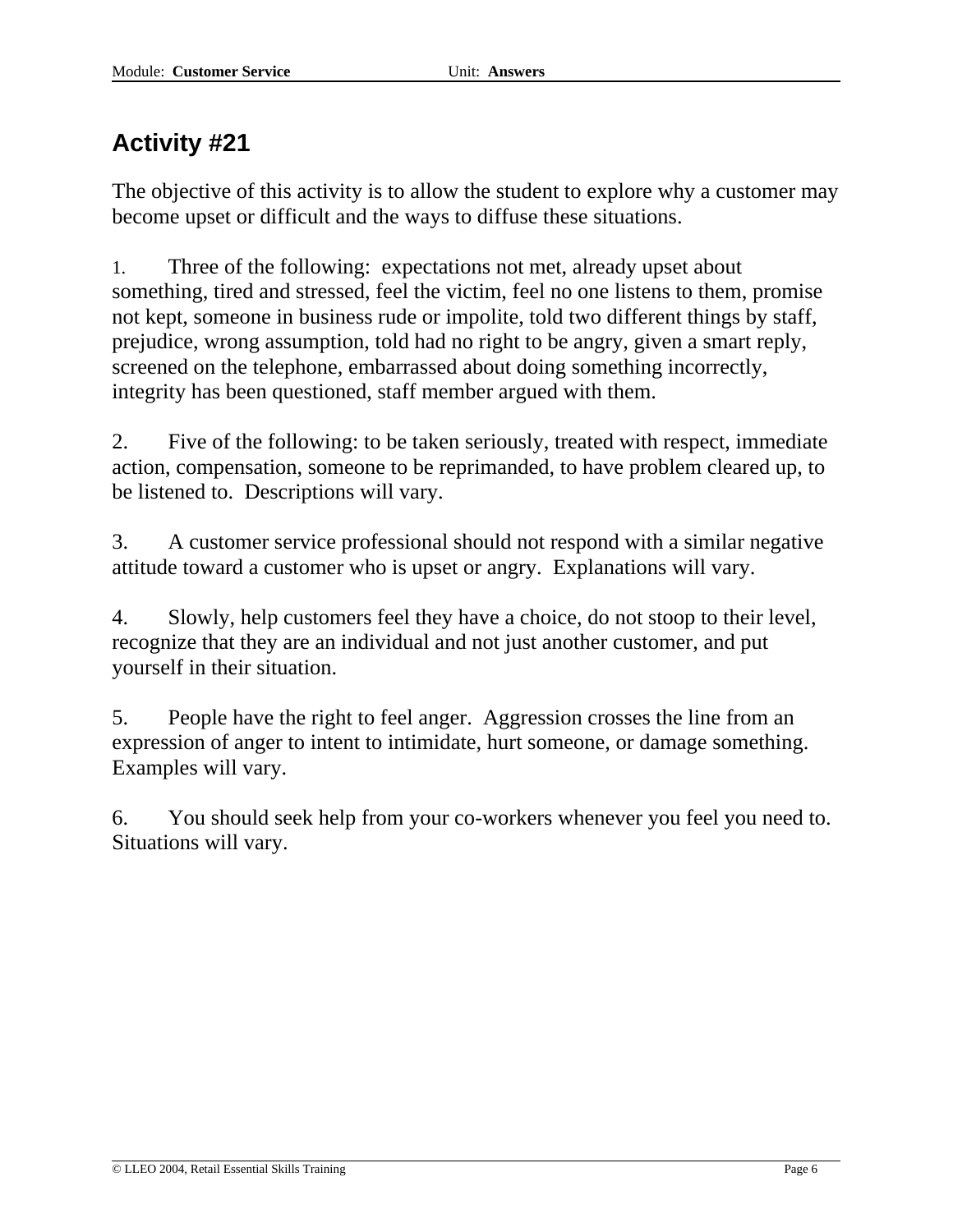The objective of this activity is to allow the student to further explore appropriate techniques and styles to diffuse a situation with an upset customer.

- 1. Make you feel you are not capable of doing your job, manipulate you, make sexist or racist remarks, swear, threaten you, throw things, give you the "finger", stand very close to you.
- 2. To keep yourself and your other customers safe.
- 3. Stay calm, get another co-worker's attention, call the police, politely ask the customer to leave, and implement a trespass notice.
- 4. Impersonal statements, "I" instead of "you" statements, avoid giving orders, take responsibility, and avoid causing defensiveness. Examples will vary.
- 5. Remain calm, allow the customer to express his concern, show you understand, restate the problem, find an agreement, gently confront, and transfer or delay the customer. Examples will vary.
- 6. Remain cool and efficient, pick up your speed, smile more and say less, and thank him for waiting.
- 7. Check mark beside:
- $\Box$  Stay cool and be patient; let the customer talk out his or her anger.
- When dealing with the customer, don't take anything that is said or happens personally.
- $\Box$  Immediately put a pleasant smile on your face and say to yourself, "I will show everyone I can handle this."
- 8. Explanations will vary.
- 9. Explanations will vary.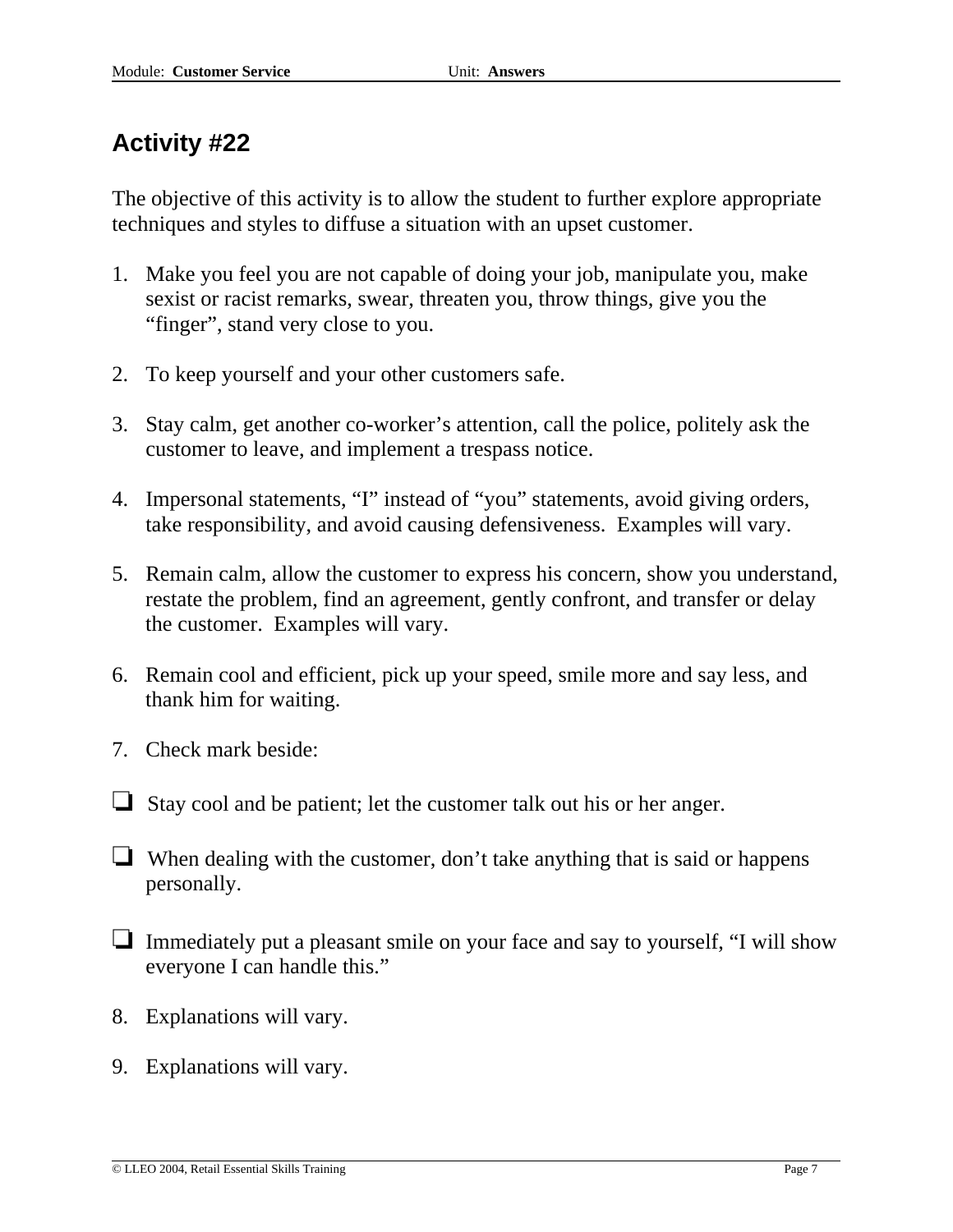# **Tools of the Trade**

## **ANSWERS**

## **Activity #1**

Answers will vary.

# **Activity #2**

1. - 3., 5. Answers will vary.

4.

| computer screen | b.             | counter              |    |
|-----------------|----------------|----------------------|----|
| keyboard        | g.             | scanner              | e. |
| cash drawer     | $\mathbf{c}$ . | price display screen |    |
| supply drawer   |                | printer              |    |

| 1.a.                           | $\mathsf{C}$ | 7              | 8              | $^{+}$ | 9                 | 2      | $=$            |           |                |                          |   |                |     |                |                               |  |
|--------------------------------|--------------|----------------|----------------|--------|-------------------|--------|----------------|-----------|----------------|--------------------------|---|----------------|-----|----------------|-------------------------------|--|
| $b$ .                          | $\mathsf{C}$ | 3              | X              |        | $^{+}$            | 1      | $\overline{0}$ | $\bullet$ | 8              |                          |   |                |     |                |                               |  |
| c.                             | $\mathsf{C}$ | 8              | $\overline{2}$ | $\div$ | 7                 | $^{+}$ | 5              | X         | $\overline{2}$ | -                        | 2 | $\overline{0}$ | $=$ |                |                               |  |
| d.                             | $\mathsf{C}$ | $\overline{0}$ | X              | 5      | $^{+}$            | 7      |                | 6         | ÷              |                          | 0 | $\mathbf X$    | 3   | $\overline{0}$ |                               |  |
| 2.<br>a. 76<br>e. 450          |              |                |                |        | b. 52<br>f. 15.54 |        |                |           |                | c. 29.25                 |   |                |     |                | d. 244                        |  |
| 3.<br>a. 20<br>e. 54<br>i. 340 |              |                |                | f. 8   | b.648<br>j. 45    |        |                |           |                | c. 120<br>g. 27<br>k. 40 |   |                |     |                | d. $4.24$<br>h. 136<br>1. 3.8 |  |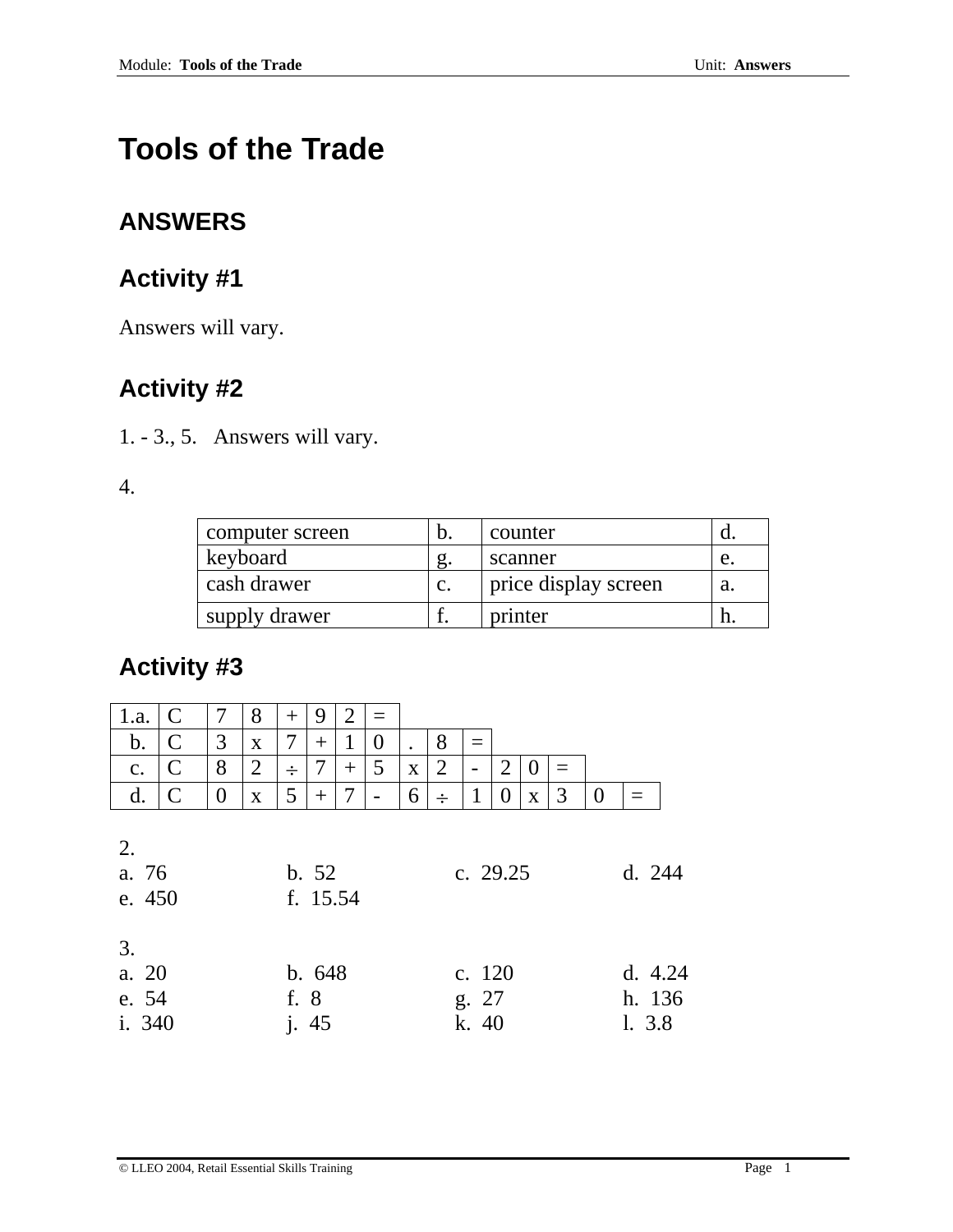| 1. 483, \$483.00<br>4. 0.92, \$0.92 | 2. 55230, \$55,230.00<br>5. 0.72, \$0.72 |           | 3. 17.9, \$17.90 |
|-------------------------------------|------------------------------------------|-----------|------------------|
| <b>Activity #5</b>                  |                                          |           |                  |
| 1.<br>a. 1355<br>e. \$4.84          | b. 137<br>f. $25.55$                     | c. \$8.94 | d. $77.3$        |
| 2.<br>a. 121<br>e. 376.27           | b. 1245<br>f. $$1,810.00$                | c. 801    | d. 27,489        |

# **Word Problem #1**

- 1. Jen will have sold 491 shoes in 3 weeks.
- 2. Jane's art store will have made \$2015.07.
- 3. Dianna will have sold 2305 items from her store.
- 4. Dianna should have \$956.34 in her cash register.

# **Activity #6**

| 1.     |            |              |             |              |
|--------|------------|--------------|-------------|--------------|
| a. 21  |            | $b.$ \$33.00 | c. 2889     | d. $$759.66$ |
| e. 36  |            | f. $$3.00$   |             |              |
|        |            |              |             |              |
| 2.     |            |              |             |              |
| a. 145 |            | b. 185,704   | c. $$19.00$ | d. $10.05$   |
|        | e. \$47.05 | f. $0.55$    |             |              |

# **Word Problem #2**

- 1. The customer will receive \$6.14 back in change.
- 2. The difference between sales is \$4198.00
- 3. Marina will have \$90.33 left over for advertising and decorating.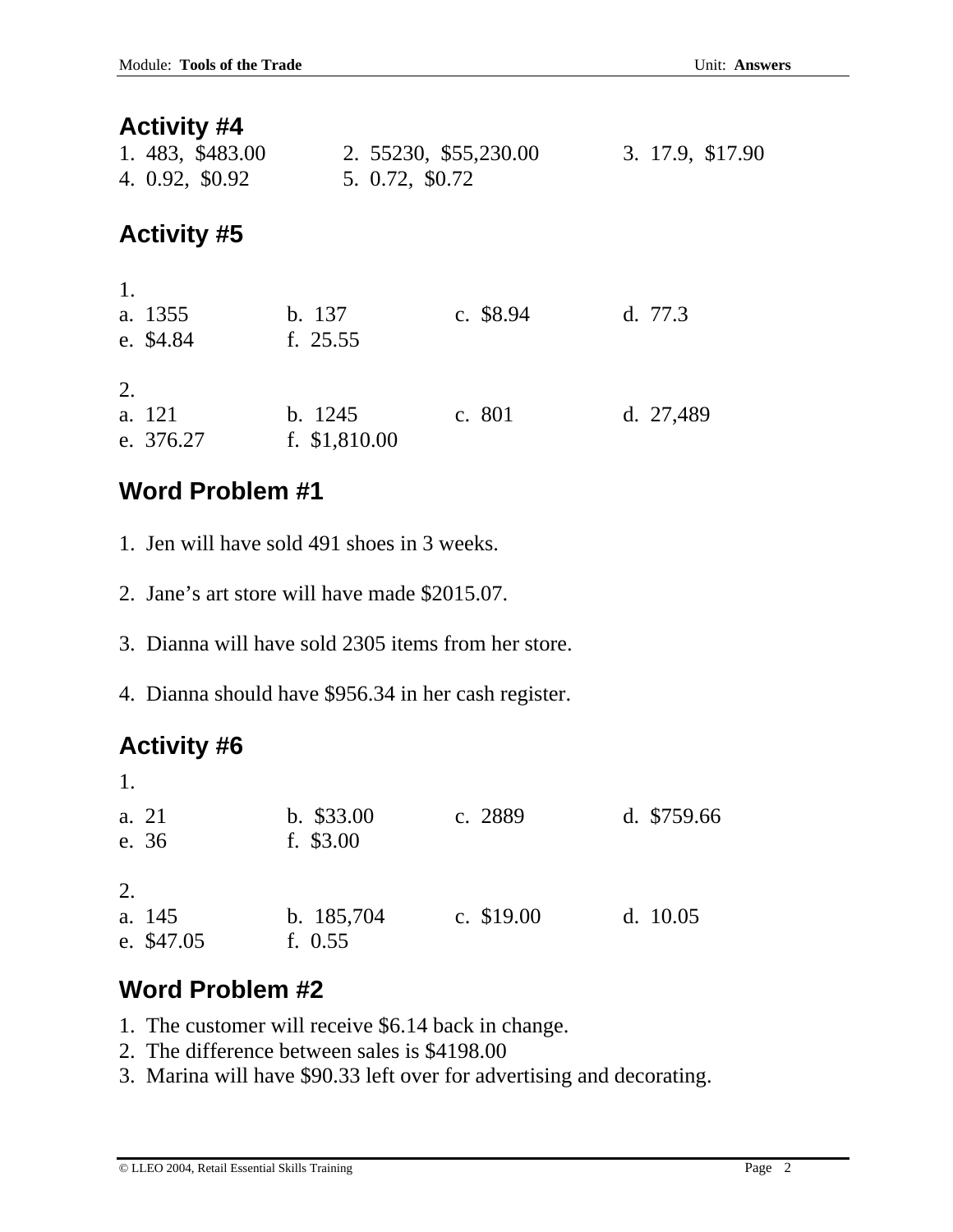| 1.          |                |             |               |
|-------------|----------------|-------------|---------------|
| a. 348      | b. 100         | c. $$15.09$ | d. \$114.5705 |
| e. 0.000414 | f. $6412.6412$ | g. \$313.88 | h. 318584     |
| i. \$20610  | i. 0.0054208   | k. $3.62$   | 1. 117450     |
|             |                |             |               |
| 2.          |                |             |               |
| a. 105000   | b. 240000      | c. $0.70$   | d.65          |
| e. $0.39$   | f. \$79.38     | g. 65.67    | h. 2812500    |
| i. 2848960  | i. 0025979     |             |               |

## **Word Problem #3**

- 1. Joey has 160 loaves of bread.
- 2. Craig will have to pay \$1,499.50.
- 3. Kory makes \$33,280.00 a year.
- 4. Gale is paying \$9,610.68.

# **Activity #8**

| 1.          |             |             |           |
|-------------|-------------|-------------|-----------|
| a. 13       | b. 7.77     | c. $$17.80$ | d. $2.78$ |
| e. 9.65     | f. $2.55$   | g. 0.06     | h. \$4.46 |
| i. 89678.57 | i. $197.63$ |             |           |

## **Word Problem #4**

- 1. The mirrors were \$51.70 individually priced.
- 2. Mr. O'Connor must order 10 boxes of books.
- 3. Jessie is paying \$62.50 per month.

# **Activity #9**

1.

| a. \$808.42 | b. 31.33 | c. $365.50$ | d. $65.33$ |
|-------------|----------|-------------|------------|
| e. \$46.83  |          |             |            |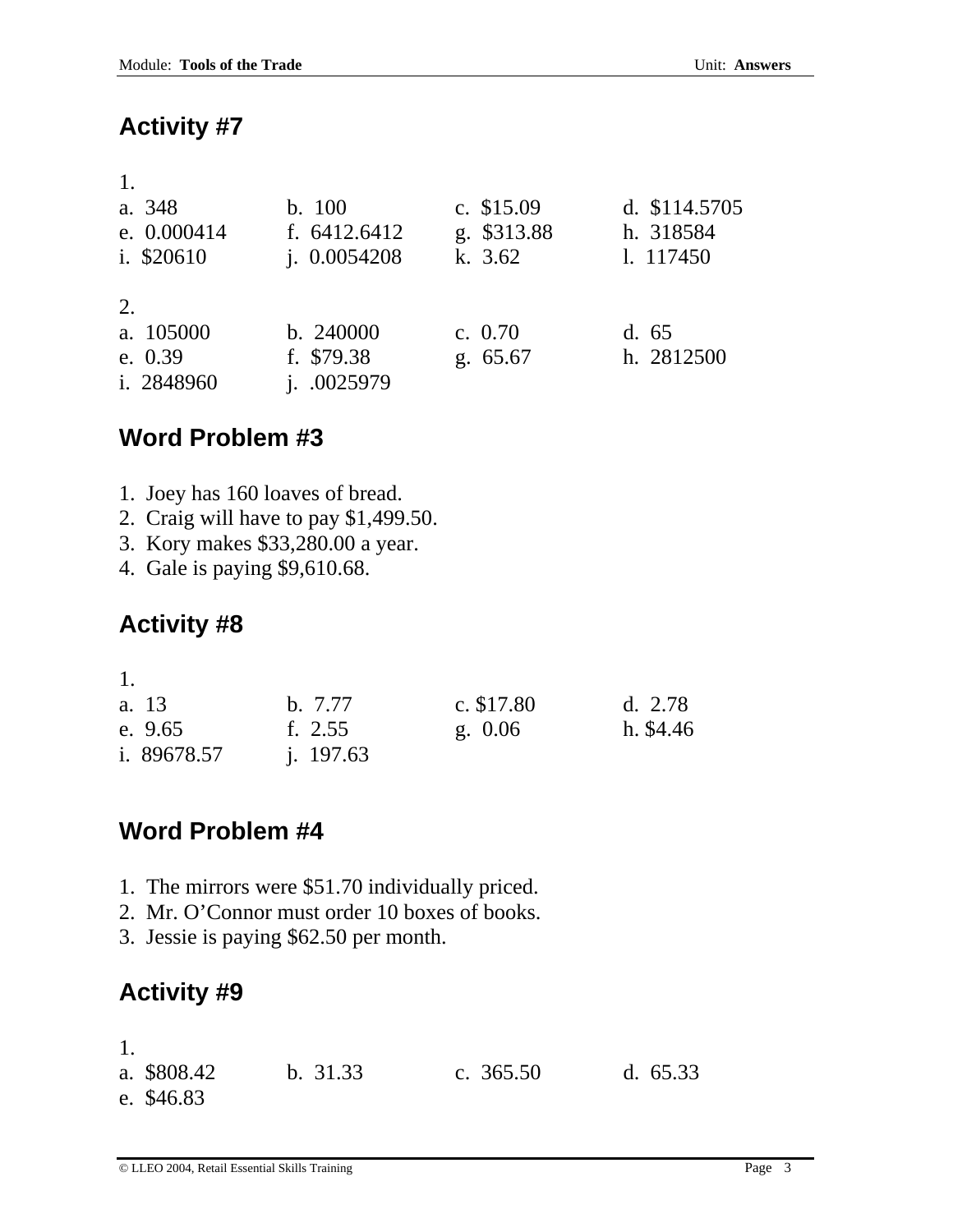|                            |         | Sales (in $$^{\circ}$ s) |         |          |                              |            |
|----------------------------|---------|--------------------------|---------|----------|------------------------------|------------|
| <b>Department</b>          | Week 1  | Week 2                   | Week 3  | Week 4   | <b>Total</b>                 | Average    |
| a. Shoes                   | 200.56  | 168.65                   | 800.56  | 300.85   | \$1,470.62\$                 | 367.66     |
| b. Men's Clothes           | 800.96  | 902.54                   | 889.36  |          | $950.23$ \$ 3,543.09 \$      | 885.77     |
| c. Women's Clothes 1000.89 |         | 995.24                   | 899.29  |          | $1025.78$ \$ 3,921.20 \$     | 980.30     |
| d. Youth's Clothes         | 800.56  | 700.25                   | 689.42  | 699.12   | $$2,889.35$ \\$              | 722.34     |
| e. Infants Clothes         | 300.85  | 389.42                   | 500.45  | 452.21   | $$1,642.93$$ \$ 410.73       |            |
| f. Home Appliances         | 9000.98 | 3008.45                  | 6000.45 | 10000.21 | \$28,010.09                  | \$7,002.52 |
| g. Sports                  | 2000.00 | 2089.31                  | 2094.89 | 2098.32  | $$8,282.52 \ $2,070.63$      |            |
| h. Toys                    | 500.23  | 856.25                   | 896.12  |          | 826.96 \$ 3,079.56 \$ 769.89 |            |
|                            |         |                          |         | i. Total | \$52,839.36 \$6,604.92       |            |

2.

3.

|                 | June |                                   |    | <b>Total</b> | Average                                                                                          |       |
|-----------------|------|-----------------------------------|----|--------------|--------------------------------------------------------------------------------------------------|-------|
|                 |      | Week 1   Week 2   Week 3   Week 4 |    |              |                                                                                                  |       |
| Hours Worked 38 |      | 42                                | 48 | 39           | 167                                                                                              | 41.75 |
| Amount paid     |      |                                   |    |              | $$304.00 \, \times 336.00 \, \times 384.00 \, \times 312.00 \, \times 1,336.00 \, \times 334.00$ |       |

## **Word Problem #5**

- 1. The paint shop has an average price per can of \$9.41.
- 2. The average price for a surveillance camera was \$90.00.
- 3. Sally worked an average of 35.83 hours a week.
- 4. Tracey served an average of 127 customers.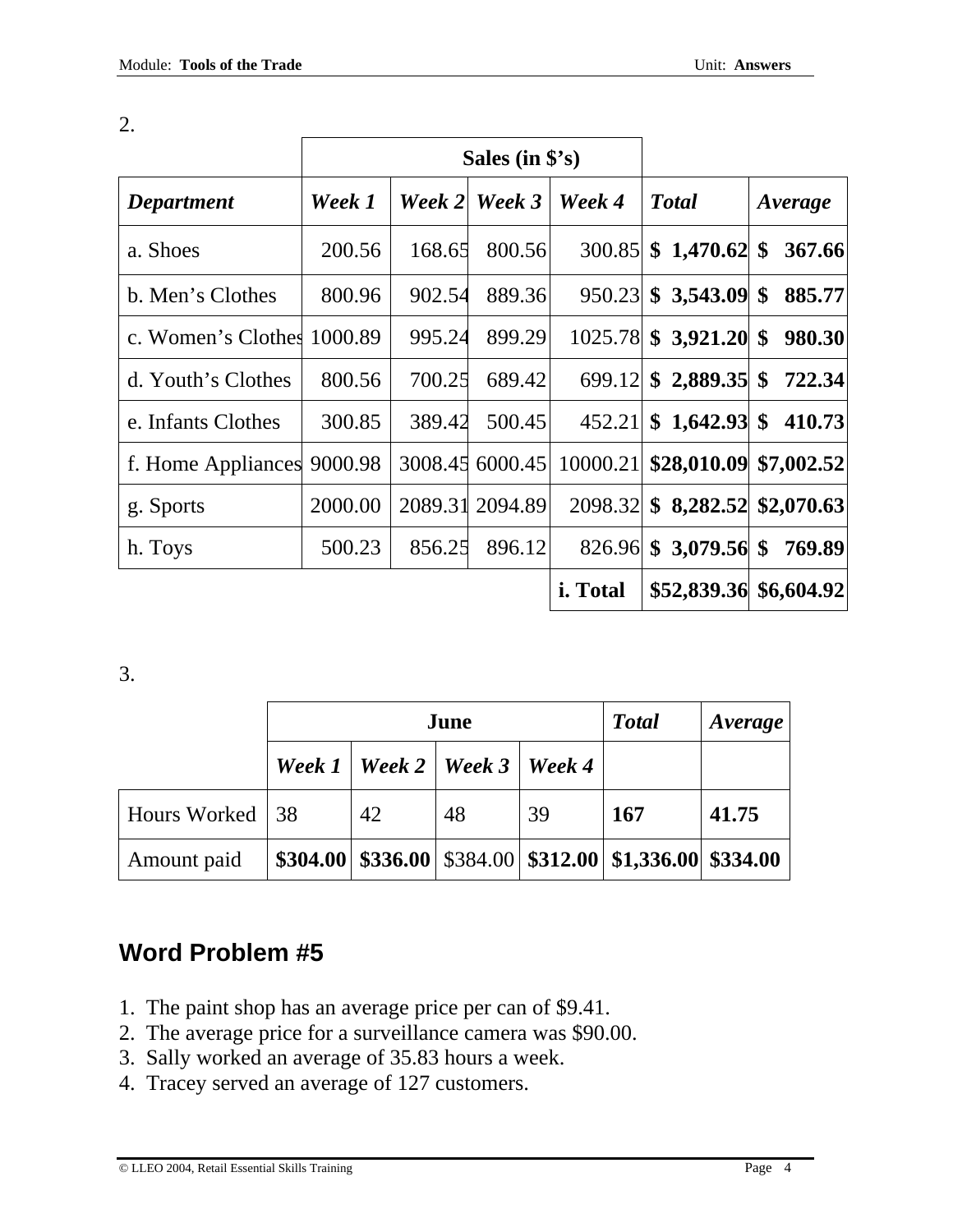| 1. |             |                |            |             |
|----|-------------|----------------|------------|-------------|
|    | a. 85.27    | b.458.40       | c. 7.99    | d. $10.26$  |
|    | e. 62.69    | f. $42.35$     | g. 234.56  | h. 4.93     |
| 2. |             |                |            |             |
|    | a. \$293.57 | $b.$ \$359.21  | c. $$8.26$ | d. $$45.24$ |
|    | e. \$6.26   | f. $$8,956.80$ | g. \$1.56  | h. \$78.33  |

## **Activity #11**

| 1.<br>a. 0.15 | b. 0.33   | c. $0.50$ |            |
|---------------|-----------|-----------|------------|
| 2.            |           |           |            |
| a. 25%        | b. 85%    | c. $29%$  | d. $45%$   |
| e. $6\%$      | f. $.9\%$ | g.64%     | $h. 9.9\%$ |

### **Activity #12**

1. Answers will vary.

## **Activity #13**

1. Answers will vary.

- 
- 3. notebook 4. chip
- 
- 
- 
- 11. monitor
- 1. mouse 2. hard drive
	-
- 5. scanner 6. peripheral
- 7. modem 8. keyboard
- 9. motherboard 10. central processing unit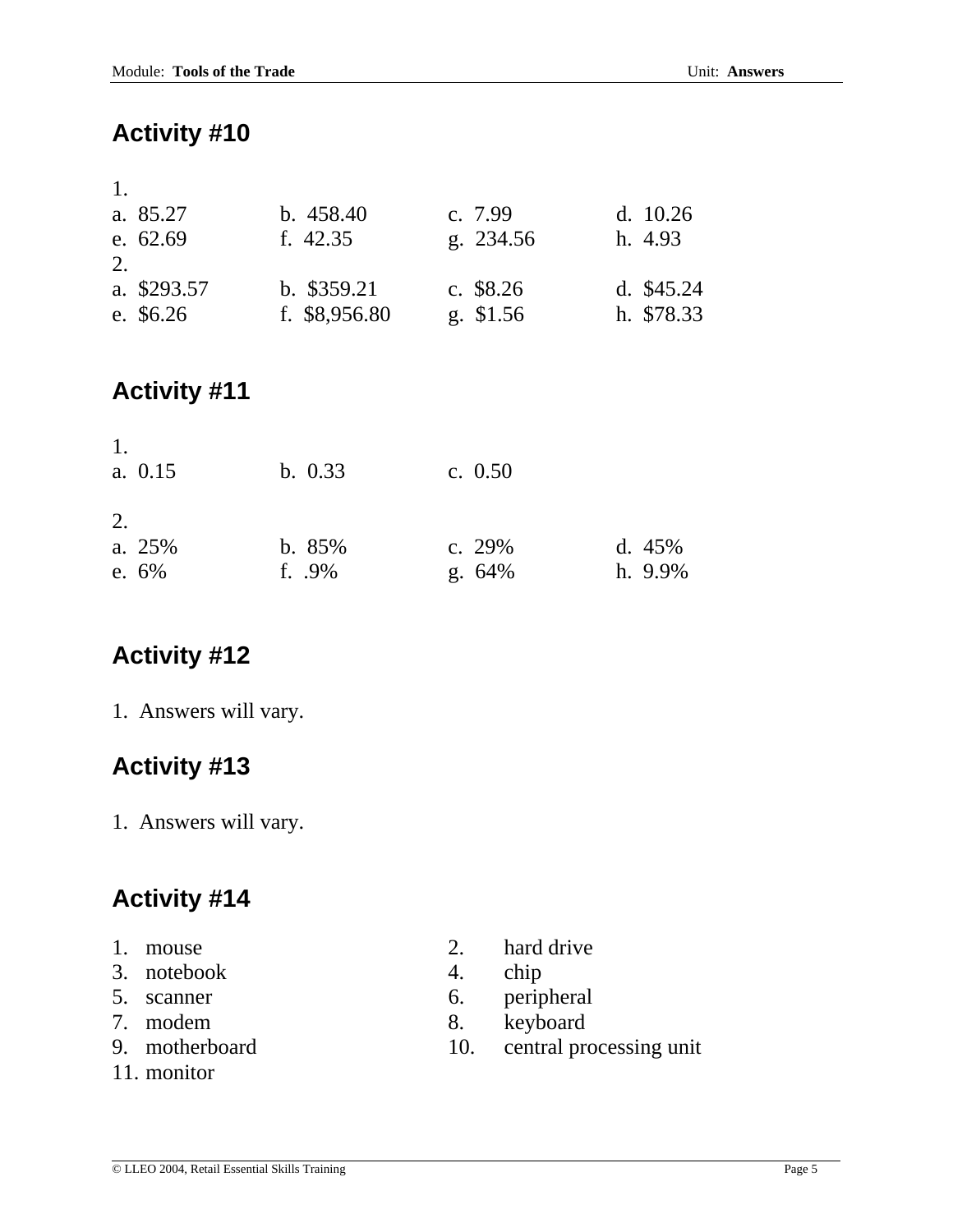| 5  | Monitor         | 15       | Printer             |
|----|-----------------|----------|---------------------|
| 13 | Cable connector | <u>1</u> | CPU (hard<br>drive) |
| 6  | Keyboard        | 10       | Track ball          |
| 11 | Zip drive       | 3        | <b>CD-ROM</b>       |
| 9  | Laptop/notebook | 14       | Power bar           |
| 12 | Scanner         |          | Mouse               |
| 8  | Floppy disks    | 4        | On/off switch       |
|    |                 |          |                     |

# **Activity #16**

- 1. cursor 2. toolbar
- 3. spreadsheet 4. downloading
- 5. menu bar 6. data
- 
- 9. applications
- **Activity #17**

Answers will vary.

# **Activity #18**

- 1. downloading 2. MPEG
- 
- 
- 

7. bug 8. icon

- 
- 3. browser 4. cyberspace
- 5. bookmark 6. Domain name system
- 7. GIF 8. JPEG

# **Activity #19**

1. - 2. Answers will vary.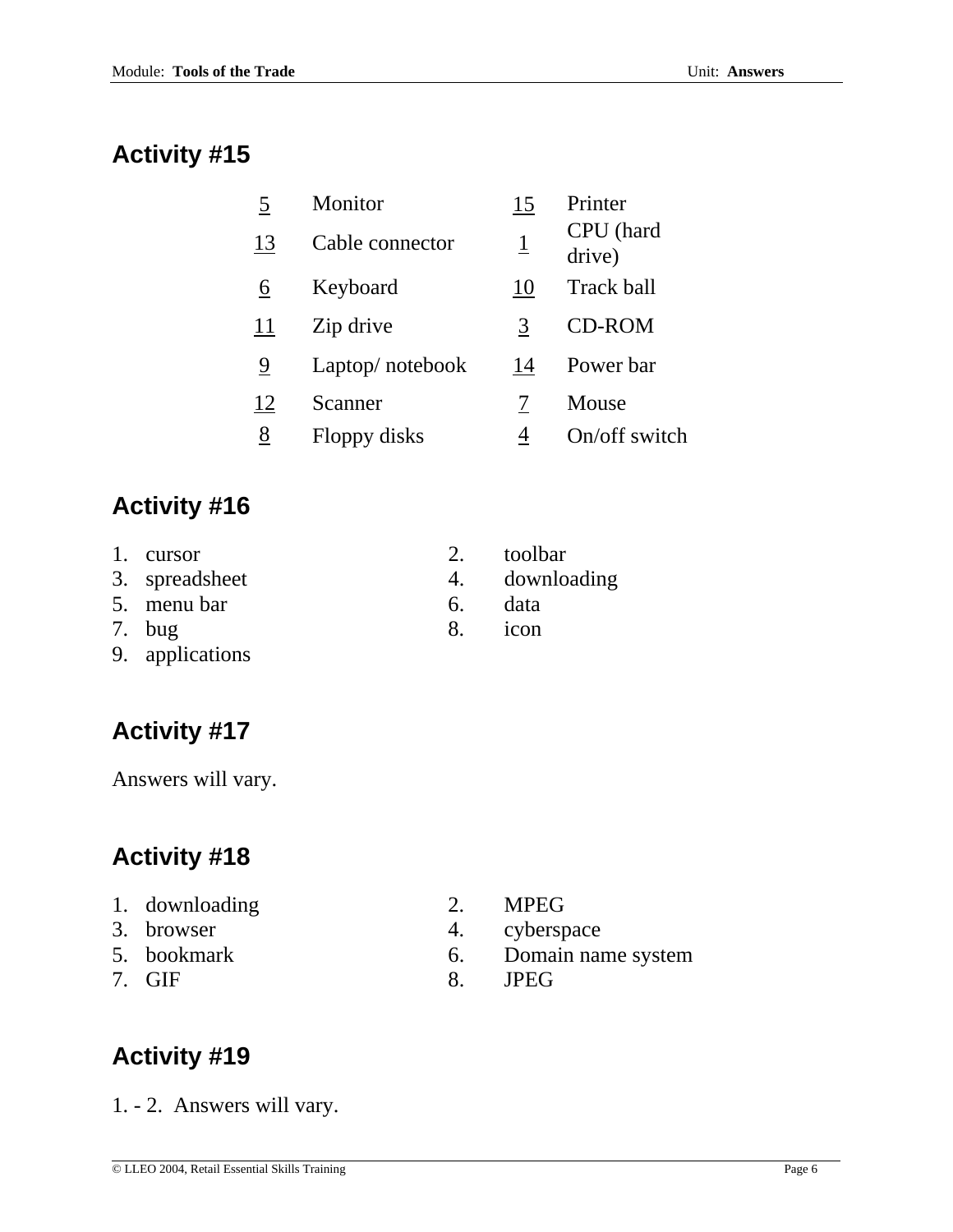1. - 3. Answers will vary.

- 
- 3. salutation 4. FYI
- 
- 
- 9. flame
- 1. thread 2. convention
	-
- 5. smiley 6. spam
- 7. netiquette 8. courteous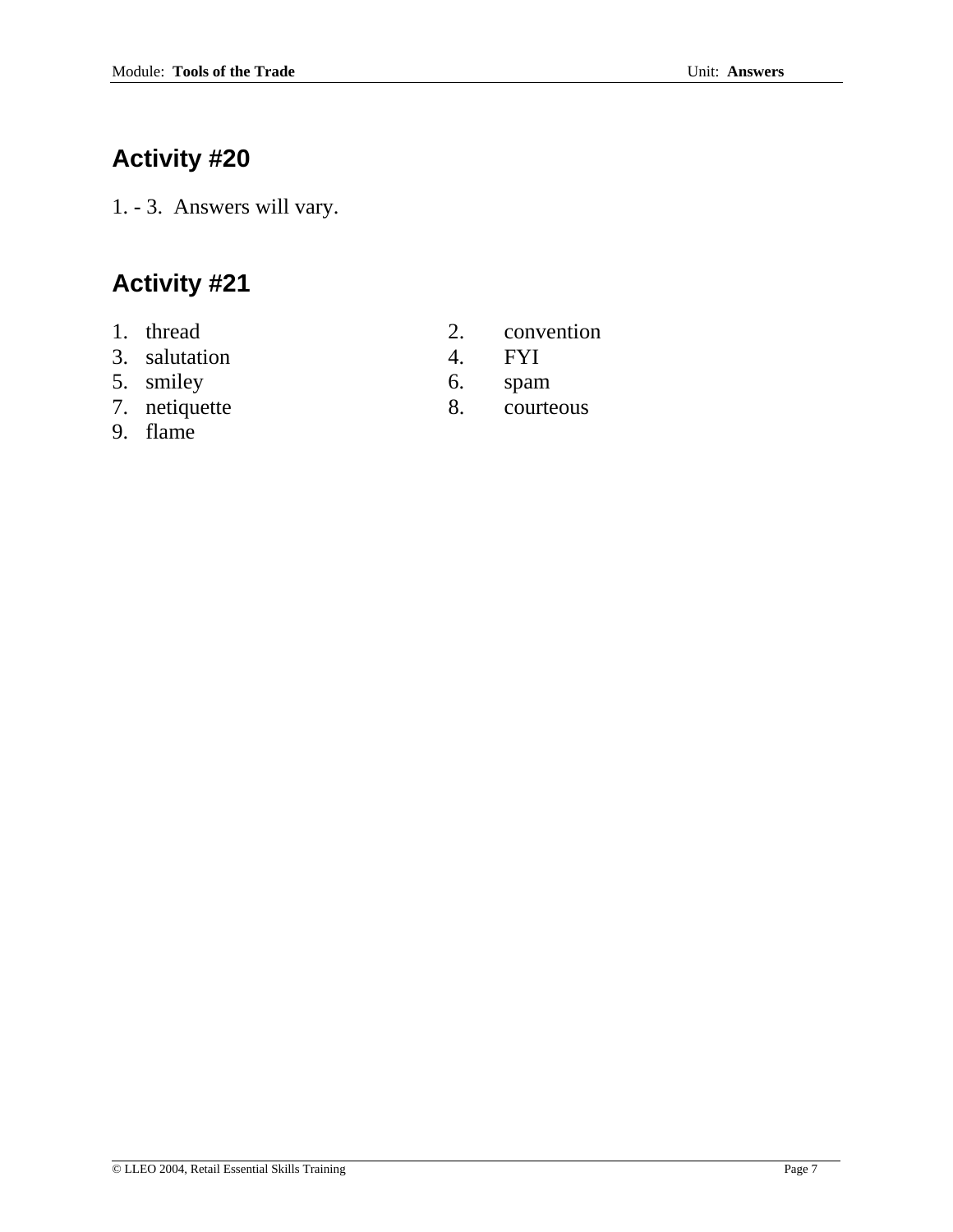# **Store Procedures**

## **ANSWERS**

## **Learning Activity #1**

- 1. a. relationship, percentages
	- b. juggling
	- c. refund
	- d. proficiency
	- e. strategy
- 2.

| <b>Dresses R Us</b>              |                       |             |       |
|----------------------------------|-----------------------|-------------|-------|
|                                  | 123 Main Street       |             |       |
|                                  | Appletown             |             |       |
|                                  | Ontario               |             |       |
| <b>Item</b>                      | <b>Product number</b> | Quantity    | Cost  |
| Dress                            | 1233321               | $\mathbf I$ | 79.99 |
|                                  |                       |             |       |
|                                  |                       |             |       |
| 20%<br>16.00<br>Less percentage  |                       |             |       |
| 63.99<br>Sub Total               |                       |             |       |
| 5%<br>Coupons or other discounts |                       |             | 3.20  |
| Sub Total                        |                       |             | 60.79 |
| 8%<br><b>PST</b>                 |                       |             | 4.86  |
| 7%<br><b>GST</b>                 |                       |             | 4.26  |
|                                  | <b>Total Sale</b>     |             | 69.91 |

### 3. Answers will vary.

4. Answers will vary.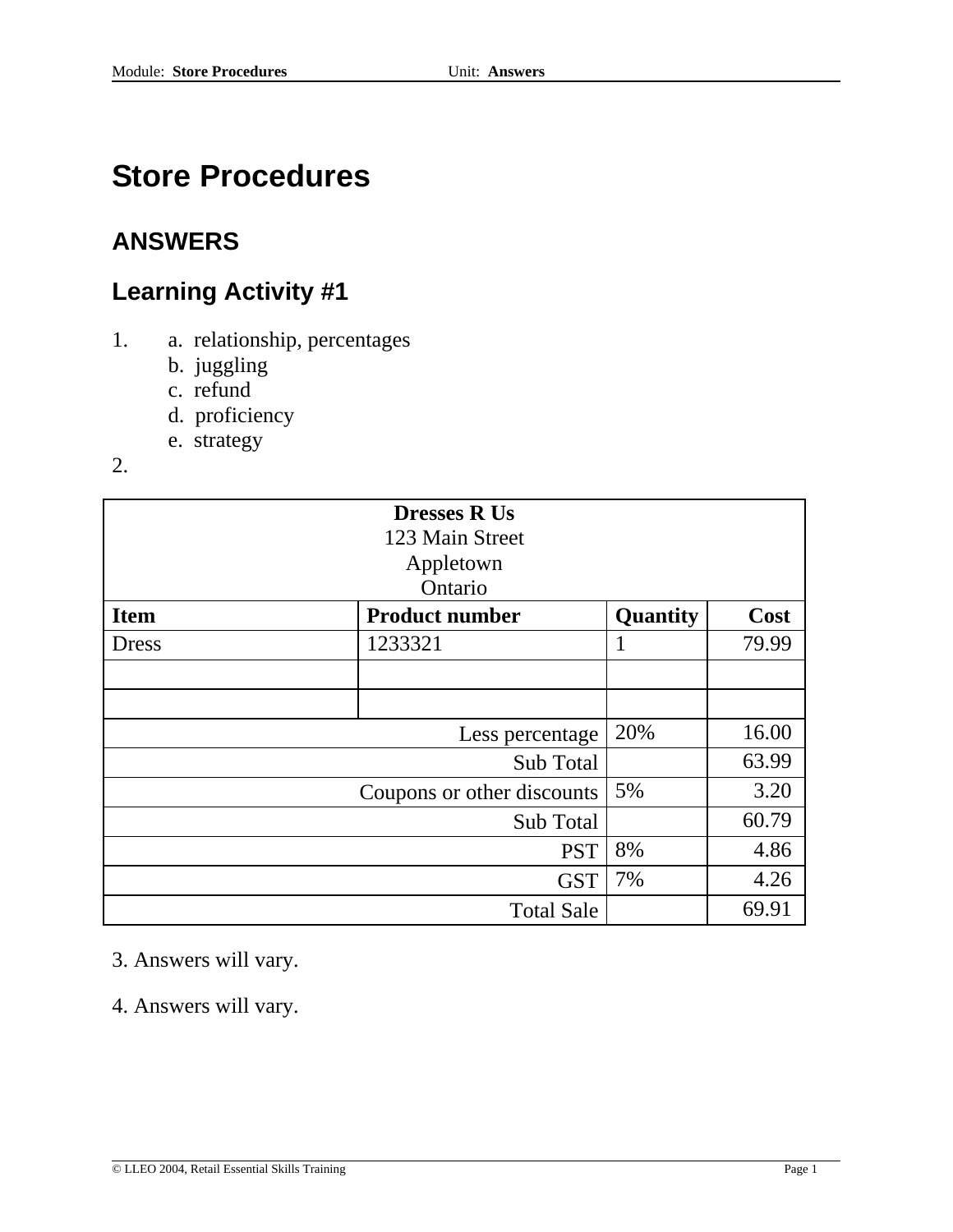5. Answers may vary. Use your discretion.

| 1. R F   | 2. R IT   | 3. W N  |
|----------|-----------|---------|
| 4. R F   | 5. W IT   | 6. R P  |
| 7. C IT  | 8. W IT   | 9. N P  |
| 10. N P  | 11. C P   | 12. R C |
| 13. R N  | 14. W F   | 15. W F |
| 16. N IT | 17. R F   | 18. C   |
| 19. P C  | 20. N R   | 21. N W |
| 22. W F  | 23. N R F | 24. P C |
|          |           |         |

25. C W

## **Learning Activity #2**

- 1. Answers will vary.
- 2. Answers will vary.

### **Learning Activity #3**

- 1. 34
- 2. \$19.99
- 3. \$781.61
- 4. Answers will vary.

## **Learning Activity #4**

Answers will vary.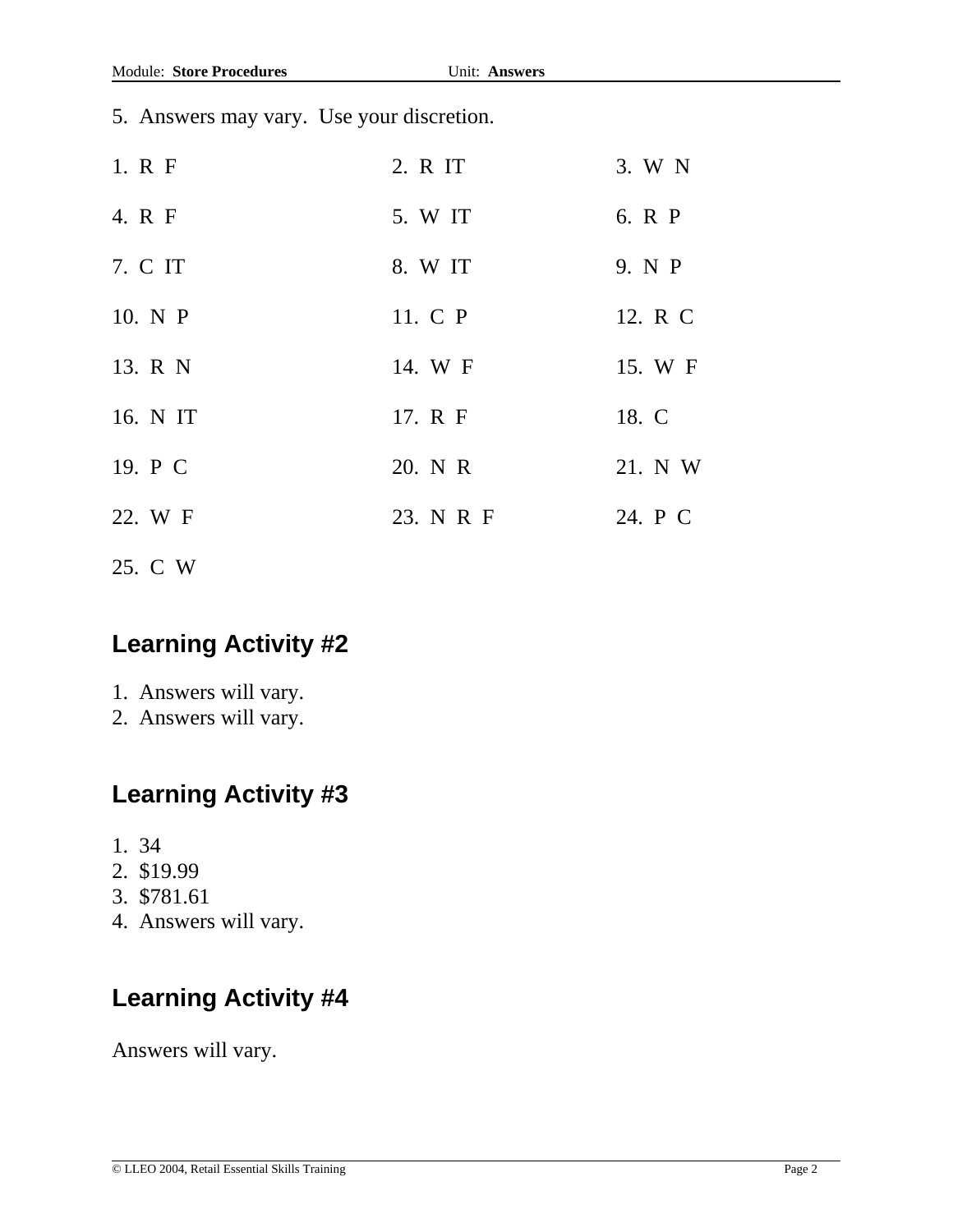## **Learning Activity #5**

Answer will vary.

## **Learning Activity #6**

Answers will vary.

## **Activity #7**

- 1. Monday through Thursday, 3 shifts. Friday  $-4$  shifts
- 2. The shortest shifts are 9:00 am to 3:00 pm and 3:00 pm to 9:00 pm The longest shift is 9:00 am to 6:00 pm
- 3. Daniel and Christina
- 4. Daniel 35 hrs Lorraine 28 hrs James 26 hrs Sarah 26 hrs Jennifer 24 hrs Doug 30 hrs Michael 24 hrs Christina 34 hrs
- 5. Jennifer and Christina
- 6. Daniel works 9 hours more than Sarah.

- 1.  $9:00 6:00$
- 2. 32.5 hrs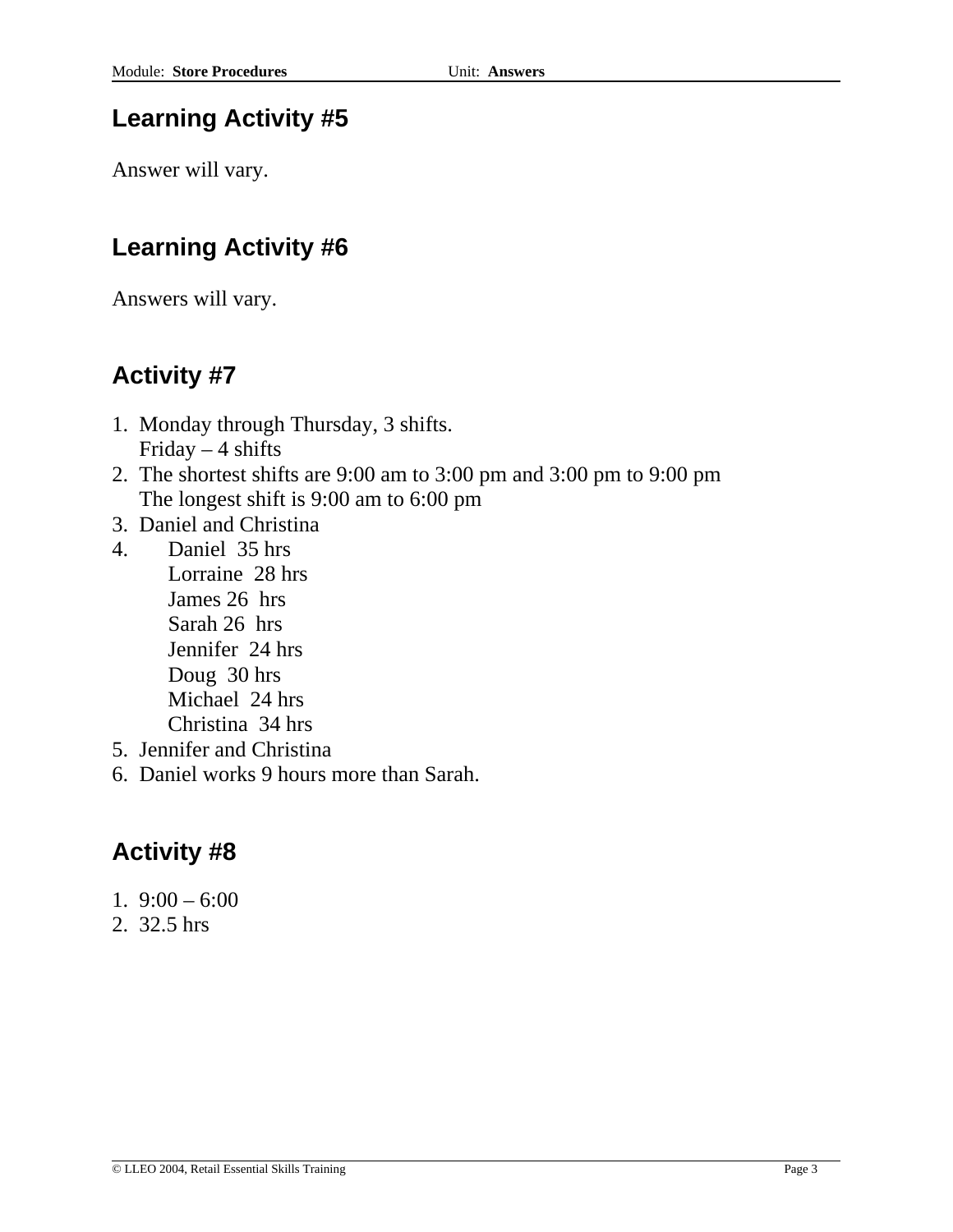- 1. 2
- 2. Tuesday and Saturday
- 3. 9:00 a.m.
- 4. Automotive Centre
- 5. 4

# **Activity #10**

|  | 1. a. \$113.19 | b. $$230.58$ |
|--|----------------|--------------|
|  | c. $$143.00$   | d. $$193.50$ |

## **Activity #11**

- 1. Angela's total earnings for the week are \$164.45
- 2. Lisa earned \$559.20 in two weeks.
- 3. Jason will be earning \$150.36 for his first week of work.

- 1. a. \$318.73
	- b. \$237.35
	- c. \$311.25
	- d. \$286.88
	- e. \$450.00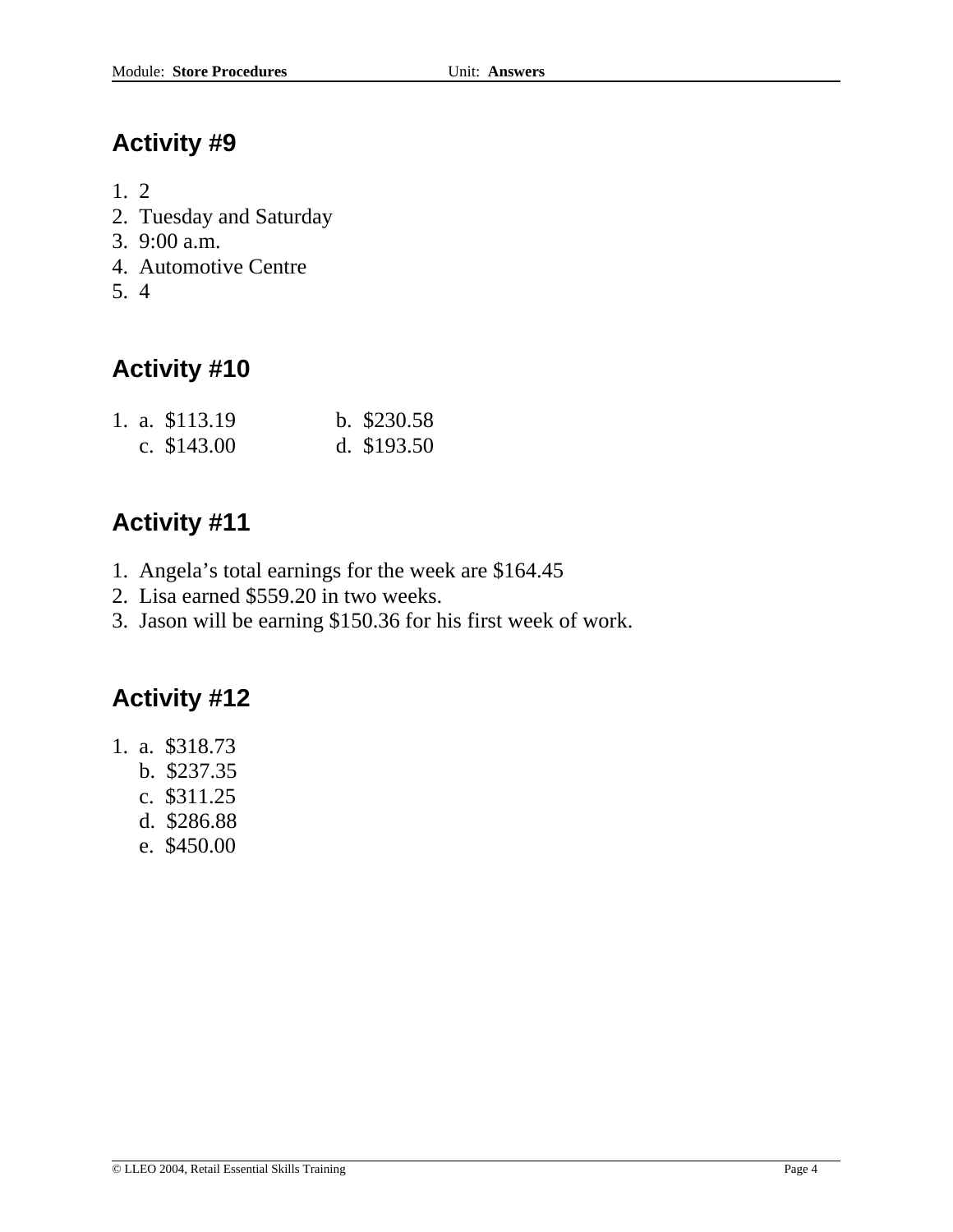| \$612.48 |
|----------|
| \$280.10 |
| \$431.50 |
| \$183.28 |
| \$332.88 |
| \$566.44 |
| \$364.82 |
| \$401.63 |
| \$432.13 |
| \$360.22 |
|          |

- 1. \$307.70, \$75.46, \$20.39, \$211.85
- 2. Lorie makes \$6.80 an hour.
- 3. Lorie's Gross pay per hour for overtime is \$10.20.
- 4. Lorie will contribute \$420.16.
- 5. Answers will vary.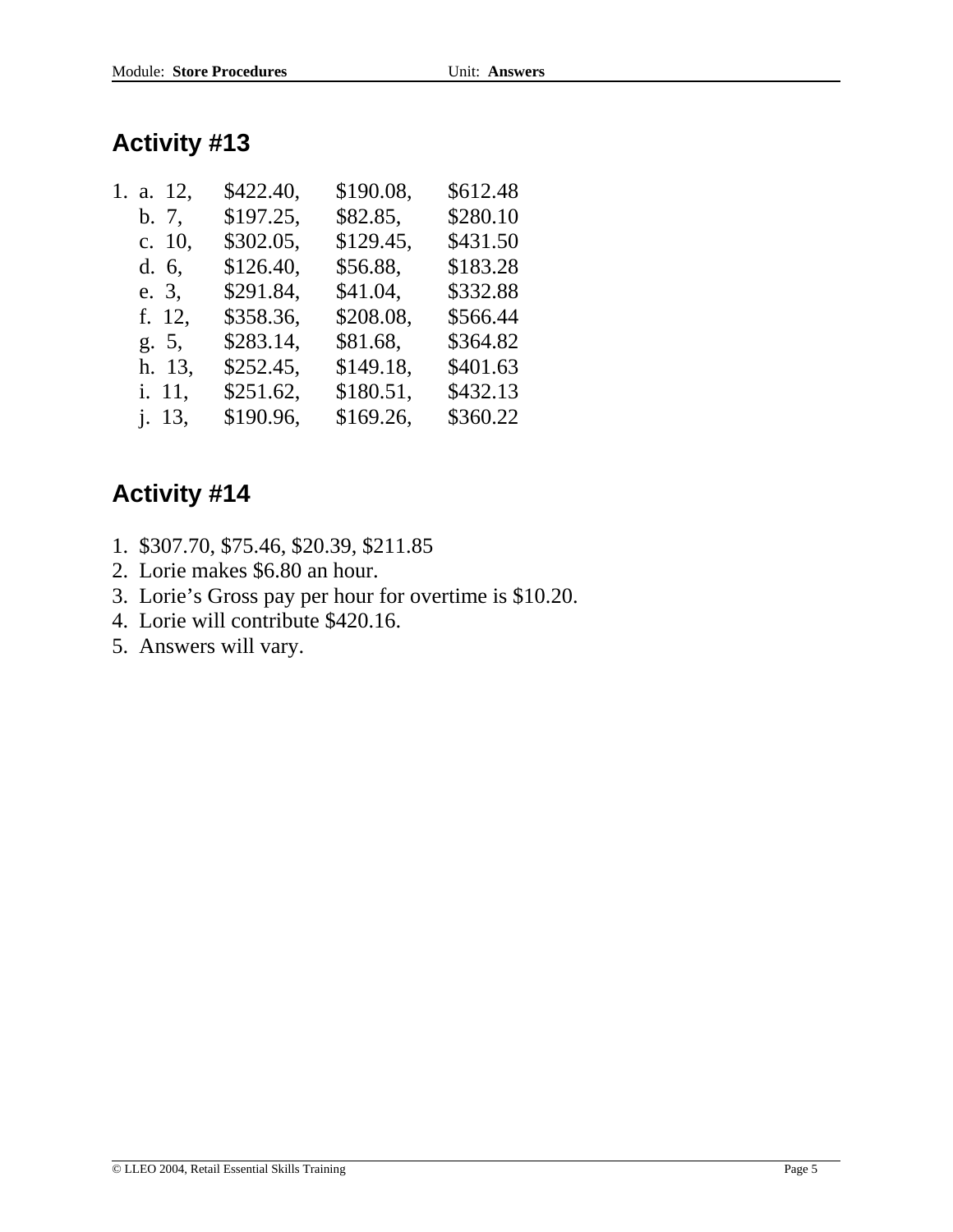# **Retail Math**

## **ANSWERS**

### **Activity #1**

| 1. \$2.90    | 2. \$5.23   | 3. \$3.66   |
|--------------|-------------|-------------|
| 4. \$3.43    | 5. \$2.47   | 6. \$80.00  |
| 7. \$130.00  | 8. \$75.00  | 9. \$110.00 |
| 10. \$70.00  | 11. \$24.50 | 12. \$60.21 |
| 13. \$257.15 | 14. \$49.22 | 15. \$71.35 |
| 16. \$157.58 | 17. \$42.06 | 18. \$44.42 |

### **Activity #2**

- 1. \$00.67: Two quarters, one dime, one nickel, two pennies.
- 2. \$00.98: Three quarters, two dimes, three nickels.
- 3. \$02.45: One toonie, one quarter, two dimes.
- 4. 12.54: One ten-dollar bill, one toonie, two quarters, four pennies.
- 5. \$09.09: One five-dollar bill, two toonies, one nickel, four pennies.
- 6. \$18.91: One ten-dollar bill, one five-dollar bill, one toonie, one loonie, three quarters, one dime, one nickel, one penny.
- 7. \$04.63: Two toonies, two quarters, one dime, three pennies.

| 1. | \$10.31 | 5. | \$02.01 |
|----|---------|----|---------|
| 2. | \$36.01 | 6. | \$02.01 |
| 3. | \$02.11 | 7  | \$16.12 |
| 4. | \$05.25 | 8. | \$10.68 |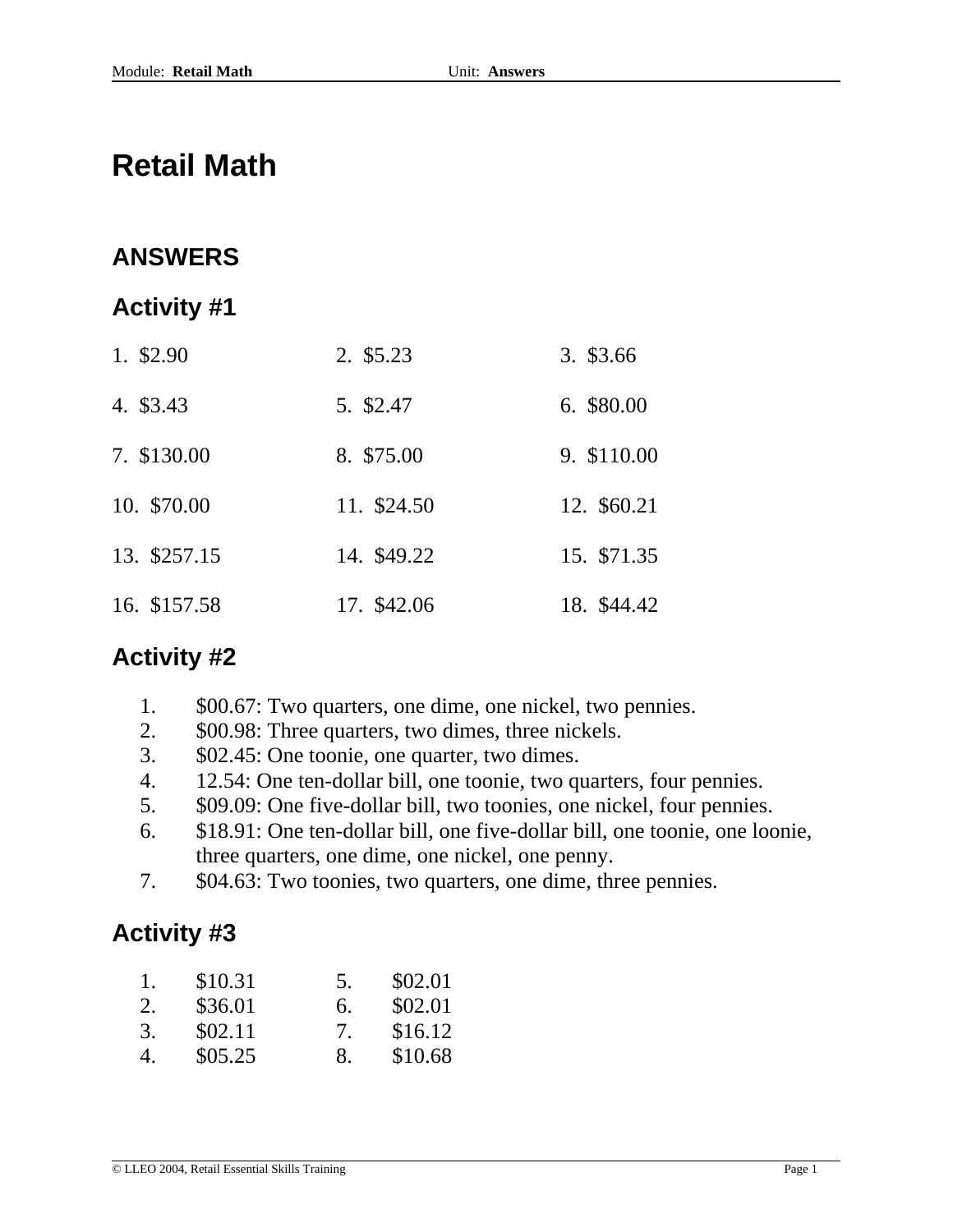- 1. \$9.90
- 2. \$8.66
- 3. \$52.37
- 4. \$9.98
- 5. \$130.10
- 6. \$177.53

## **Activity #5**

- 1. \$52.32
- 2. \$43.01
- 3. \$74.00
- 4. \$311.23
- 5. \$95.01
- 6. \$1246.23

## **Activity #6**

- 1. \$.29, 29¢
- 2. \$.65, 65¢
- 3. \$.51, 51¢
- 4. \$.13, 13¢
- 5. \$.93, 93¢
- 6. \$.04, 4¢
- 7. \$.89, 89¢
- 8. \$.55, 55¢

| 1. | \$0.57          |
|----|-----------------|
| 2. | 63¢             |
| 3. | 19 <sub>c</sub> |
| 4. | \$.24           |
| 5. | \$1.99          |
| 6. | 45 <sub>c</sub> |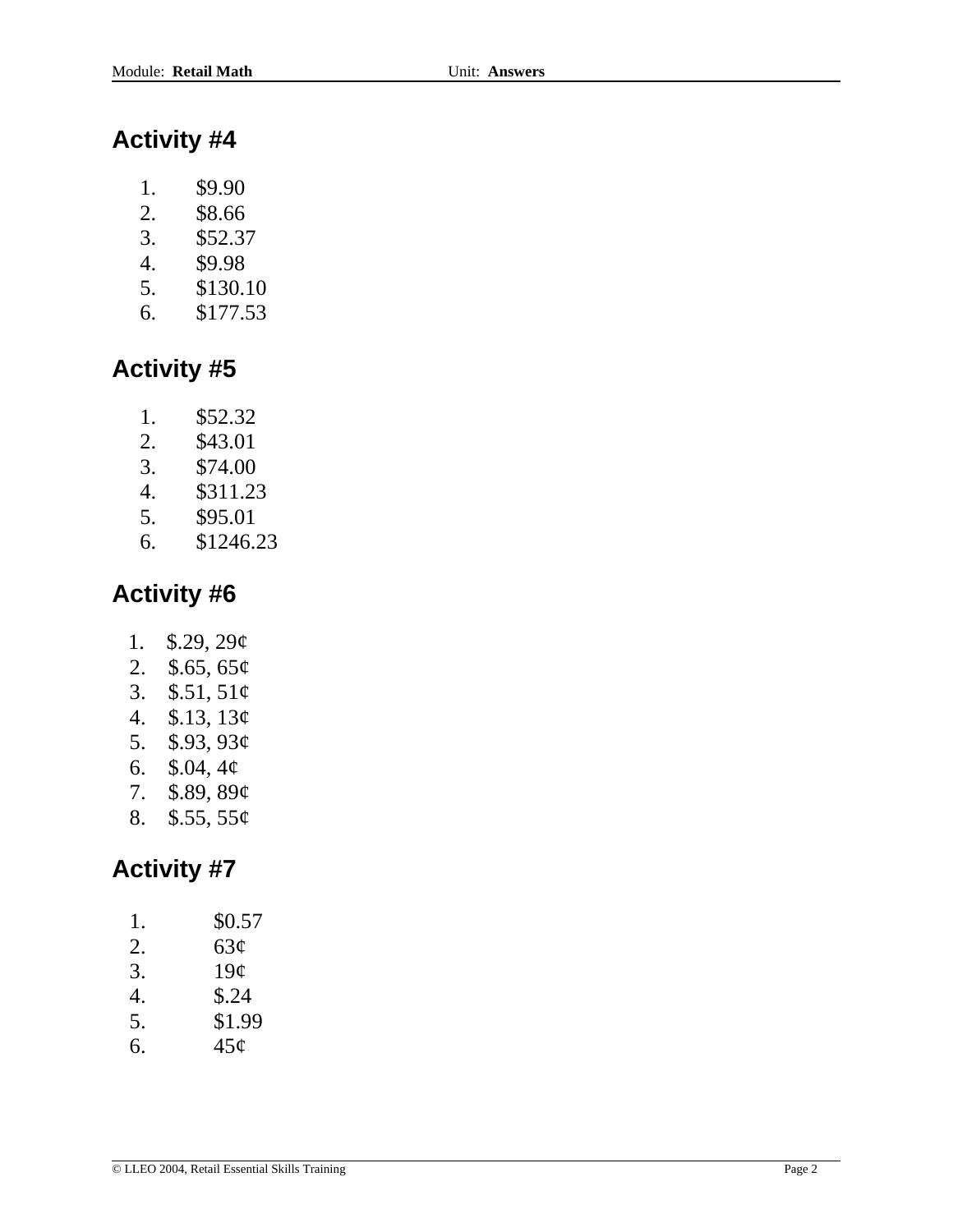| 1. | \$35.75 | 10. | \$303.00 |
|----|---------|-----|----------|
| 2. | \$8.02  | 11. | \$19.99  |
| 3. | \$13.30 | 12. | \$23.03  |
| 4. | \$75.02 | 13. | \$105.15 |
| 5. | \$41.11 | 14. | \$87.77  |
| 6. | \$30.08 | 15. | \$16.06  |
| 7. | \$0.63  | 16. | \$29.85  |
| 8. | \$90.09 | 17. | \$72.17  |
| 9. | \$55.45 | 18. | \$12.69  |

- 1. \$60.04: sixty dollars and four cents
- 2. \$ 0.49: forty-nine cents
- 3. \$19.99: nineteen dollars and ninety-nine cents
- 4. \$23.00: twenty-three dollars
- 5. \$22.10: twenty-two dollars and ten cents
- 6. \$14.55: fourteen dollars and fifty-five cents
- 7. \$59.03: fifty-nine dollars and three cents
- 8. \$110.00: one hundred and ten dollars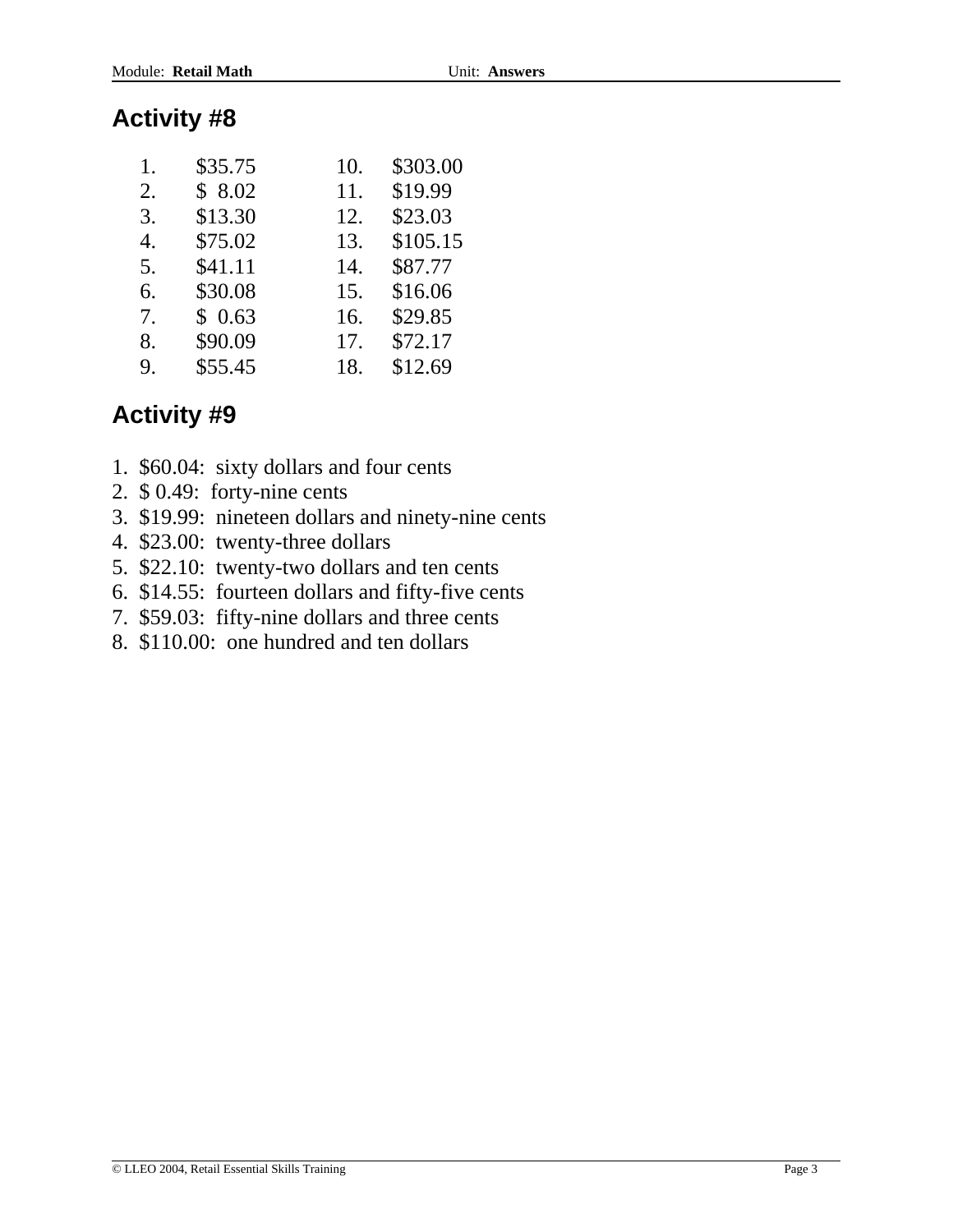| 1. a. 3 ones<br>b. 4 ones<br>c. 2 hundreds<br>d. 5 hundreds<br>e. 6 thousands<br>$f_{\cdot}$<br>1 ten<br>0 ones<br>g <sub>1</sub><br>h. 2 hundreds<br>i.<br>0 ones<br>$\mathbf{i}$ .<br>6 tens<br>k. 9 hundreds | 6 tens<br>m.<br>8 ones<br>$n_{\rm}$<br>$o. 3$ tens<br>p. 0 hundreds<br>q. 2 thousands<br>6 ones<br>$r_{\cdot}$<br>s. 6 thousands<br>0 tens<br>t.<br>$u. \ \ 3$ ones<br>v. 4 hundreds<br>w. 7 thousands |
|-----------------------------------------------------------------------------------------------------------------------------------------------------------------------------------------------------------------|--------------------------------------------------------------------------------------------------------------------------------------------------------------------------------------------------------|
| 1. 2 thousands                                                                                                                                                                                                  | $x.$ 2 ones                                                                                                                                                                                            |
| 2.<br>b.60<br>a. 31                                                                                                                                                                                             | c. 322 d. 401 e. 5239<br>f. 9087                                                                                                                                                                       |
| 3.<br>a. 8 tens, 3 ones<br>b. 3 hundreds, 7 tens, 5 ones<br>c. 5 tens, 6 ones<br>d. 6 thousands, 7 hundreds, 0 tens, 2 ones<br>e. 9 thousands, 0 hundreds, 5 tens, 3 ones                                       |                                                                                                                                                                                                        |
| 4. b. $>$<br>f. $>$<br>c. ><br>$g \geq$                                                                                                                                                                         |                                                                                                                                                                                                        |

- d.  $=$  h.  $>$
- e. **<** i. =

# **Activity #11**

1.  $a. = e. =$ b.  $\neq$  f.  $\neq$ c.  $\neq$  g. =

d.  $\neq$  h. =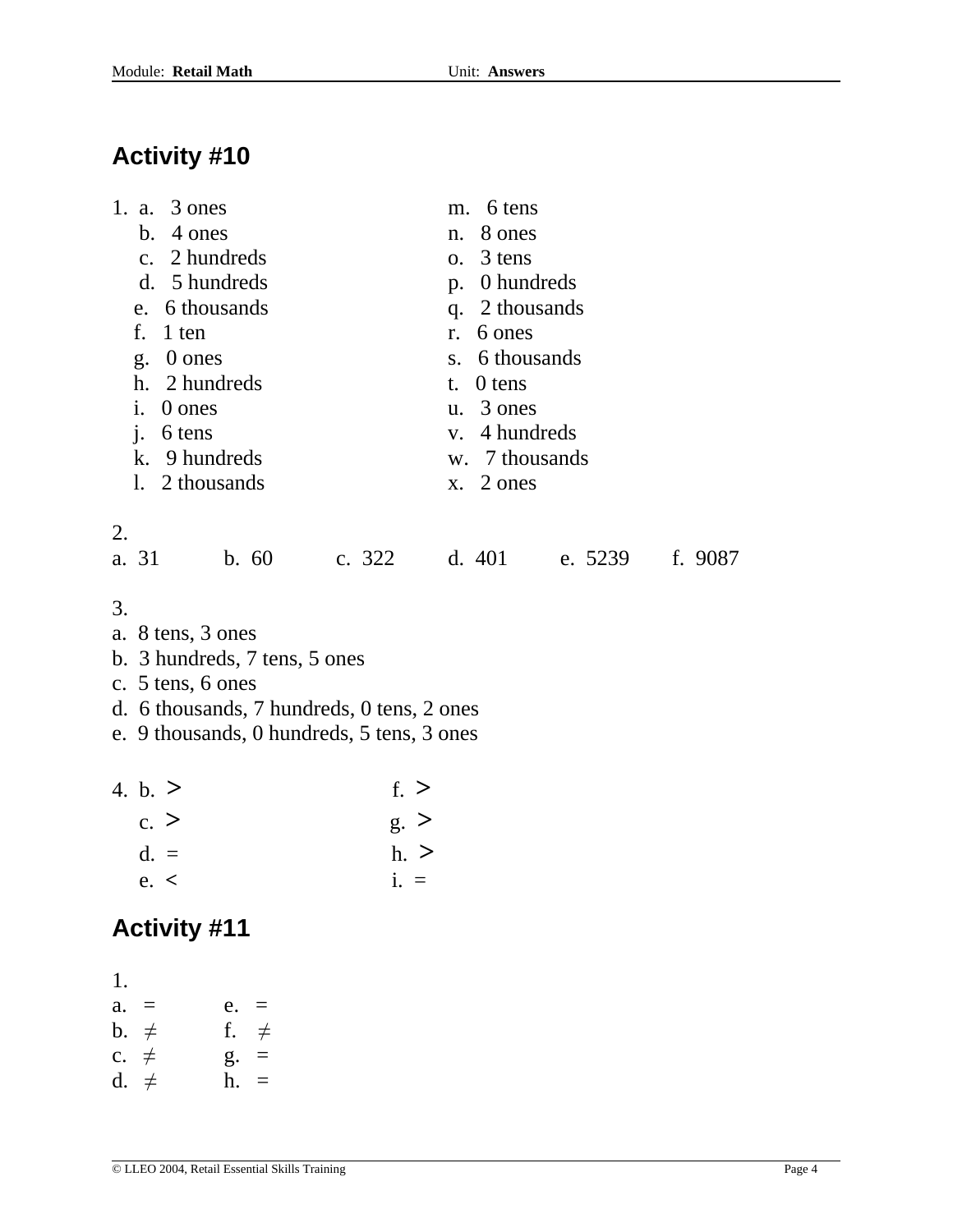| 2.                                                                          |                                                              |                                                                  |                                                              |                                                                              |                                                                       |                           |
|-----------------------------------------------------------------------------|--------------------------------------------------------------|------------------------------------------------------------------|--------------------------------------------------------------|------------------------------------------------------------------------------|-----------------------------------------------------------------------|---------------------------|
| a. <                                                                        |                                                              | $b =$                                                            |                                                              |                                                                              |                                                                       |                           |
| c. <                                                                        |                                                              | d.                                                               |                                                              |                                                                              |                                                                       |                           |
| e.                                                                          |                                                              | f.                                                               |                                                              |                                                                              |                                                                       |                           |
| $g =$                                                                       |                                                              | h. <                                                             |                                                              |                                                                              |                                                                       |                           |
| i. >                                                                        |                                                              | $j =$                                                            |                                                              |                                                                              |                                                                       |                           |
| 3.<br>a. 2<br>$\mathfrak{Z}$<br>$\overline{4}$<br>$\mathbf{1}$<br>5         | b.4<br>5<br>$\mathbf{1}$<br>$\overline{2}$<br>$\overline{3}$ | c.2<br>$\overline{4}$<br>5<br>$\mathbf 1$<br>$\overline{3}$      | d.2<br>$\mathbf{1}$<br>$\overline{4}$<br>$\overline{3}$<br>5 | e. 1<br>$\mathfrak{S}$<br>$\overline{2}$<br>$\overline{4}$<br>$\overline{3}$ | f. 5<br>$\mathfrak 3$<br>$\sqrt{2}$<br>$\overline{4}$<br>$\mathbf{1}$ |                           |
|                                                                             |                                                              |                                                                  |                                                              |                                                                              |                                                                       |                           |
| $\mathfrak{Z}$<br>g.<br>$\overline{4}$                                      | h. 1<br>5                                                    | i. 2<br>$\overline{3}$                                           | j.4<br>$\mathbf{1}$                                          |                                                                              |                                                                       |                           |
| $\frac{2}{5}$                                                               | 3                                                            | $\mathbf{1}$                                                     | $\mathfrak{Z}$                                               |                                                                              |                                                                       |                           |
|                                                                             | $\overline{4}$                                               | $\overline{4}$                                                   | $\frac{2}{5}$                                                |                                                                              |                                                                       |                           |
| $\mathbf{1}$                                                                | $\overline{2}$                                               | 5                                                                |                                                              |                                                                              |                                                                       |                           |
| <b>Activity #12</b>                                                         |                                                              |                                                                  |                                                              |                                                                              |                                                                       |                           |
| 1.<br>\$293.57<br>a.<br>b. \$359.21<br>c. \$8.26<br>d. \$45.24<br>e. \$6.25 |                                                              | f. \$89.57<br>g. \$4.23<br>h. \$78.33<br>i. \$27.89<br>j. \$5.88 |                                                              |                                                                              |                                                                       |                           |
| 2.<br>\$31.00<br>a.<br>e. \$30.00<br>i. \$51.00                             |                                                              | b. \$102.00<br>f. \$41.00<br>j. \$410.00                         |                                                              | c. $$5.00$<br>g. \$1010.00                                                   |                                                                       | d. $$82.00$<br>h. \$73.00 |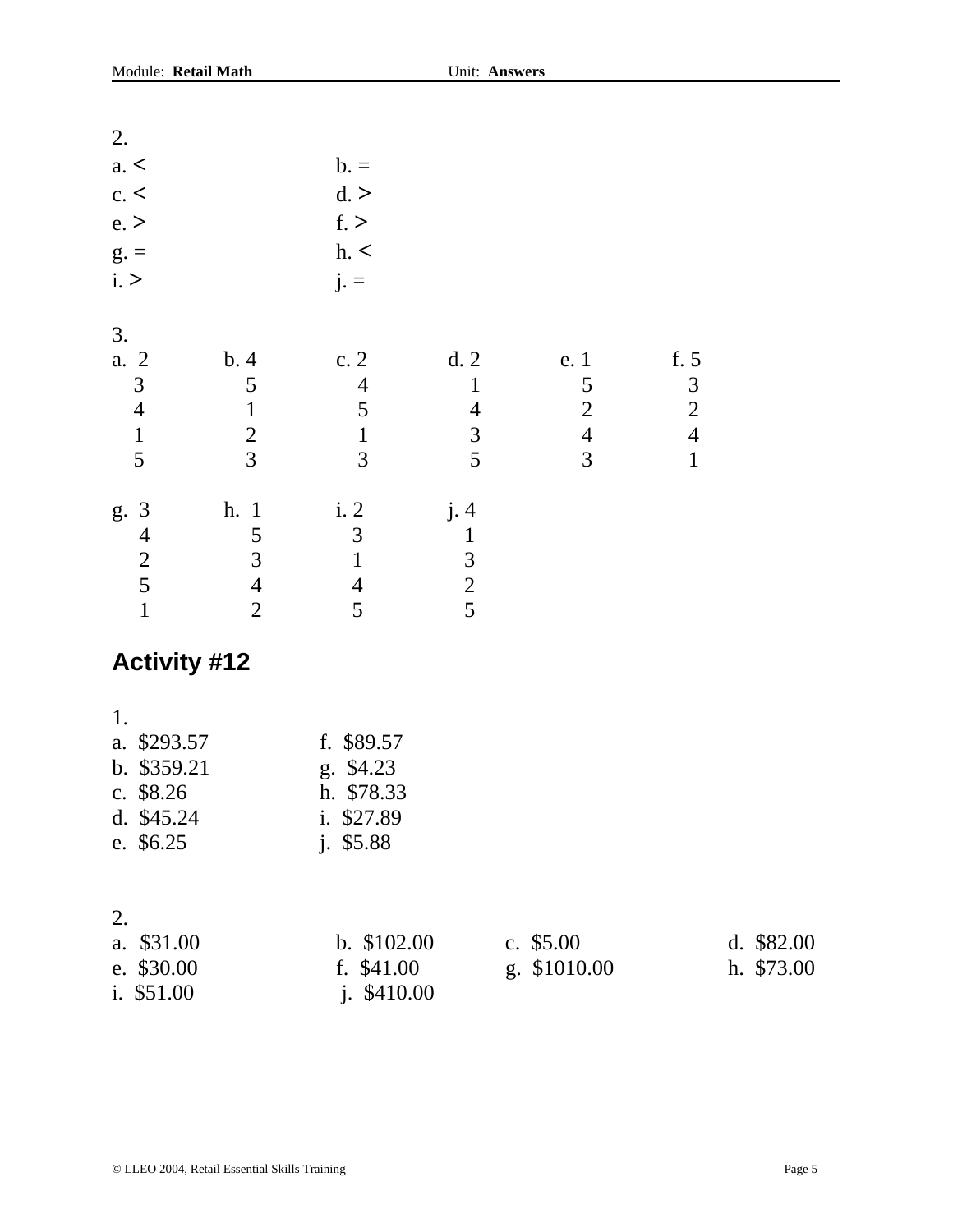| 1.<br>b. 0.15<br>g. 0.61                              | c. $0.25$<br>h. 0.80                        | d. 0.37<br>i. 0.33 | e. $0.75$<br>i. 0.08 | f. $0.55$ |
|-------------------------------------------------------|---------------------------------------------|--------------------|----------------------|-----------|
| 2.<br>b. 85%<br>c. 32%<br>d. $45%$<br>e. 1%<br>f. 70% | $g. 55\%$<br>h. 63%<br>i.<br>$\mathbf{i}$ . | 99%<br>6%          |                      |           |

## **Activity #14**

| 1. |                              |                                 |
|----|------------------------------|---------------------------------|
|    | a. \$2.50, \$3.00, \$3.50    | b. $$0.15, $0.18, $0.21$        |
|    | c. $$0.11, $0.13, $0.15$     | d. $$0.47, $0.56, $0.65$        |
|    | e. \$31.25, \$37.50, \$43.75 | f. \$597.80, \$717.36, \$836.92 |
|    | g. \$6.17, 7.41, \$8.64      |                                 |

2. - 4. Answers will vary.

## **Activity #15**

| a. $$1.55, $40.30$ | b. $$1.19, $25.04$   |
|--------------------|----------------------|
| c. $$0.25, $3.75$  | d. $$12.00, $212.00$ |

2.

a. \$157.56, \$11.03, \$168.59 b. \$132.29, \$9.26, \$141.55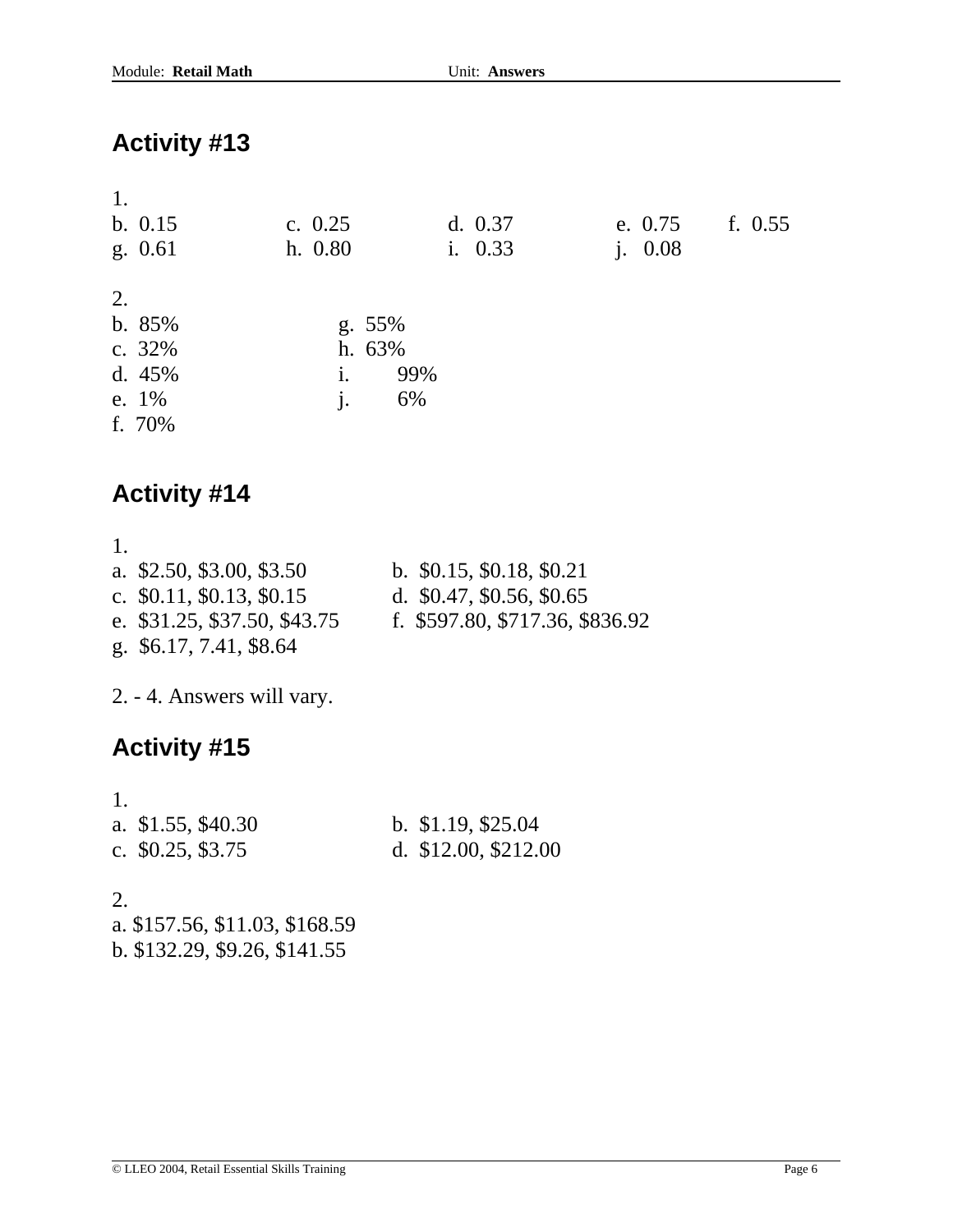1. - 4. Answers will vary.

5. a. 8% b. 7% c. Answers will vary.

### **Activity #17**

1. a. \$14.43 b. \$58.08 c. \$46.80 d. \$24.50 e. \$25.75

2. a. \$23.54 b. \$29.42 c. \$2.94 d. \$9.71 e. \$14.71

### **Activity #18**

1. Answers will vary.

### **Activity #19**

1. \$0.89 \$3.00 \$5.00 \$5.00 \$32.00 \$75.00 \$40.00 \$60.00 \$220.89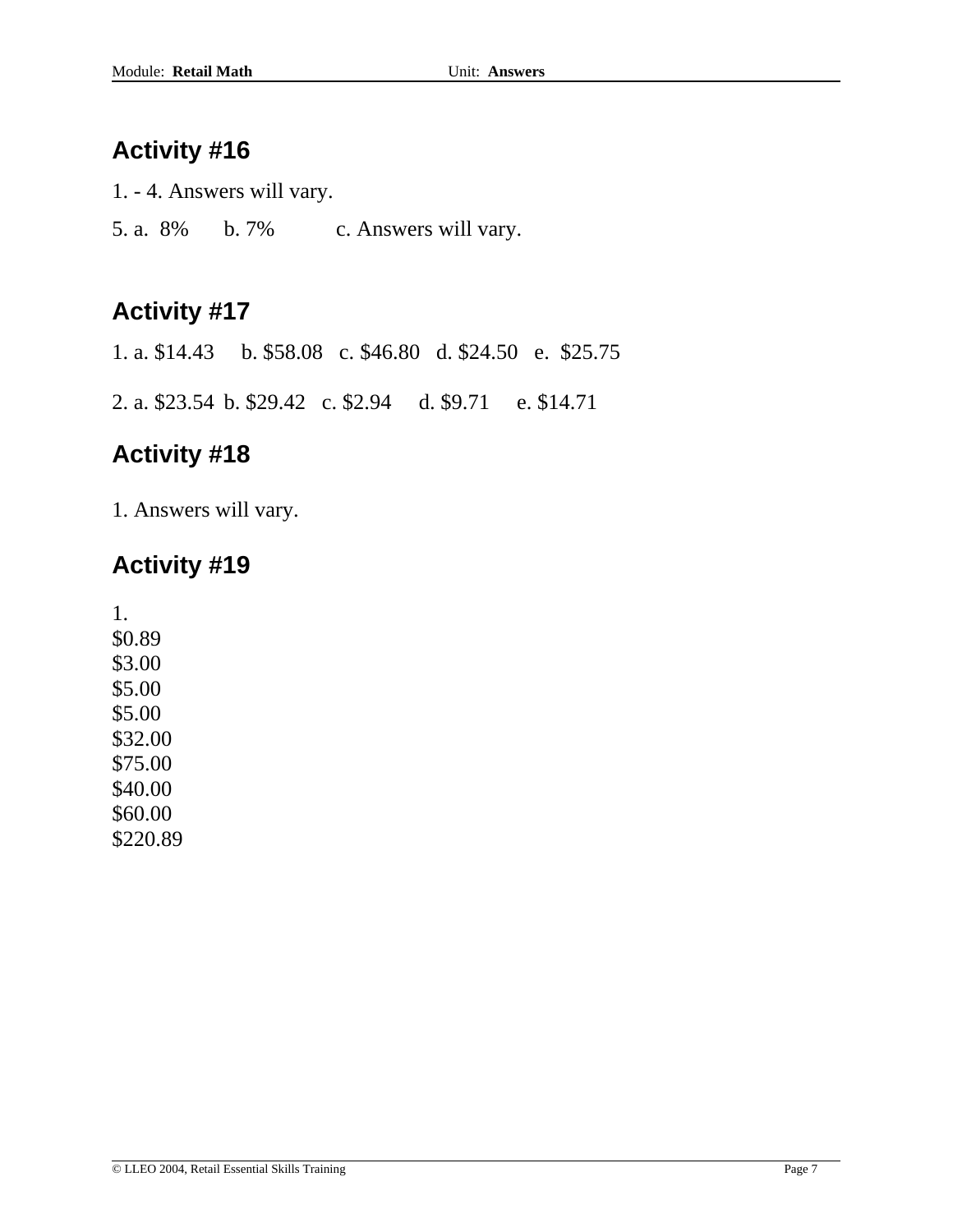| Coins (total)           |                |               | 10.89  |
|-------------------------|----------------|---------------|--------|
| Currency (total)        | $+$ \$         |               | 525.00 |
| Cheques (total)         | $+$            | $\mathcal{S}$ | 256.65 |
| Total cash in drawer    | $=$ \$         |               | 792.54 |
| Plus cash paid out      | $+$ \$         |               | 25.00  |
| Total cash in drawer    | $=$ \$         |               | 817.54 |
| Minus opening amount    | $\overline{a}$ | <sup>\$</sup> | 200.00 |
| <b>CASH RECEIVED</b>    | $=$ \$         |               | 617.54 |
| Cash received (register |                |               |        |
| tape)                   |                | S             | 617.54 |
| Difference              |                | - \$          |        |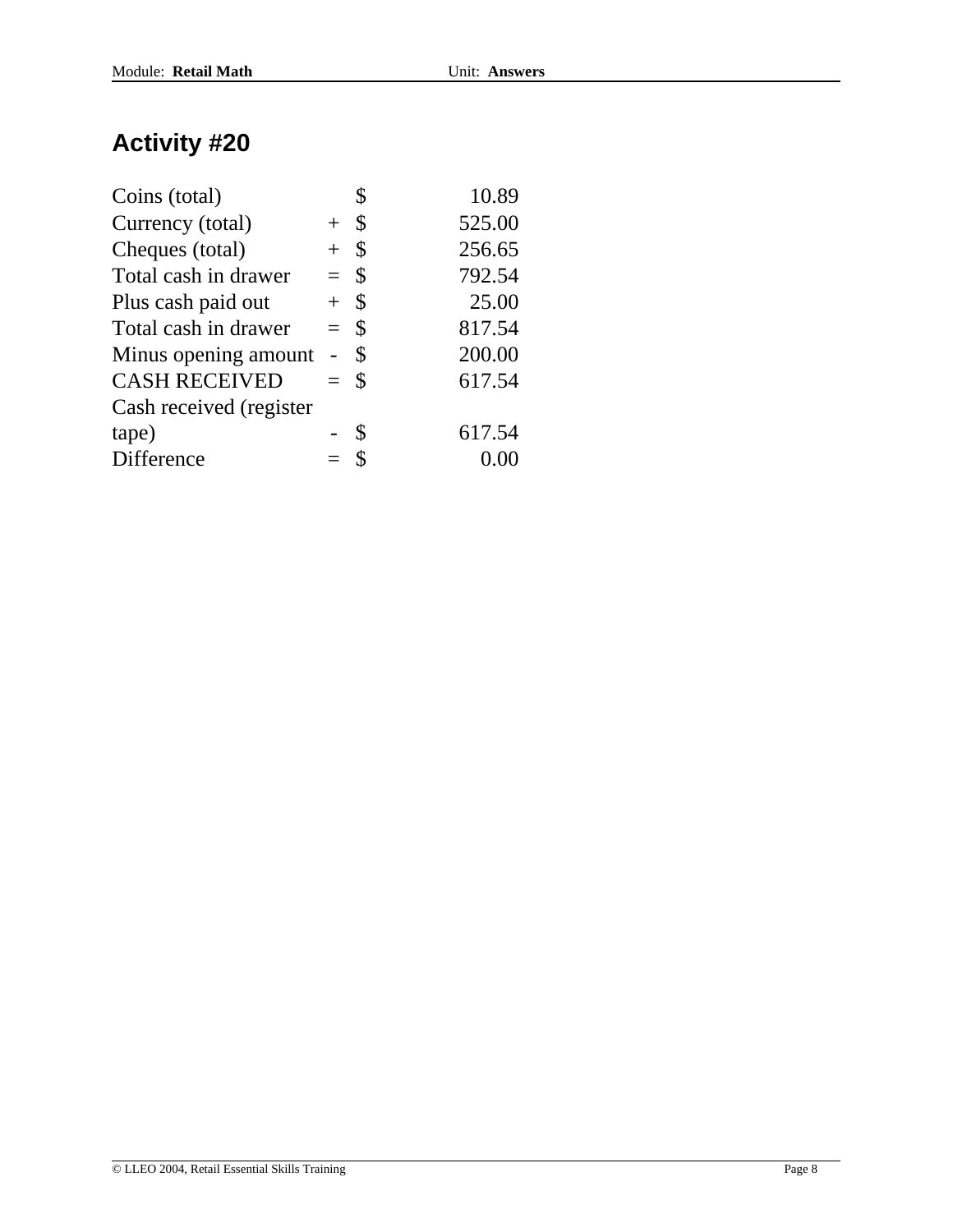| Deposit<br><b>All accounts</b>                          |    | <b>Your Bank</b>                                |       |          |
|---------------------------------------------------------|----|-------------------------------------------------|-------|----------|
| Account #                                               |    | Date                                            |       |          |
| Name                                                    |    |                                                 |       |          |
| Cheques &<br>coupons                                    |    | Cash                                            |       |          |
| 20                                                      | 69 | q<br>X1<br>X                                    |       | $\infty$ |
| 56 68                                                   |    | $3 \times 2$                                    | 6     | 00       |
| 100                                                     | 56 | 8x5                                             | 40    | 00       |
|                                                         |    | X10                                             | 70 00 |          |
|                                                         |    | $\begin{pmatrix} 0 \\ 0 \end{pmatrix}$          | 120   | 00       |
|                                                         |    | coin                                            | 3     | 95       |
| 177                                                     | 93 | <b>Cheques</b><br>coupons<br>brought<br>forward |       | 93       |
| Received in cash which is<br>Deducted from this denosit |    |                                                 | 0     |          |
| Signature                                               |    |                                                 |       |          |
| Deposit<br><b>Initials</b>                              |    | <b>Total</b>                                    | 426   | 8        |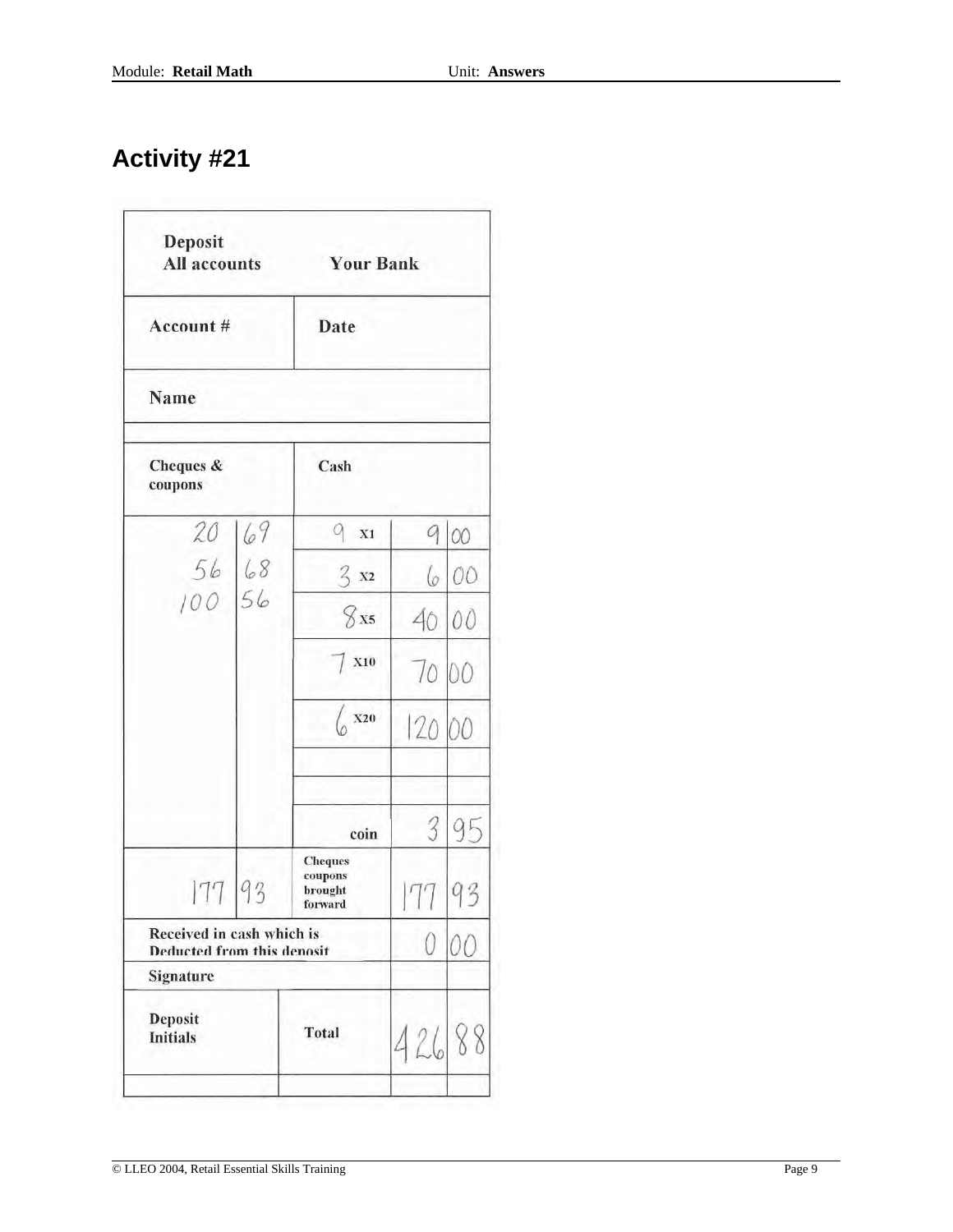| John Hudson                                                   | 4-56748932  |                         | 001            |
|---------------------------------------------------------------|-------------|-------------------------|----------------|
| 302 Grove Ave., Toronto, ON. L9P 6E3<br>$(567)$ 345-2323      |             | Date: September 17 2004 |                |
| Pay to<br>the<br><b>ABC SUPERMARKET</b><br>order of           |             | $\mathcal{S}$           | 83.00          |
| <b>Eighty three dollars--------------------------00/cents</b> |             |                         | <b>Dollars</b> |
| <b>Bank of Montreal</b>                                       |             |                         |                |
| For groceries                                                 | John Hudson |                         |                |
|                                                               |             |                         |                |

- 1. F
- 2. T
- 3. F
- 4. T
- 5. F
- 6. F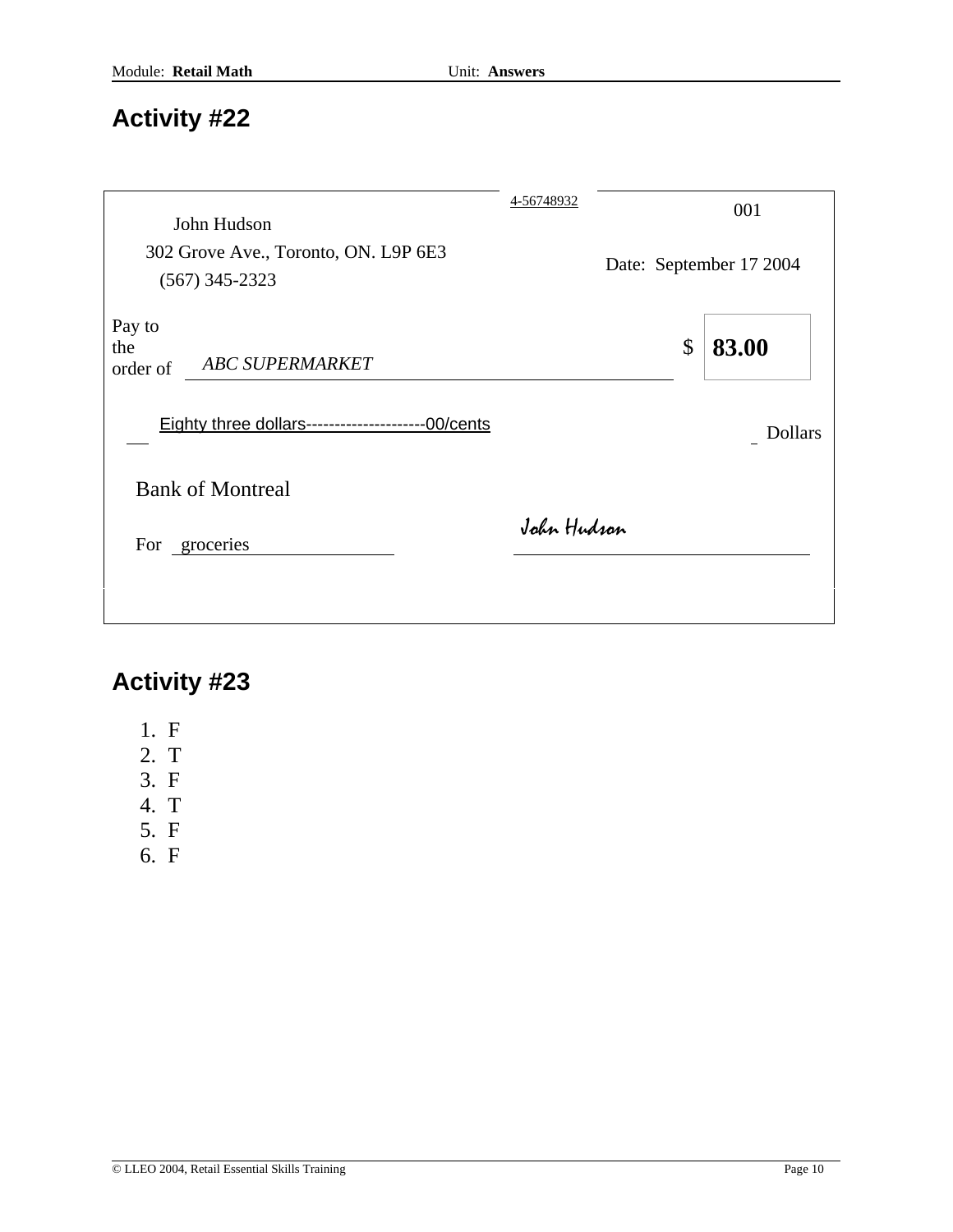# **Health and Safety**

### **ANSWERS**

## **Activity #1**

1. Yes, employers do not have to give breaks other than lunch breaks.

2. Yes

### **Activity #2**

| 1.c  | 2. f | 3. b | 4. g | 5. h |
|------|------|------|------|------|
| 6. e | 7. a | 8. d |      |      |

## **Activity #3**

- 1. Answers will vary
- 2. Answers will vary
- 3. 8
- 4. Maximum. 48
- 5. Maximum 8
- 6. Yes
- 7. Answers will vary
- 8. Answers will vary

## **Activity #4**

\$961.50

## **Activity #5**

| 1.f  | 2. i | 3. a | 4. c | 5.b   |
|------|------|------|------|-------|
| 6. e | 7. g | 8. h | 9. d | 10. i |

# **Activity #6**

Answers will vary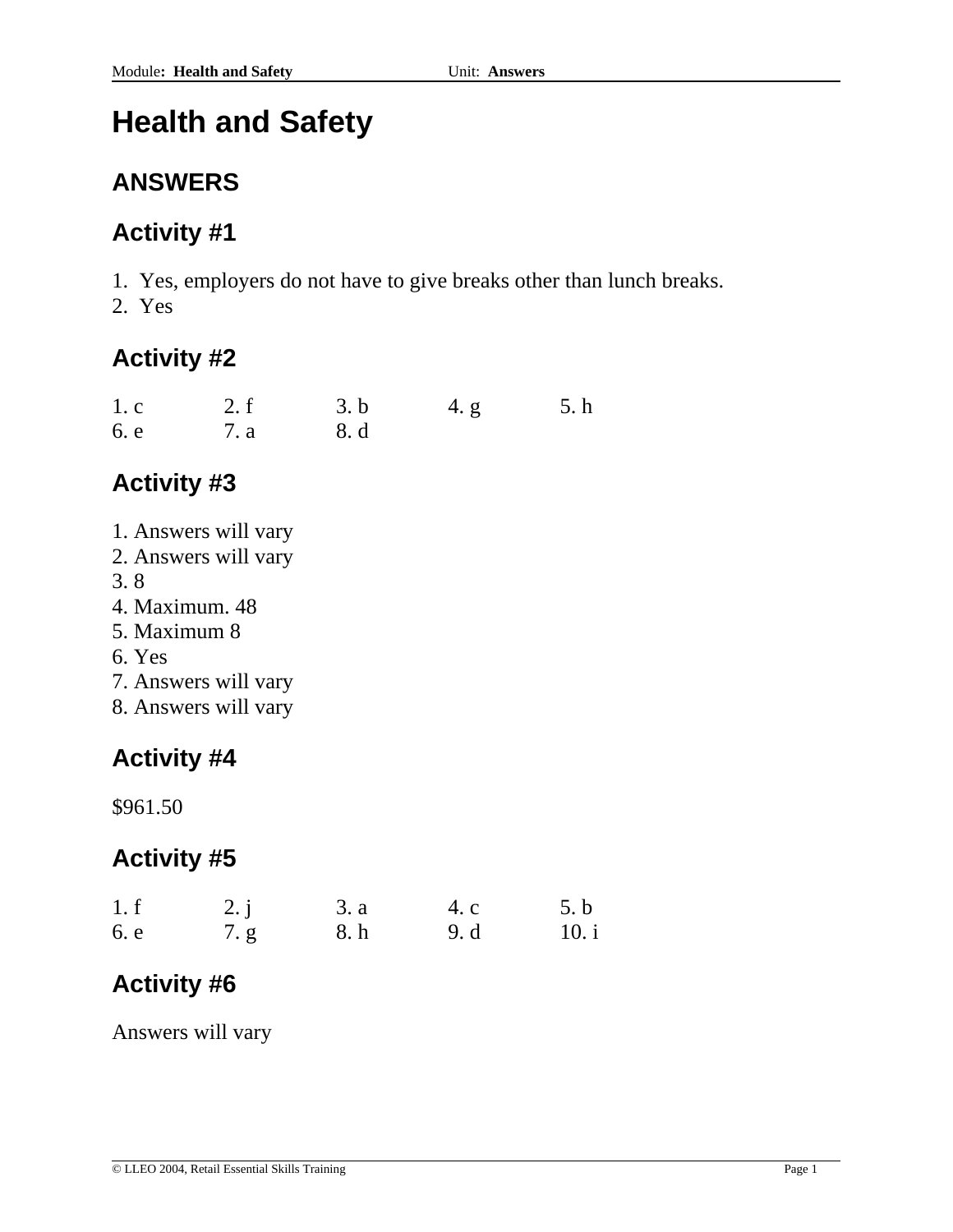1. G 2. P 3. D 4. R 5. A 6. C

### **Activity #8**

- 1. U
- 2. U
- 3. L
- 4. L

### **Activity #9**

- 1. E
- 2. W
- 3. E W
- 4. W
- 5. E W
- 6. W
- 7. E W
- 8. E

### **Activity #10**

1. Workplace Safety and Insurance Act

2. To notify the WSIB within three days after learning of an accident to an employee and failing to register with the WSIB within ten days of becoming an employer

3. - 5. Answers will vary

- 1. Employment Standards Act
- 2. Ontario Human Rights Commission
- 3. Discrimination
- 4. Harassment
- 5. Workers' compensation
- 6. Gross pay
- 7. Occupational Health & Safety Act.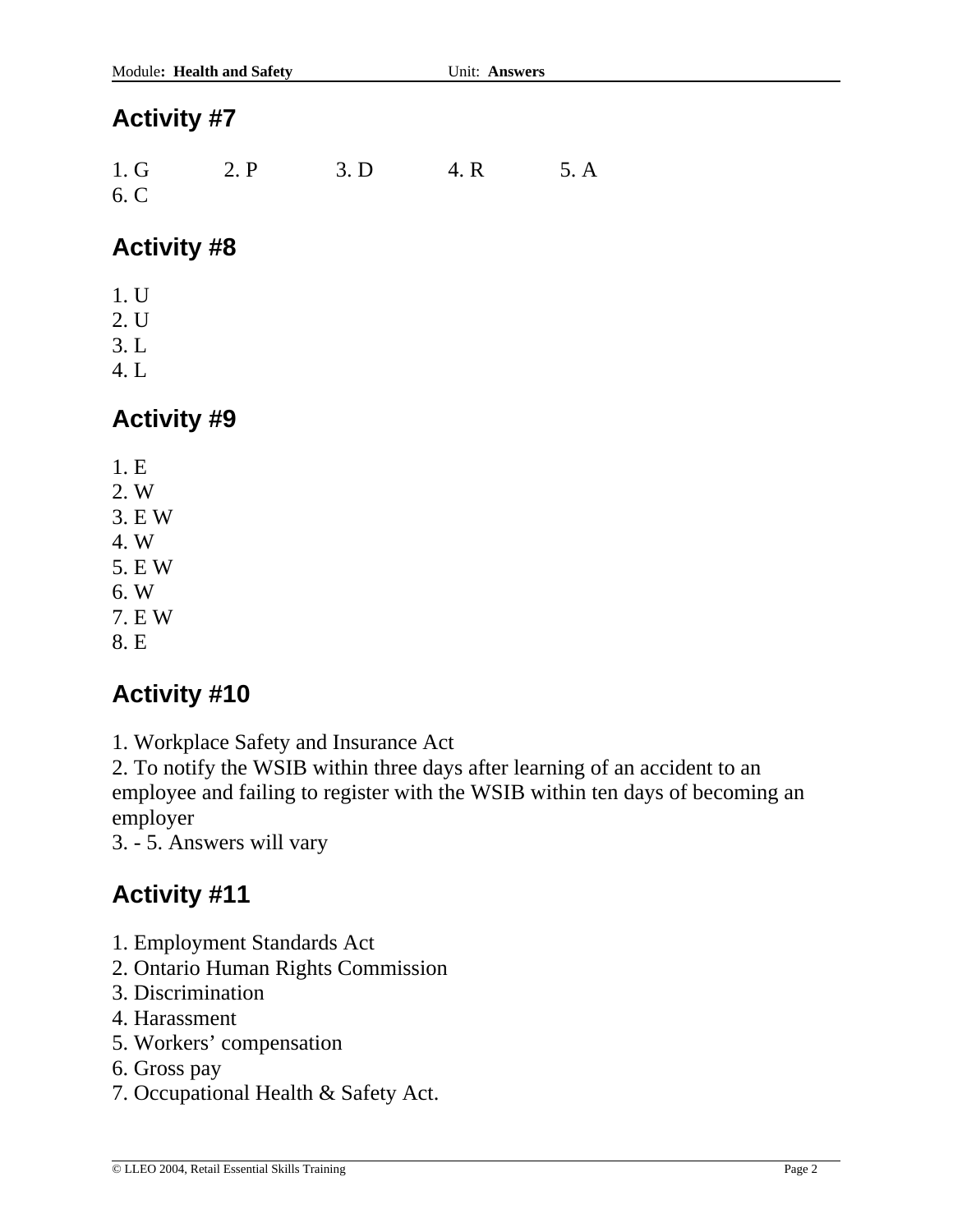1. c

- 2. c
- 3. a
- 4. b
- 5. a
- 6. b
- 7. a
- 8. c

# **Activity #13**

Answers will vary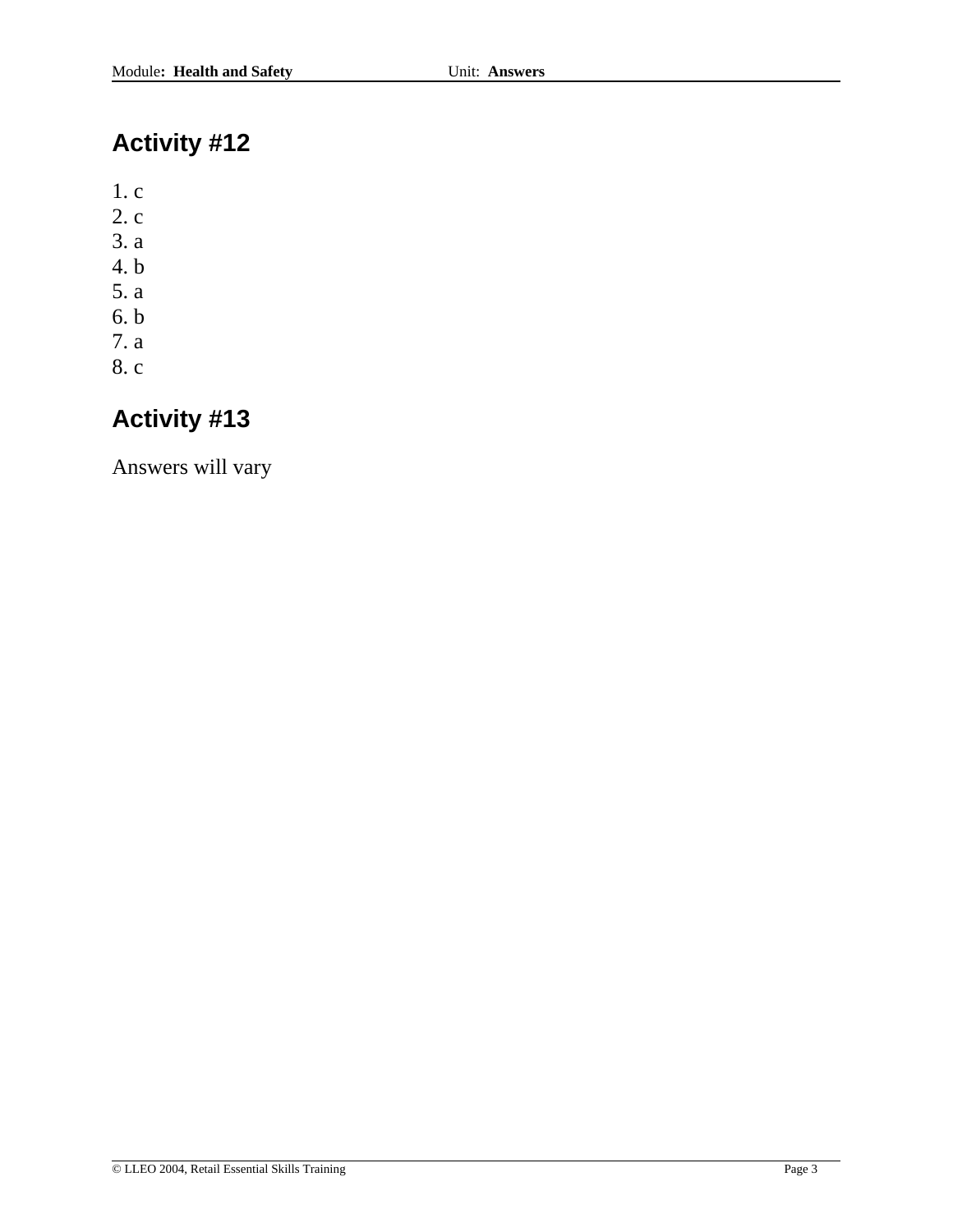# **Wrapping It Up!**

# **ANSWERS**

# **Activity #1**

1. - 3. Answers will vary

# **Activity #2**

1. - 2. Answers will vary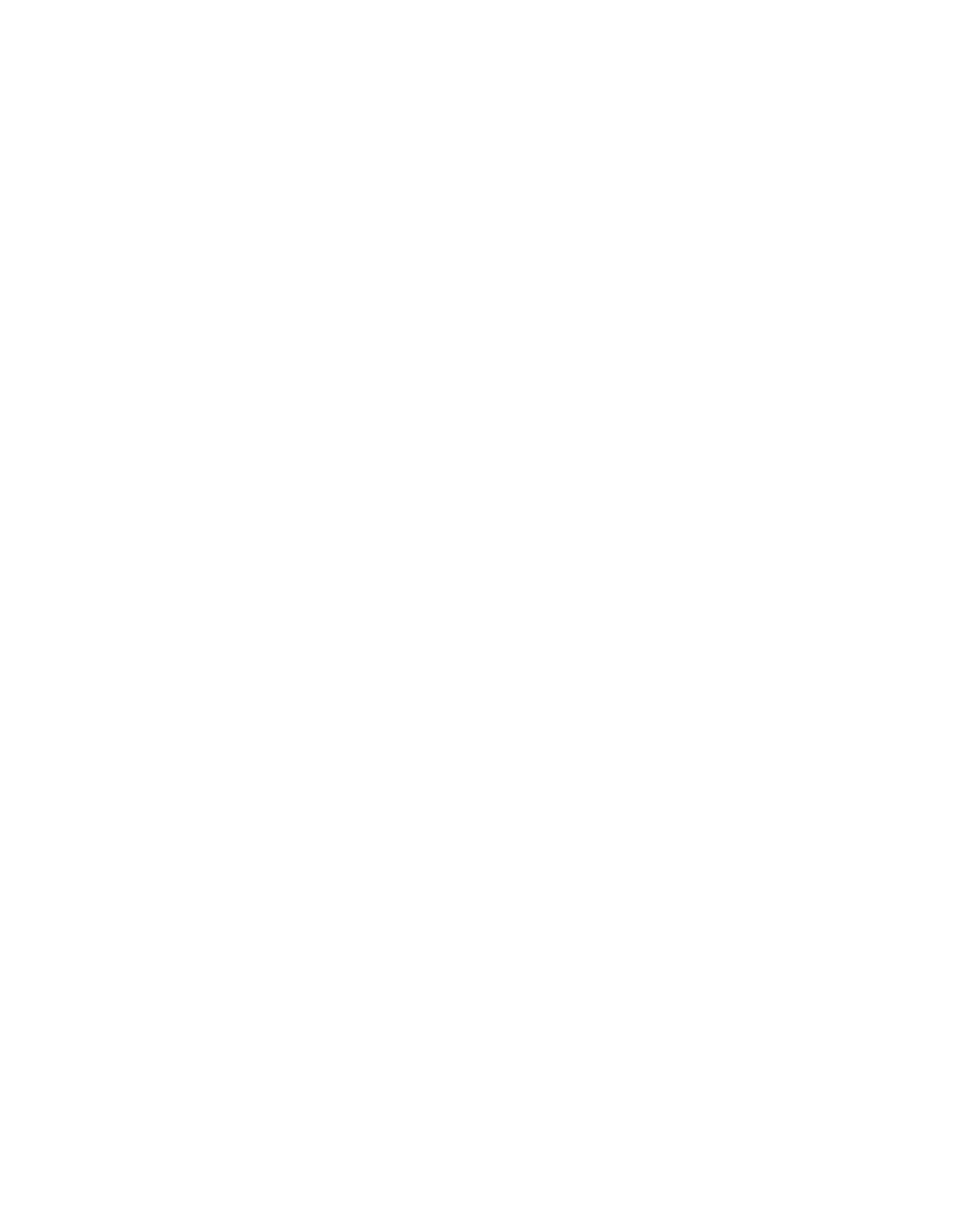### **Retail Sales Associate Demonstration: LBS Level 3 Store Closing Procedures**

Overview of Demonstration

**Description of Demonstration Activity:** The learner will demonstrate a knowledge and understanding of the procedures to be followed after a retail store has closed for the day. The learner will develop a store maintenance checklist, will prepare a transaction summary sheet, and will prepare a deposit slip. The learner will demonstrate knowledge and understanding of store security and closing procedures.

**Main Goal Path:** Employment

**Theme:** Retail sales associate

**Short Term Goal:** Use reading to understand a document. Use writing skills to summarize information and thoughts for others to read. Use numeracy skills to perform money calculations.

**Primary Outcome:** Write clearly to express ideas

Use number sense and computation

**Secondary Outcome(s):** Read with understanding for various purposes; awareness of security issues.

### **Essential Skills Demonstrated**

Reading Text – Level 1 Document Use – Level 2

Writing – Level 2

Numeracy– Level 1

**Materials Required:** Calculator, pen, store maintenance check list form (blank), list of opening cash on hand, cash, cheque, debit, credit card sales and paid outs for the day, transaction summary sheet, deposit slip form.

**Adaptation:** The learner may determine store maintenance duties. The learner may include some store closing procedures on the checklist.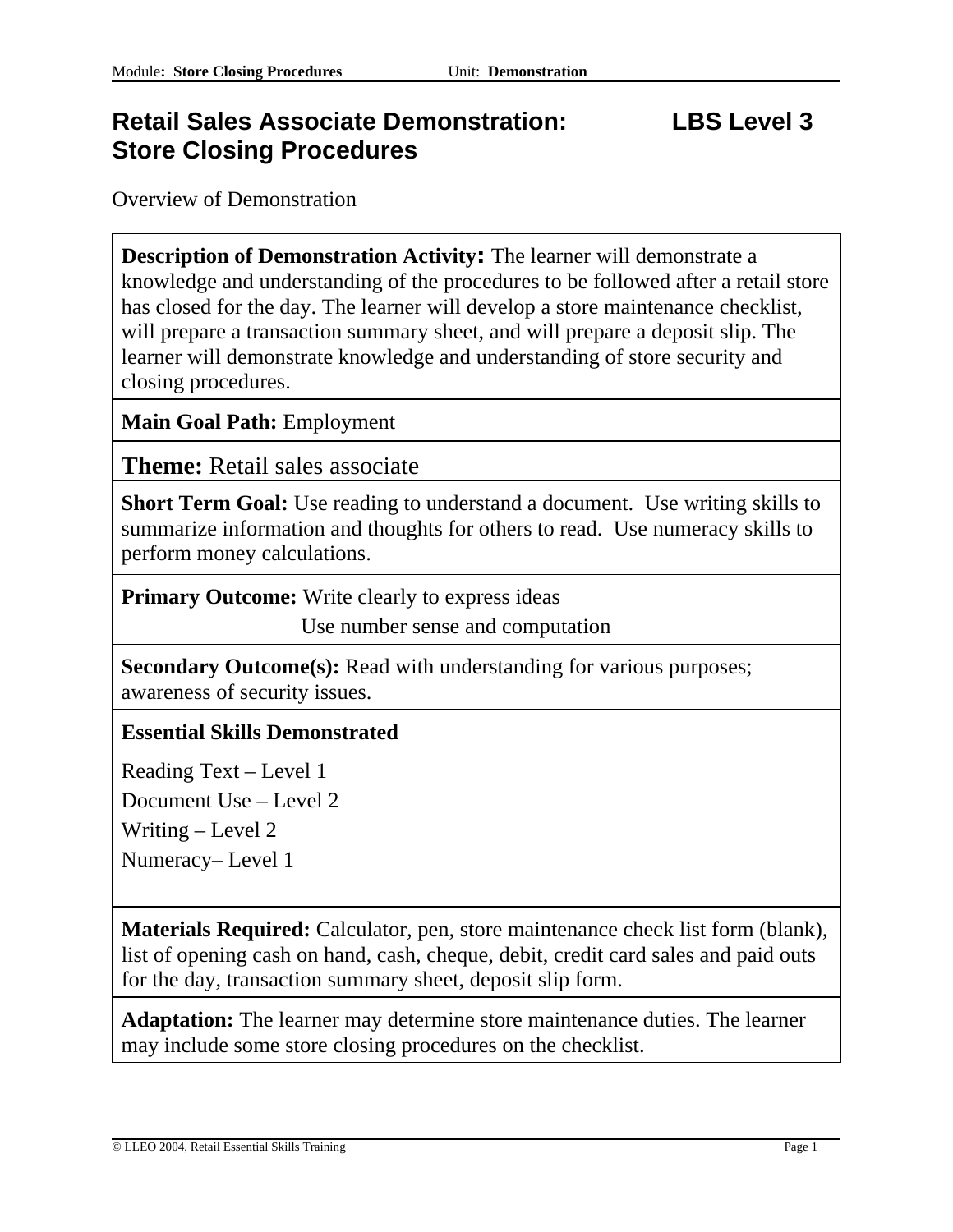### **Retail Sales Associate Demonstration: LBS Level 3 Store Closing Procedures**

### **Practitioner Instructions**

Ensure the learner understands the information and instructions for this demonstration.

- 1. Review the evaluation section with the learner to ensure that he or she understands what skills, knowledge, or actions are being assessed and how these skills will be demonstrated.
- 2. Decide, with the learner, what would be a reasonable length of time to complete this demonstration. Record this on the assessment form. Keep in mind that, in a workplace, an employee should be able to calculate totals and complete forms quickly.
- 3. Ask the learner to review the Store Procedures Module (Common Work Tasks and Store Closing Procedures units) and the Retail Math Module (Money Math and Cash, Cheques, Credit and Debit Cards units). Answer any questions the learner may have.
- 4. Provide the learner with all required forms and information needed to complete the demonstration.
- 5. Ensure the learner understands the information required on the forms provided.
- 6. After the learner has processed all transactions and completed the forms, ask the learner if he or she has checked for accuracy and completeness.
- 7. When the learner has completed the demonstration, provide a way for the learner to self- reflect on the experience. Complete the assessment form with the learner, enter the date completed, and note whether it was successful or needs to be tried again.

**Help Allowed:** The learner may ask questions to clarify the assignment instructions. Using a calculator for the demonstration would be appropriate.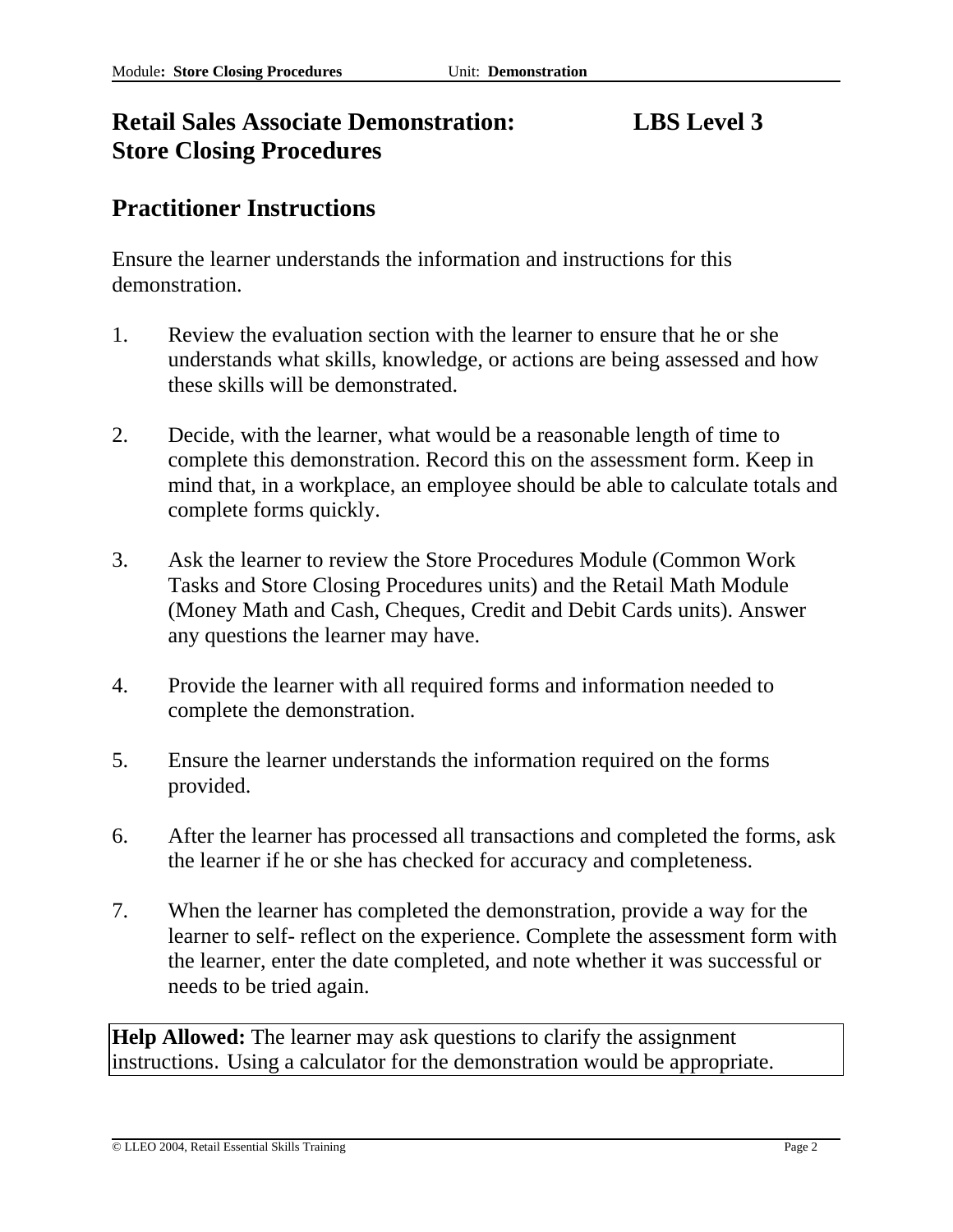## **Retail Sales Associate Demonstration: LBS Level 3**

### **Learner Information and Instructions**

This demonstration will show how well you understood and can apply the content of the Store Procedures Module (Common Work Tasks and Store Closing Procedures units), the Retail Math Module (Money Math and Cash, Cheques, Credit and Debit Cards Units).

- 1. You are working in a small corner store and have been asked to close the store. You will list the beginning store closing tasks.
- 2. You will prepare a store maintenance checklist, using the blank form provided.
- 3. You will complete the transaction summary sheet, using the information and form provided.
- 4. You will prepare a deposit, using the information and form provided.
- 5. You will list the final store closing tasks not covered on the store maintenance checklist.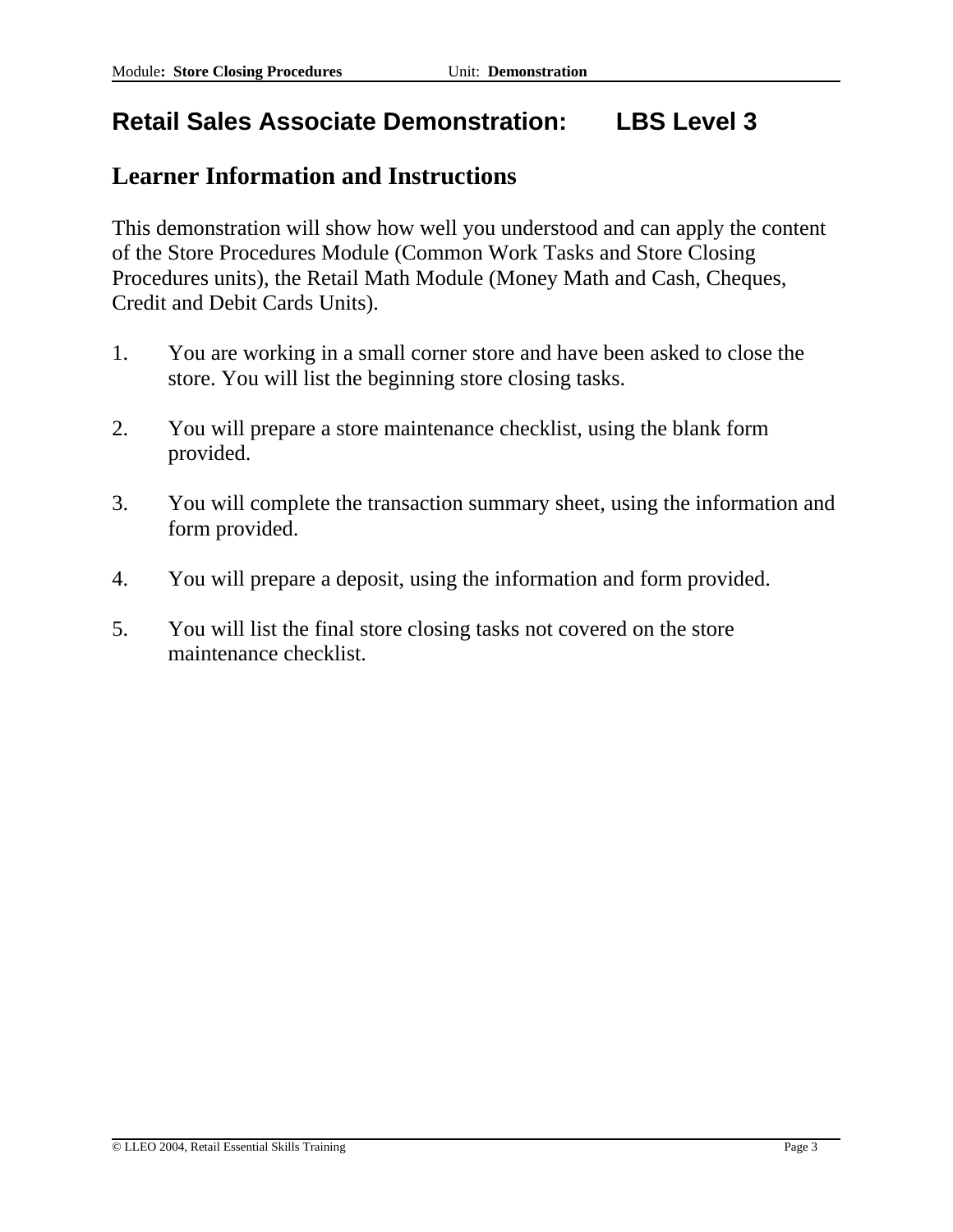# **Retail Sales Associate Demonstration: LBS Level 3**

### **Learner's Self-Reflection**

Date: \_\_\_\_\_\_\_\_\_\_\_\_\_\_\_\_\_\_\_\_\_\_\_\_\_\_\_

| I made sure I reviewed the information I needed                                    |                            |        |
|------------------------------------------------------------------------------------|----------------------------|--------|
| to do this demonstration.                                                          | Yes $\Box$ No $\Box$       |        |
| I listed the beginning store closing tasks                                         | Yes $\Box$ No $\Box$       |        |
| I prepared a store maintenance check list                                          | Yes $\Box$ No              | $\Box$ |
| I read the daily transactions list provided                                        | Yes $\Box$ No $\Box$       |        |
| I completed the transaction summary sheet                                          | Yes $\Box$ No $\Box$       |        |
| I checked the total on the transaction summary sheet<br>with the total daily sales | Yes $\Box$ No $\Box$       |        |
| I wrote down the difference, if any                                                | Yes $\Box$ No $\Box$       |        |
| I completed the deposit slip                                                       | Yes $\Box$ No $\Box$       |        |
| I listed the final store closing tasks                                             | Yes $\Box$ No $\Box$       |        |
| I found this demonstration challenging                                             | Yes $\Box$ No $\Box$       |        |
| I found this demonstration enjoyable                                               | Yes $\Box$ No $\Box$       |        |
| This demonstration is related to my employment goal(s)                             | Yes $\square$ No $\square$ |        |
| There are some things I would change about<br>this demonstration                   | Yes $\square$ No           |        |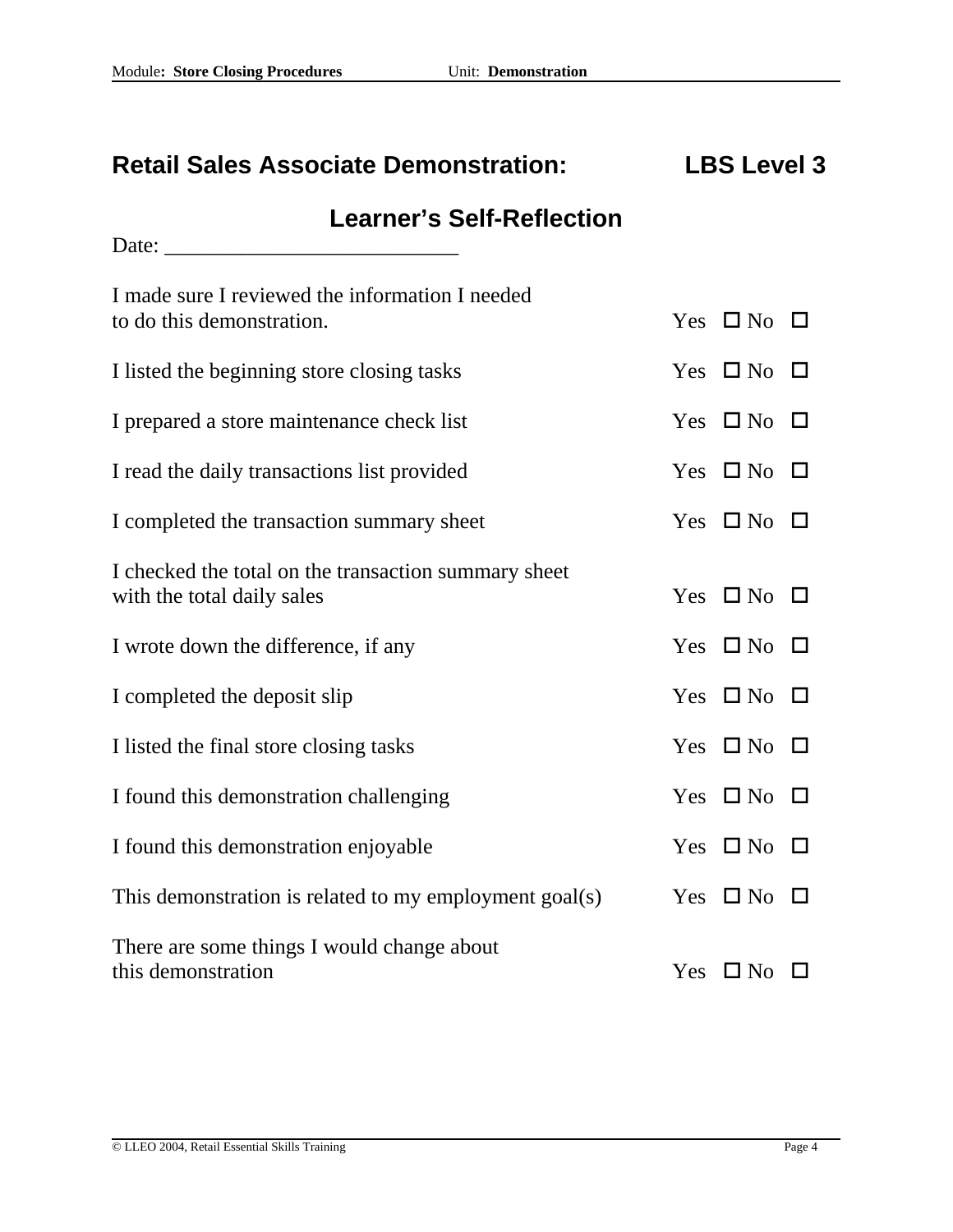They are:

Other Comments: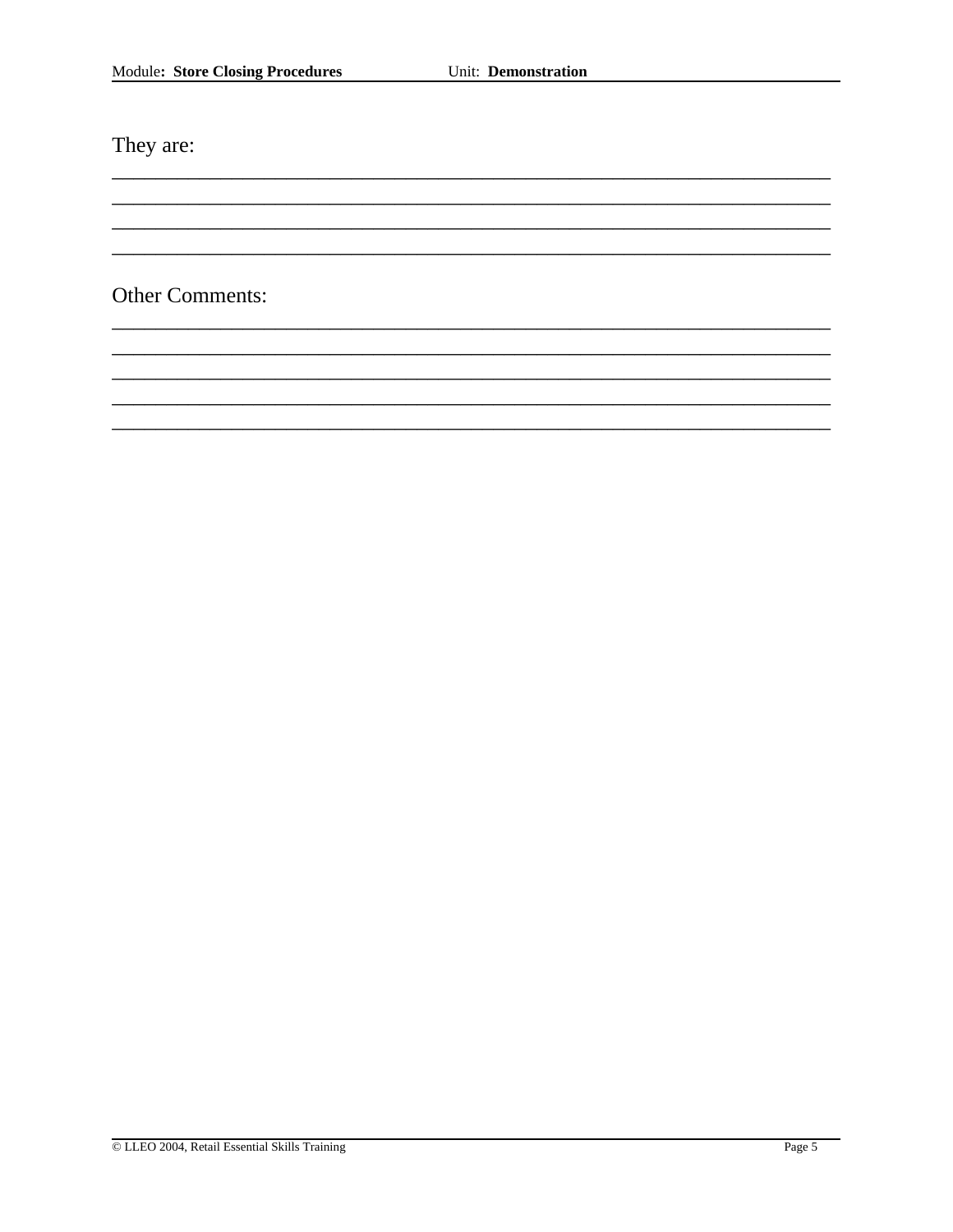| <b>Retail Sales Associate Demonstration:</b>                                         | <b>LBS</b> Level 3   |
|--------------------------------------------------------------------------------------|----------------------|
| <b>Store Closing Procedures</b>                                                      | <b>Assessment</b>    |
|                                                                                      |                      |
| • This demonstration must be completed in the satisfactory or outstanding<br>column. |                      |
| The agreed upon amount of time for the learner to complete this task                 |                      |
| This timeline was met.                                                               | Yes $\Box$ No $\Box$ |
| This demonstration was successfully completed. Yes $\Box$ No $\Box$                  |                      |
| Comments:                                                                            |                      |
|                                                                                      |                      |
|                                                                                      |                      |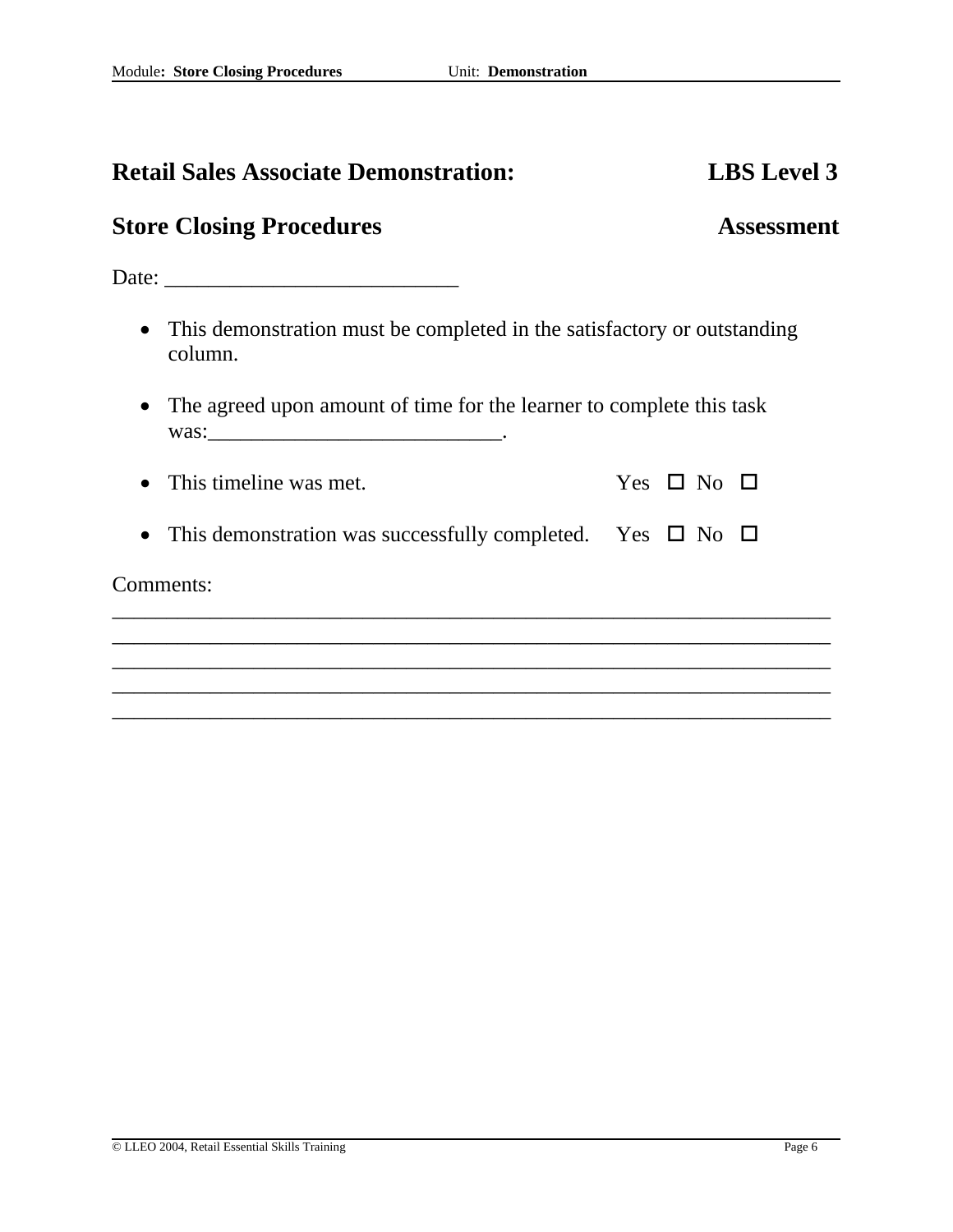| <b>Marking Rubric</b>                                                                |                             |                     |                    |  |
|--------------------------------------------------------------------------------------|-----------------------------|---------------------|--------------------|--|
|                                                                                      | <b>Needs</b><br><b>Work</b> | <b>Satisfactory</b> | <b>Outstanding</b> |  |
| <b>Read with Understanding for Various Purposes</b>                                  |                             |                     |                    |  |
| Follows written instructions.                                                        |                             |                     |                    |  |
| <b>Write Clearly to Express Ideas</b>                                                |                             |                     |                    |  |
| Completes more complex forms requiring non-<br>personal information.                 |                             |                     |                    |  |
| Presents opinions based on reading.                                                  |                             |                     |                    |  |
| <b>Use Number Sense and Computation</b>                                              |                             |                     |                    |  |
| Adds, subtracts, multiplies, and divides multi-<br>digit whole numbers and decimals. |                             |                     |                    |  |
| Reads, writes and compares decimal numbers<br>encountered in everyday life.          |                             |                     |                    |  |
| <b>Essential Skills Demonstrated</b>                                                 |                             |                     |                    |  |
| Reading Text – Level 1                                                               |                             |                     |                    |  |
| Reads relatively short texts to locate a single<br>piece of information.             |                             |                     |                    |  |
| Follows simple written directions.                                                   |                             |                     |                    |  |
| Document Use – Level 2                                                               |                             |                     |                    |  |
| Enters several pieces of information in a simple<br>document.                        |                             |                     |                    |  |
| Enters information that is a direct match to the<br>information required.            |                             |                     |                    |  |
| Writing – Level 2                                                                    |                             |                     |                    |  |
| Writes in templates such as memos and letters<br>in set formats.                     |                             |                     |                    |  |

### **Retail Sales Associate Demonstration: Store Closing Procedures LBS Level 3**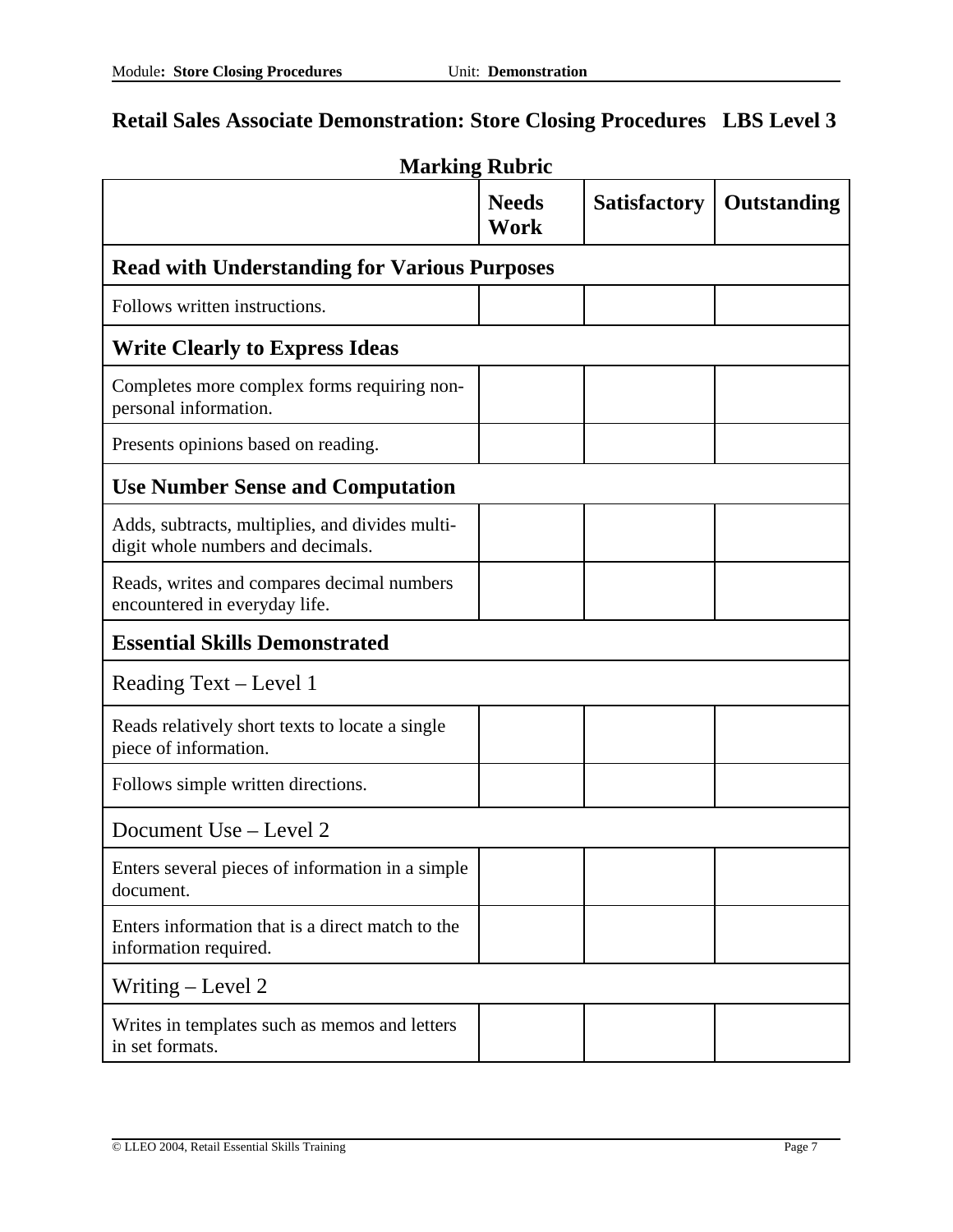| Writes routine content with little variation from<br>one instance to the next. |  |  |  |
|--------------------------------------------------------------------------------|--|--|--|
| Money Math $-$ Level 1                                                         |  |  |  |
| Totals simple bills.                                                           |  |  |  |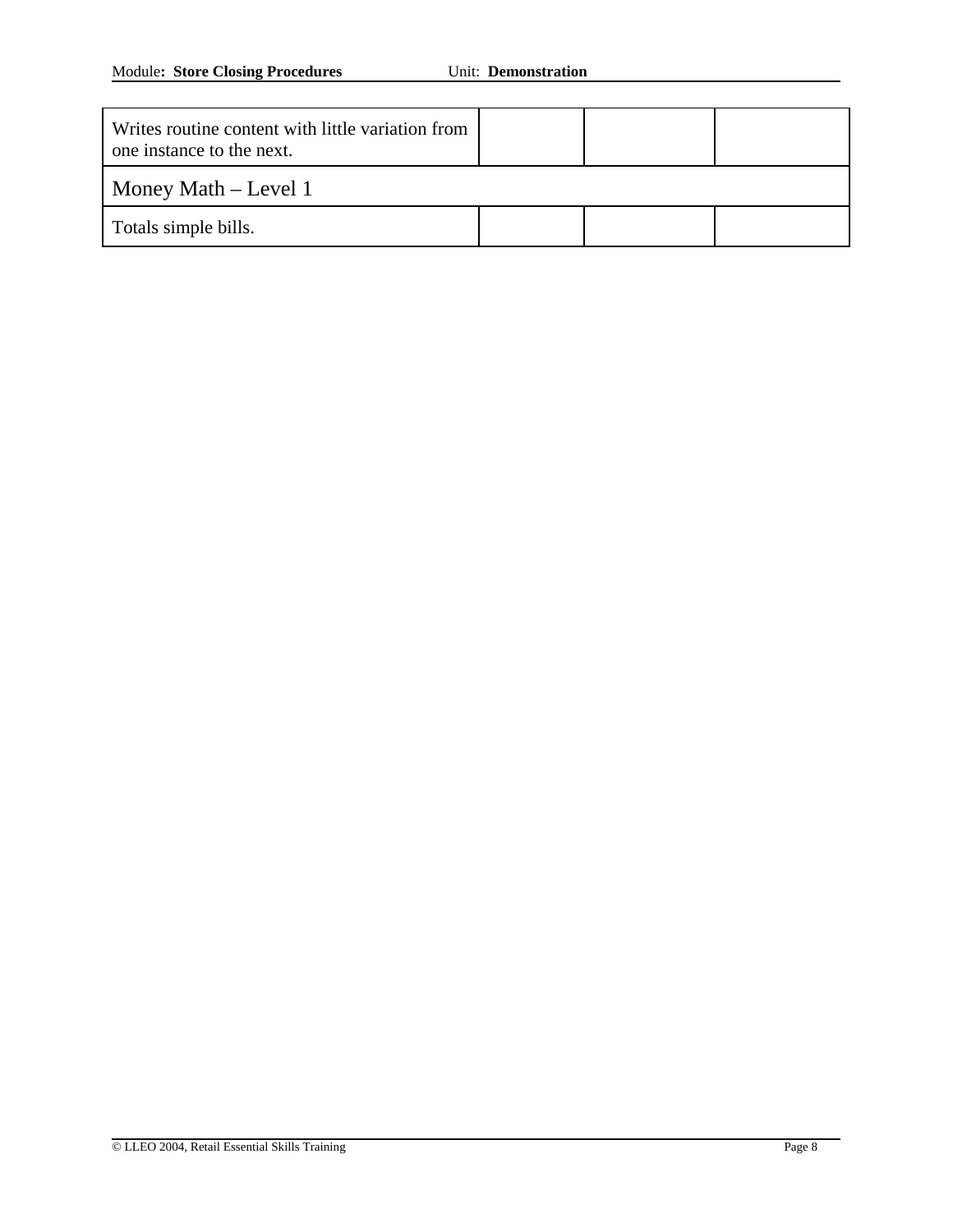| Joyce's Corner Store<br>Closing checklist |                               |  |  |  |  |
|-------------------------------------------|-------------------------------|--|--|--|--|
|                                           |                               |  |  |  |  |
|                                           | Shift end<br>Initials<br>Time |  |  |  |  |
|                                           |                               |  |  |  |  |
|                                           |                               |  |  |  |  |
|                                           |                               |  |  |  |  |
|                                           |                               |  |  |  |  |
|                                           |                               |  |  |  |  |
|                                           |                               |  |  |  |  |
|                                           |                               |  |  |  |  |
|                                           |                               |  |  |  |  |
|                                           |                               |  |  |  |  |

### **Store Maintenance Check List Form**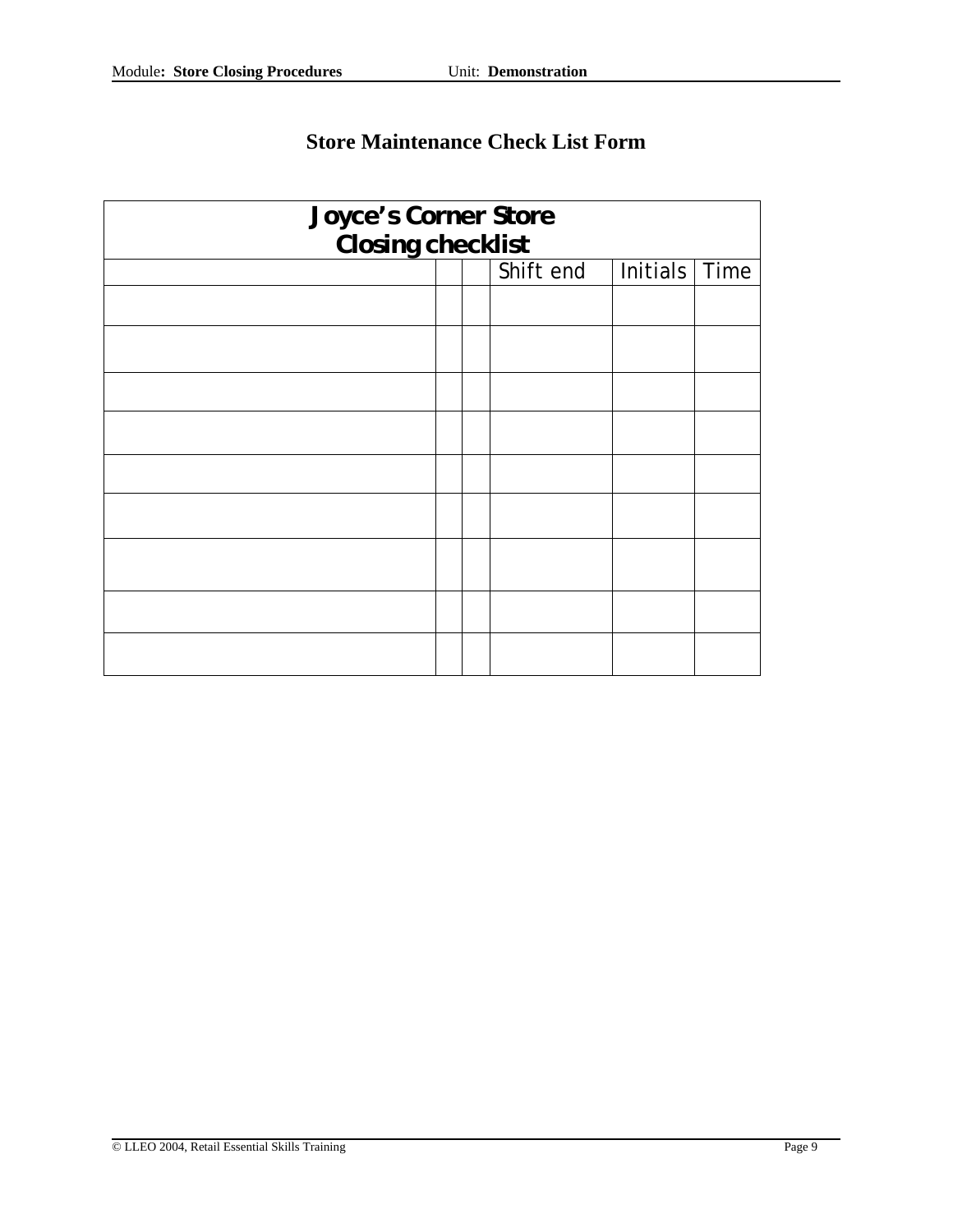## **Daily Transactions List**

| Coins                     | \$                         | 10.89  |
|---------------------------|----------------------------|--------|
| Currency                  | \$                         | 525.00 |
| Cheques, debit and credit |                            |        |
| card transactions         | \$                         | 256.65 |
|                           |                            |        |
| Cash paid out             | \$                         | 25.00  |
|                           |                            |        |
| Opening amount            | $\boldsymbol{\mathsf{\$}}$ | 200.00 |
|                           |                            |        |
| Cash Register tape        | \$                         | 617.54 |
|                           |                            |        |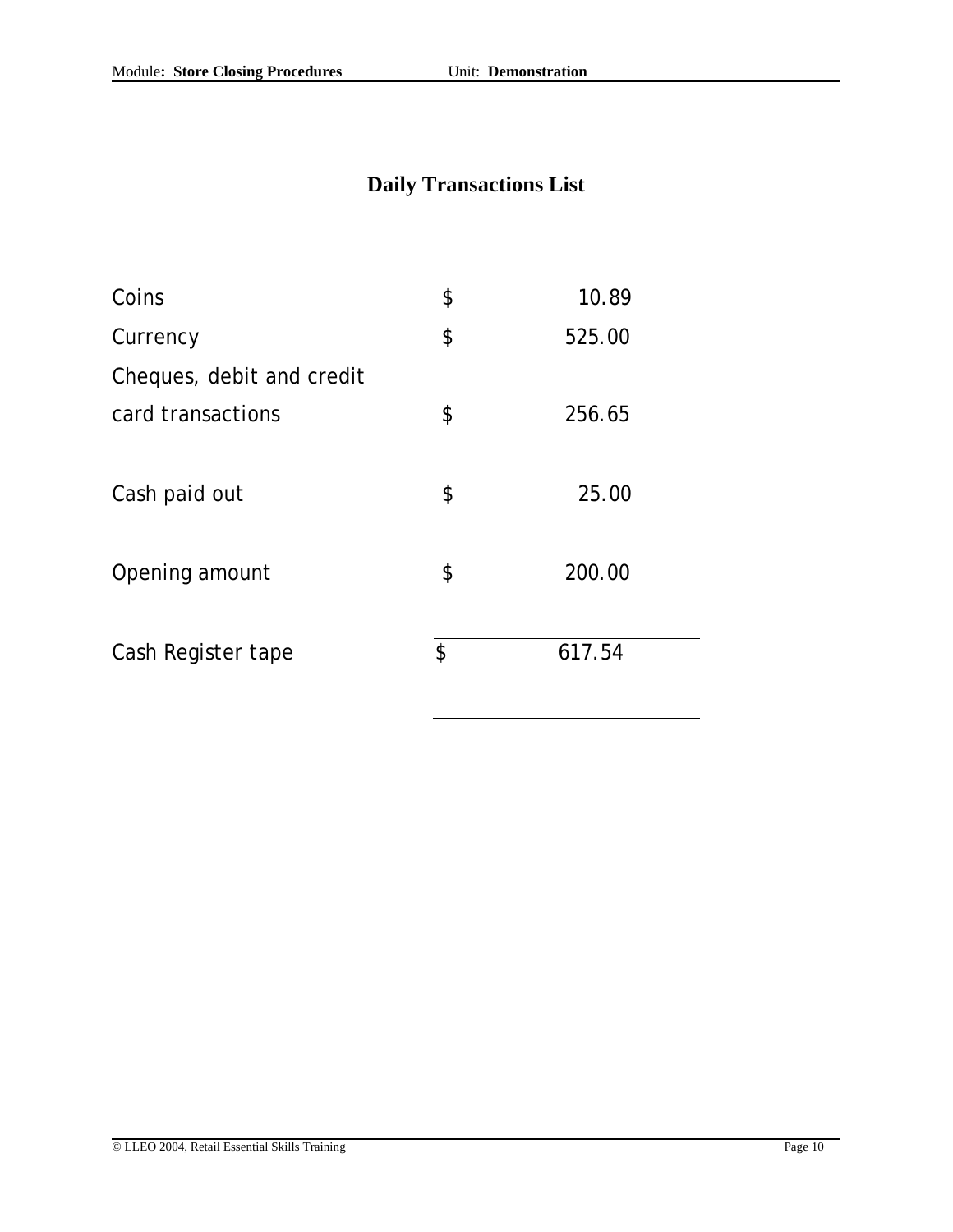### **Transaction Summary Sheet**

| Coins                     | \$ |
|---------------------------|----|
| Currency                  | \$ |
| Cheques, debit and credit |    |
| card transactions         | \$ |
| Total cash in drawer      |    |
| Cash paid out             | \$ |
| Total cash in drawer      |    |
| Opening amount            | \$ |
| <b>Cash Received</b>      |    |
| <b>Total Daily Sales</b>  | \$ |
| <b>Difference</b>         |    |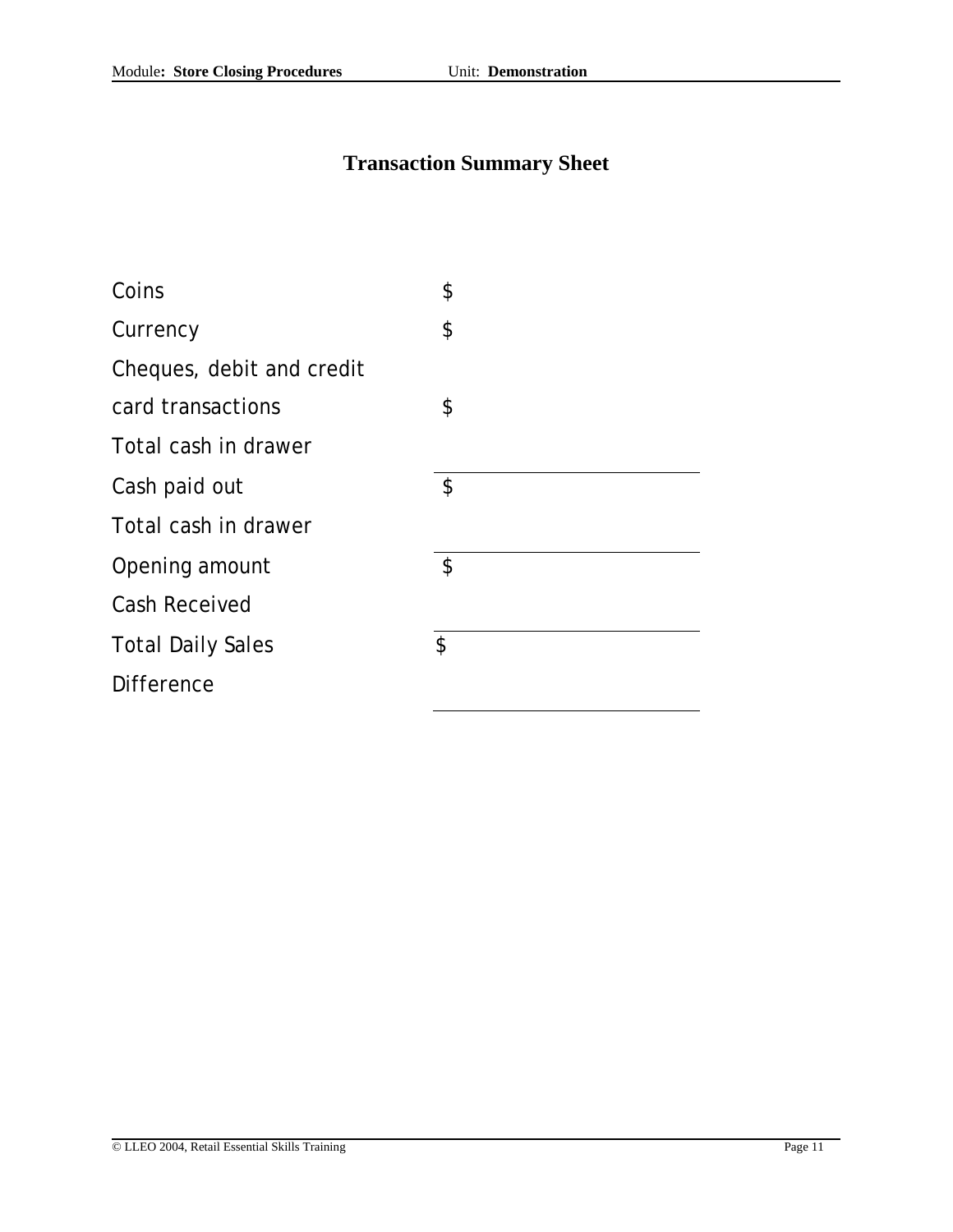## **Deposit Slip Form**

| Deposit                                                |                     |  |  |  |
|--------------------------------------------------------|---------------------|--|--|--|
| All accounts                                           |                     |  |  |  |
|                                                        | Your Bank           |  |  |  |
|                                                        |                     |  |  |  |
| <b>Account Number:</b>                                 | Date:               |  |  |  |
| Name:                                                  |                     |  |  |  |
|                                                        |                     |  |  |  |
| Cash<br>Cheques and Coupons                            |                     |  |  |  |
|                                                        | x1                  |  |  |  |
|                                                        | x2                  |  |  |  |
|                                                        | x5                  |  |  |  |
|                                                        | x10                 |  |  |  |
|                                                        | x20                 |  |  |  |
|                                                        | X                   |  |  |  |
|                                                        | X                   |  |  |  |
|                                                        | coin                |  |  |  |
|                                                        | Cheques and coupons |  |  |  |
|                                                        | brought forward     |  |  |  |
| Received in cash (which is deducted from this deposit) |                     |  |  |  |
| Signature                                              |                     |  |  |  |
| <b>Depositor Initials</b><br>Total                     |                     |  |  |  |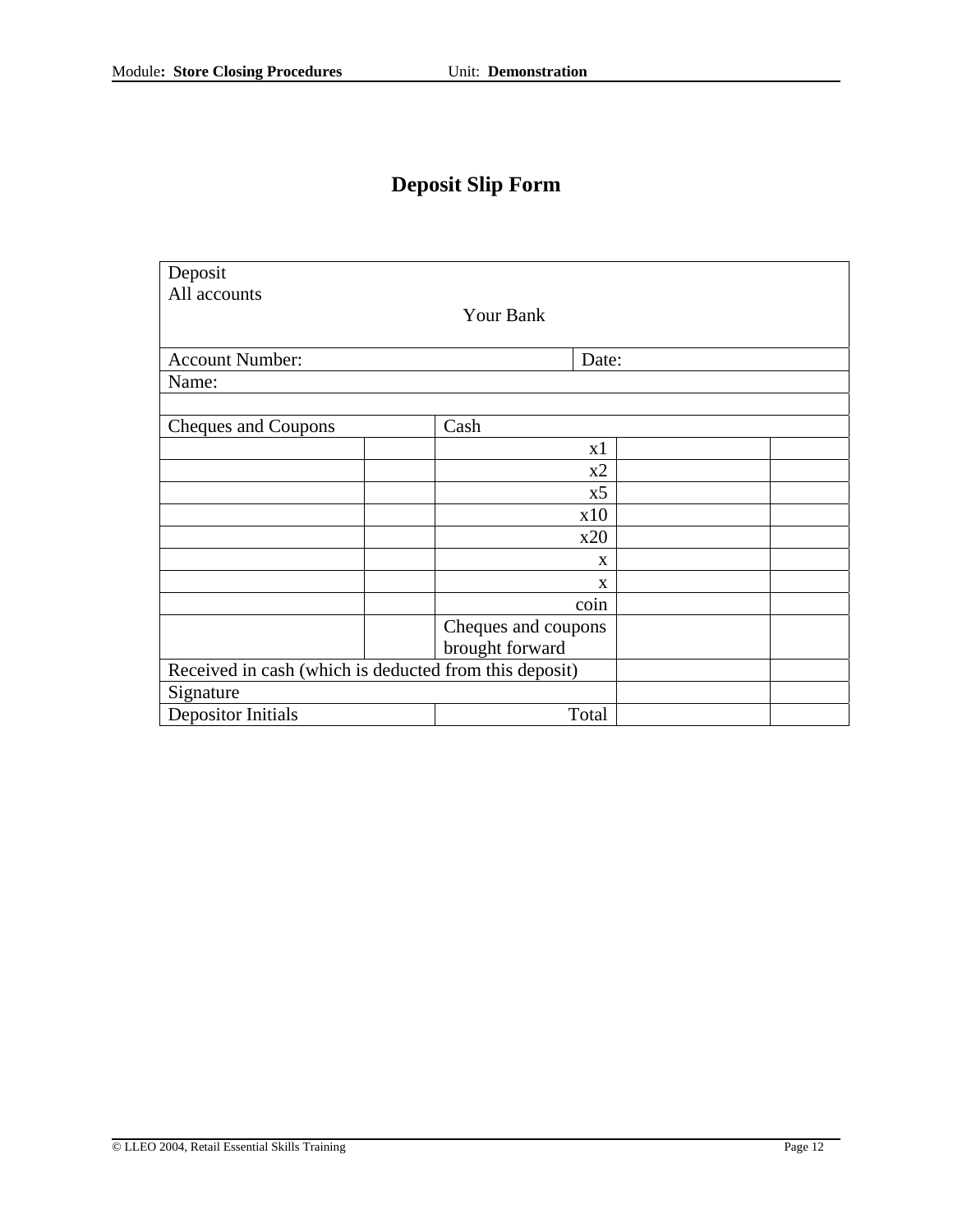Learner Name: Date Completed:

**Demonstration Title:** Customer Service Duties and Situations

**Description of Demonstration Activity** In this demonstration the learner will be asked to participate in several role plays of situations that a customer service professional might encounter within a day.

**Main Goal Path:** Employment

**Theme:** Customer Service in a Retail Setting

**Short Term Goal**: Develop effective communication and problem solving skills in a retail situation.

#### **Primary Outcome:**

Listen and Speak Effectively Number Sense and Computations

#### **Essential Skills Demonstrated:**

Reading Text (3) Document Use (2) Decision Making (1) Job Task Planning and Organizing (2) Finding Information (2) Computer Use (1)

#### **Materials Required** :

Return form Rain check form Message pad form Ad for a coffee maker Sales receipt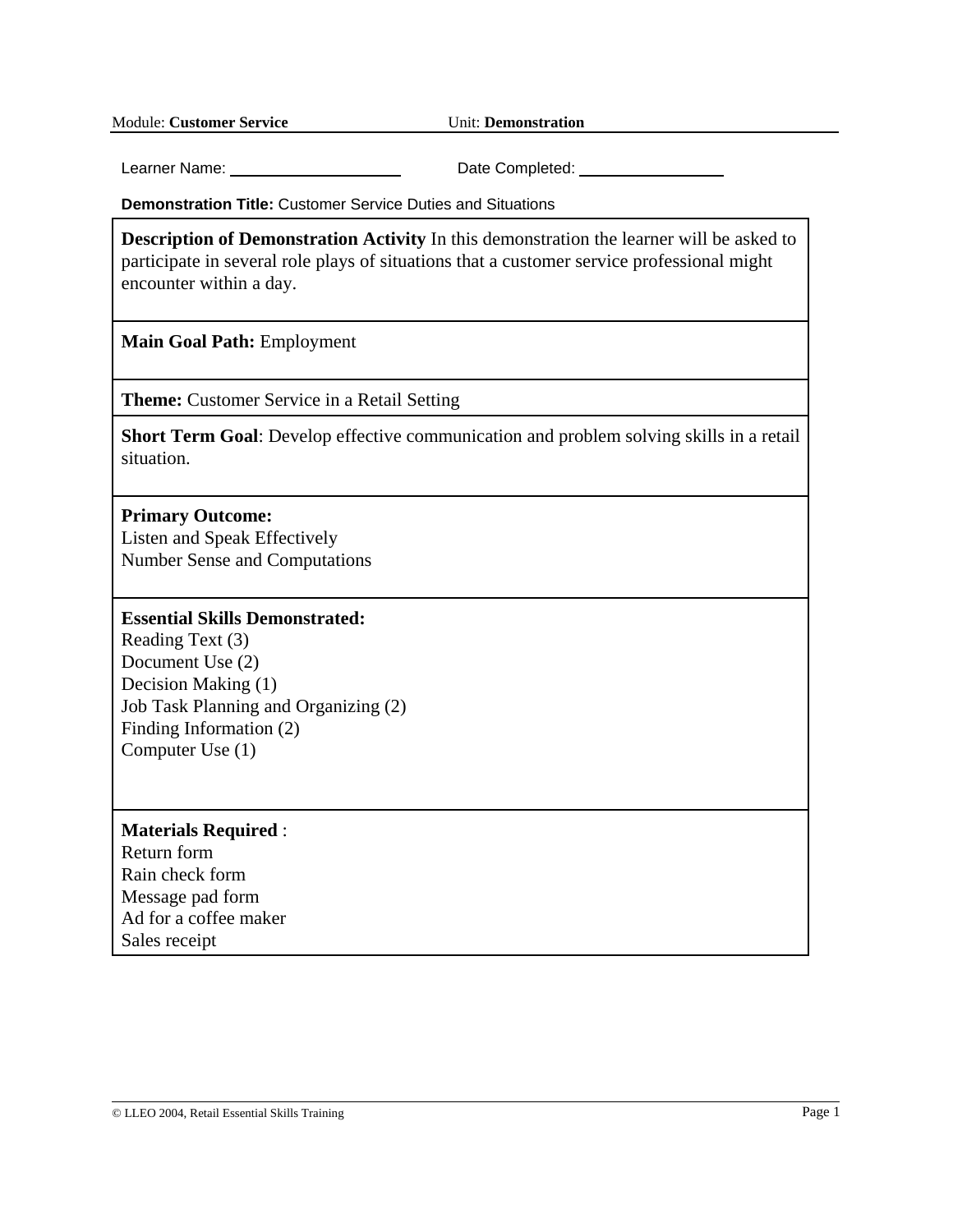Learner Name: Completed: Date Completed:

#### **Demonstration Title:** Customer Service Duties and Situations

#### **Practitioner Instructions:**

Make sure the learner understands the information and instructions for this demonstration

- 1. Go over the evaluation section with the learner to ensure that they understand what skills, knowledge, or actions are being assessed and how these skills will be demonstrated. Include the Customer Service Checklist and remind your student that they will also be using the checklist to evaluate their actions.
- 2. Decide with the learner what would be a reasonable length of time for the completion of this demonstration activity. Record this on the assessment form.
- 3. This demonstration involves role-playing. You, the instructor, will act the part of a customer in three different situations. Before starting the scenarios please review the Customer Service Checklist so you will be conscious of the skills you are looking for.

#### **Situation 1**

You are a customer coming in to return a sweater that you bought for your daughter. Your daughter likes the sweater but it is too small. When the customer service professional checks the stock she finds that the sweater is no longer available.

### **Situation 2**

You come into the department and go immediately to a display of electric coffee pots. When the customer service professional approaches to provide assistance you ask about a certain coffee pot that is being sold at a special price this week. You show the flyer that advertises that item. The customer service professional checks the availability on the computer and finds that it is out of stock. He/she offers you a rain check on the item and fills out the required form.

### **Situation 3**

In this situation you play the part of a supplier calling the manager to tell her that the waterproof red hat she asked about is still available at a cost of \$26.99. You want the manager to call back as soon as possible to tell him if she wants it shipped to the store. Your name is Harry or Mildred Moffet and your number is 703-847-1234 extension 567.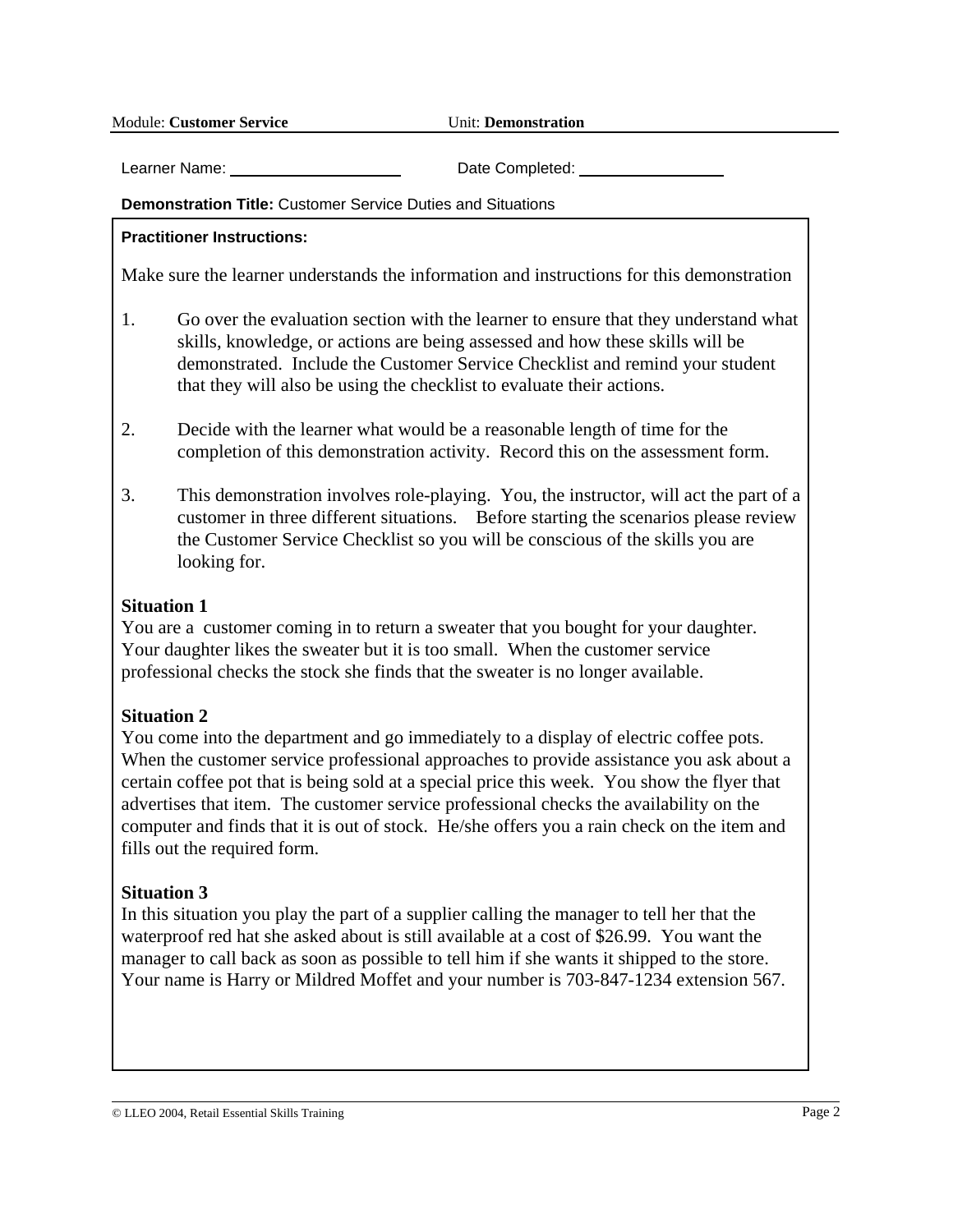Learner Name: Date Completed:

**Demonstration Title:** Customer Service Duties and Situations

#### **Situation 4**

You are a customer coming into the store with a blouse with the hem unstitched. You are very annoyed about the poor quality and workmanship. You want someone to repair the blouse. The store does not offer this service. This makes you even more annoyed.

- 4. As you participate in the scenarios be conscious of the customer service skills being demonstrated so that you can fill out the customer service check list.
- 5. When the learner has completed the demonstration, provide a way for the learner to self-reflect on the experience. Complete the assessment form with the learner, enter the date completed, and note whether it was successful or needs to be tried again.

### **Help Allowed**:

The learner may ask questions to clarify the assignment instructions. Remind the learner to ask questions before they begin as they will not be able to after the demonstration starts.

They should ask you and the supplier how to spell names. This is most acceptable.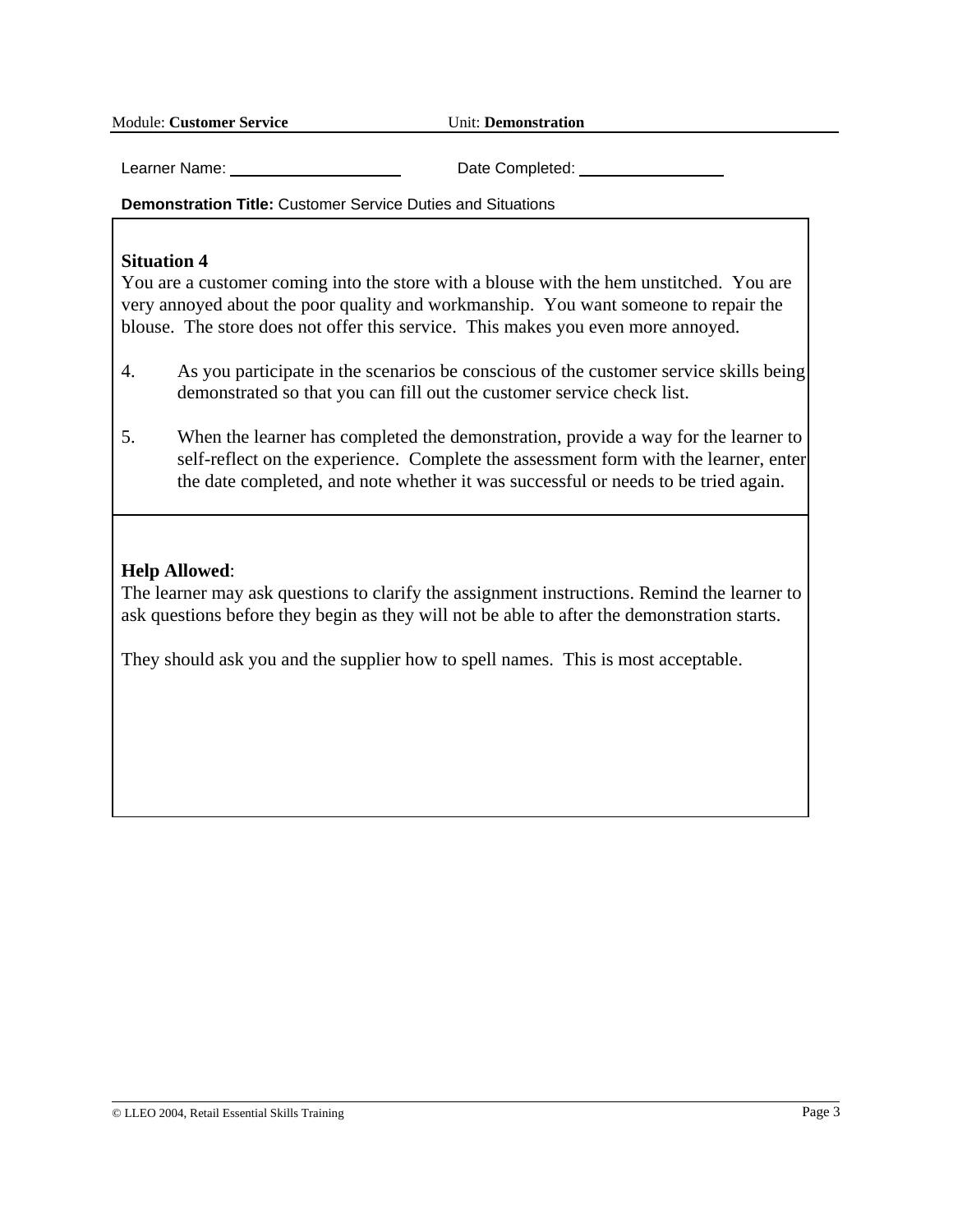Learner Name: Completed: Date Completed:

#### **Demonstration Title:** Customer Service Duties and Situations

#### **Learner Information and Instructions**

As an employee in a busy retail store your first responsibility is to serve the customer but there is also a list of daily tasks that need to be done when no customer needs your attention.. It is your responsibility to ensure that the jobs are completed throughout the day. Some jobs are more important. Be sure that these are done first.

As the first part of this demonstration, create a daily task list of jobs that you believe are important to the safe and efficient operation of the store. List them starting with the jobs you feel are most important. Use the daily task list provided.

The most important job , of course, is providing service to the customer. You instructor will act as a customer in the following situations.

### **Situation 1**

A customer comes in to return a sweater that he bought for his daughter. His daughter likes the sweater but it is too small. When you check the stock you discover you do not have that particular sweater in the size he needs. Offer a refund and complete the paper work required. Be sure to return the correct amount, including taxes. Remember to recommend other clothing that his daughter might be interested in.

### **Situation 2**

A customer comes into your department and goes immediately to a display of electric coffee pots. When you approach to provide assistance he asks about a certain coffee pot that is being sold at a special price this week. He shows you the flyer that advertises that item. You check the availability on the computer and find that it is out of stock. Your store number is 1234.

### **Situation 3**

The telephone rings at your sales station. You are not currently serving a customer. You answer the phone. It is a supplier calling your manager to tell her that the waterproof red hat she asked about is still available at a cost of \$26.99. He wants the manager to call back as soon as possible to tell him if she wants it shipped to the store. His name is Harry Moffet and his number is 703-847-1234 extension 567. Use the message form provided.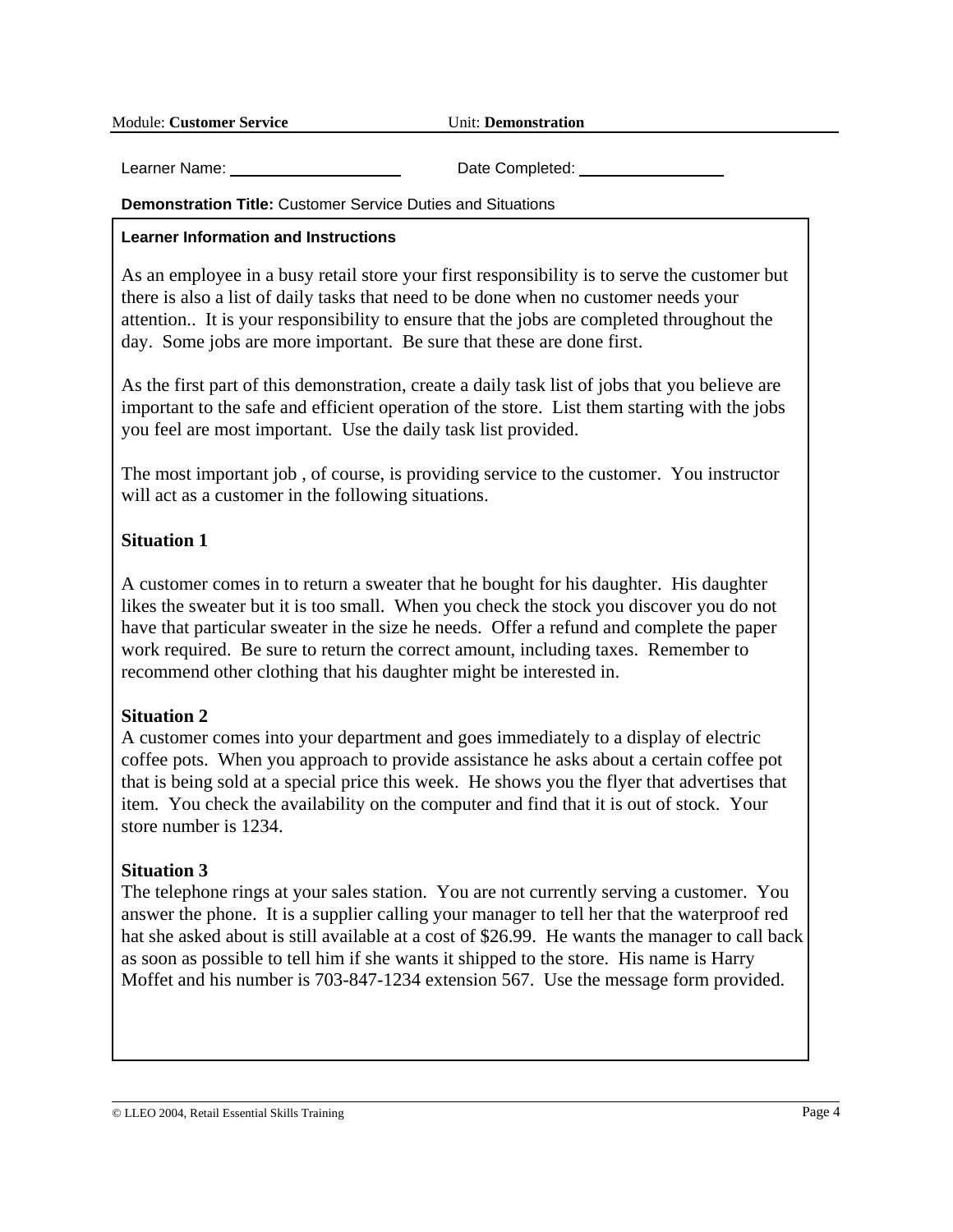Learner Name: Date Completed:

**Demonstration Title:** Customer Service Duties and Situations

#### **Learner Instructions Continued**

#### **Situation 4**

A customer comes into the store with a blouse with the hem unstitched. She is very annoyed about the poor quality and workmanship. She wants someone to repair the blouse. Your store does not offer this service. This makes the customer even more annoyed. Work with this customer to resolve her concerns. Fill out the proper paperwork if it is necessary. You can offer the option of having her have the blouse repaired and submit a bill.

As you react to these situations your instructor will be observing your actions so that he can fill out a customer service demonstration check list. You will also be asked to evaluate your performance using this same checklist.

Read the instructions and the customer service checklist carefully. Are you ready for the demonstration? Ask any questions before the demonstration begins. After you start, it is important not to break the flow.

When the demonstration is over, complete the checklist and hand it in along with any paper work you have completed. Good luck as you show us your exceptional customer service skills.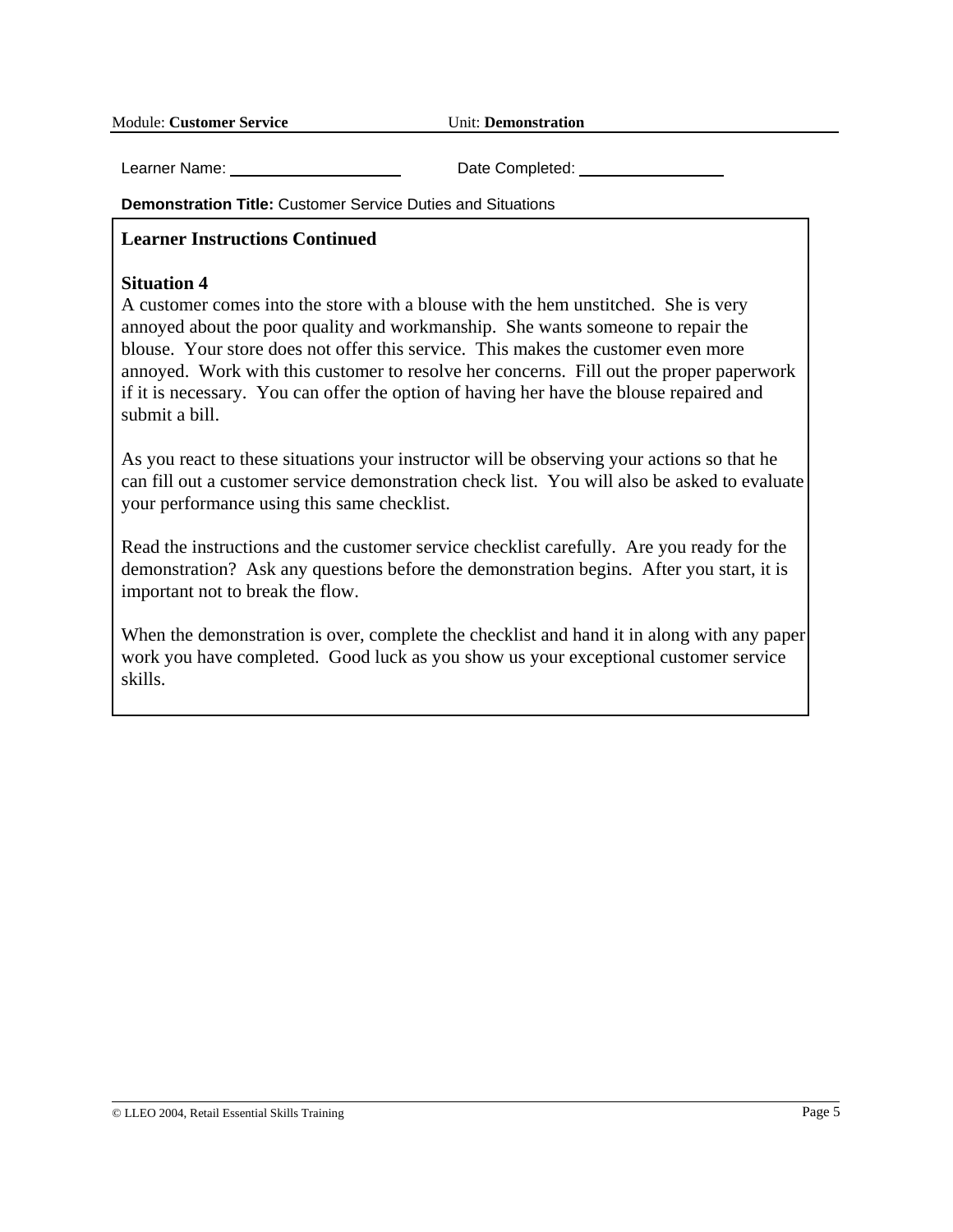|  | <b>Module: Customer Service</b> |  |
|--|---------------------------------|--|
|--|---------------------------------|--|

**Unit: Demonstration** 

Learner Name: Date Completed:

**Demonstration Title:** Customer Service Duties and Situations

**Assessment**: **Learner's Self Reflection** I read my instructions carefully. Yes **9** No **9** I found ways to solve the problems presented. Yes **9** No **9** I remained calm and efficient. Yes **9** No **9** I completed the forms legibly with the correct information. Yes  $\bullet$  No  $\bullet$ I figured out the amount of money to return to the customer Yes  $\bullet$  No  $\bullet$ I remembered and used my skills as a customer service professional Yes  $\bullet$  No  $\bullet$ I found this demonstration challenging and enjoyable. Yes **9** No **9** This demonstration is related to my employment goal. Yes **9** No **9** There are some things I would change about this demonstration.  $Y_{\text{es}} \bullet Y_{\text{res}} \bullet Y_{\text{res}} \bullet Y_{\text{res}} \bullet Y_{\text{res}} \bullet Y_{\text{res}} \bullet Y_{\text{res}} \bullet Y_{\text{res}} \bullet Y_{\text{res}} \bullet Y_{\text{res}} \bullet Y_{\text{res}} \bullet Y_{\text{res}} \bullet Y_{\text{res}} \bullet Y_{\text{res}} \bullet Y_{\text{res}} \bullet Y_{\text{res}} \bullet Y_{\text{res}} \bullet Y_{\text{res}} \bullet Y_{\text{res}} \bullet Y_{\text{res}} \bullet Y_{\text{res}} \bullet Y_{\text{$ These things should be changed: Other comments: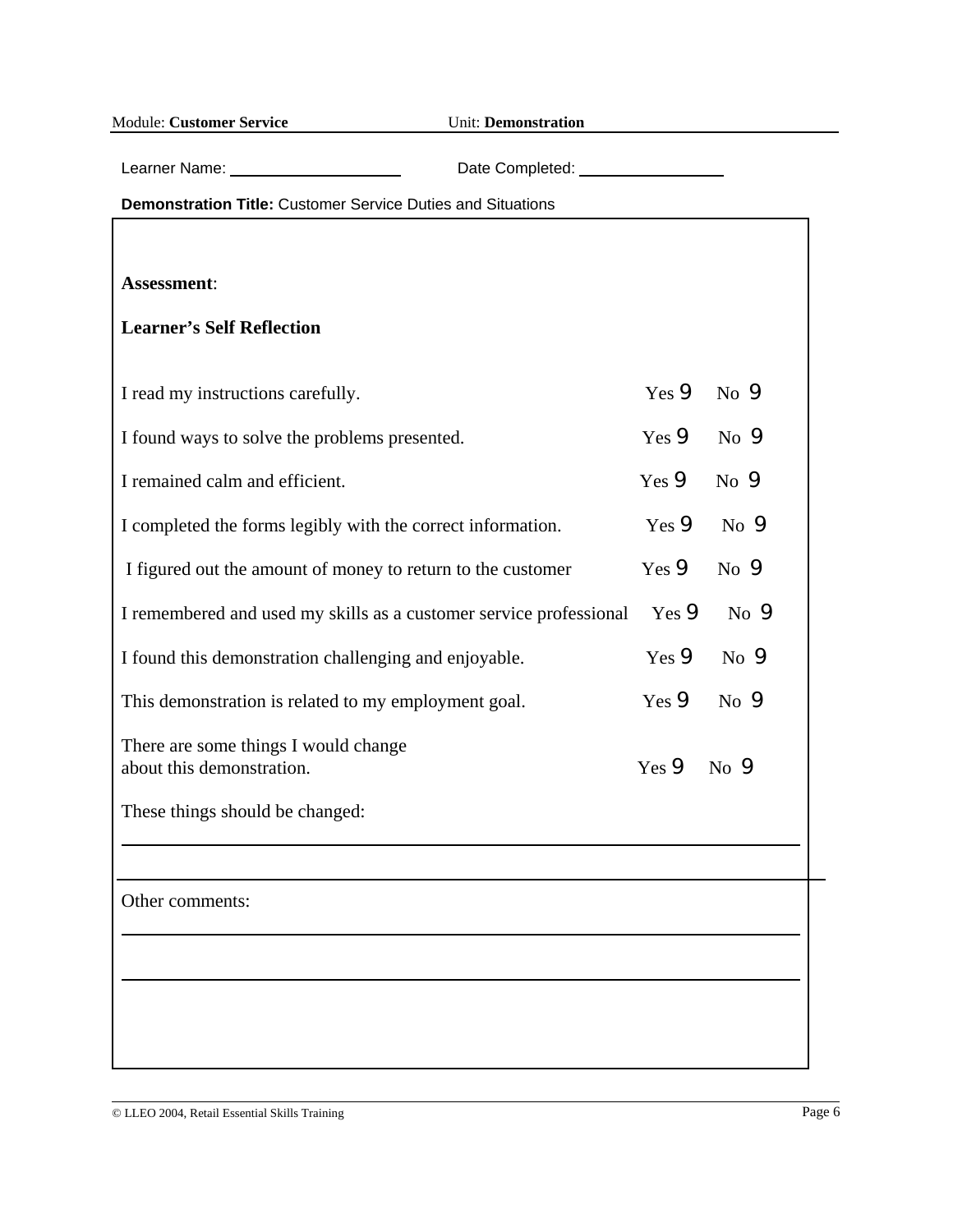Learner Name: Date Completed:

**Demonstration Title:** Customer Service Duties and Situations

|                                                                                                                                          | Needs Work | Satisfactory | Outstanding |  |  |
|------------------------------------------------------------------------------------------------------------------------------------------|------------|--------------|-------------|--|--|
| <b>Read With Understanding For Various Purposes</b>                                                                                      |            |              |             |  |  |
| Draws on personal experience and on<br>reading experience to gather meaning from<br>text.                                                |            |              |             |  |  |
| Skims to understand type of text; scans to<br>find specific information.                                                                 |            |              |             |  |  |
| Begins to take notes.                                                                                                                    |            |              |             |  |  |
| <b>Write Clearly to Express Ideas</b>                                                                                                    |            |              |             |  |  |
| Completes more complex forms requiring<br>non-personal information.                                                                      |            |              |             |  |  |
| Writes short summaries to present factual<br>information.                                                                                |            |              |             |  |  |
| <b>Essential Skills - Document Use (2)</b>                                                                                               |            |              |             |  |  |
| Locates one or more pieces of information<br>using consecutive searches with the same<br>one or two search criteria.                     |            |              |             |  |  |
| Enters several pieces of information                                                                                                     |            |              |             |  |  |
| <b>Essential Skills - Writing (1)</b>                                                                                                    |            |              |             |  |  |
| Writes with the intention to organize,<br>remind, or inform.                                                                             |            |              |             |  |  |
| <b>Essential Skills - Decision Making (1)</b>                                                                                            |            |              |             |  |  |
| Makes decisions as to which trades would<br>be of most general use and decides which<br>trades people to include under each<br>category. |            |              |             |  |  |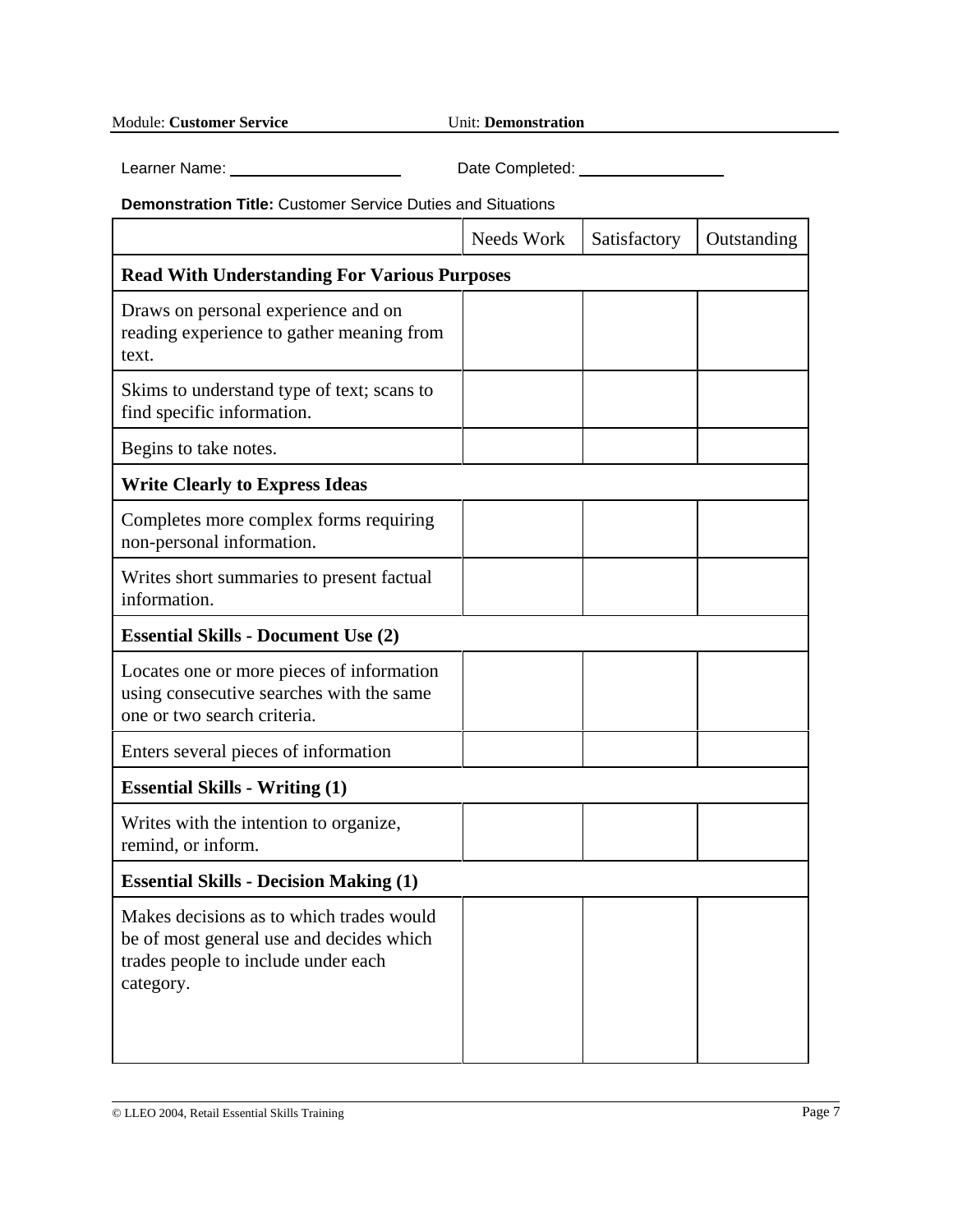Learner Name: Date Completed:

**Demonstration Title:** Customer Service Duties and Situations

| <b>Job Task Planning and Organizing (2)</b>                                                                                                                           |  |  |
|-----------------------------------------------------------------------------------------------------------------------------------------------------------------------|--|--|
| Decides how to complete the job most<br>efficiently based on prior knowledge,<br>experience, and advice from instructors and<br>peers.                                |  |  |
| <b>Finding Information (2)</b>                                                                                                                                        |  |  |
| Finds the needed information from a source<br>that is easily identified. Uses simple<br>processing in selecting information<br>according to a predetermined criteria. |  |  |
| Computer use $(1)$                                                                                                                                                    |  |  |
| Uses several familiar software features such<br>as simple formatting of text using a limited<br>number of steps that can be memorized<br>easily.                      |  |  |

This demonstration:  $\bullet$  was successfully completed **9** needs to be tried again

Date Completed: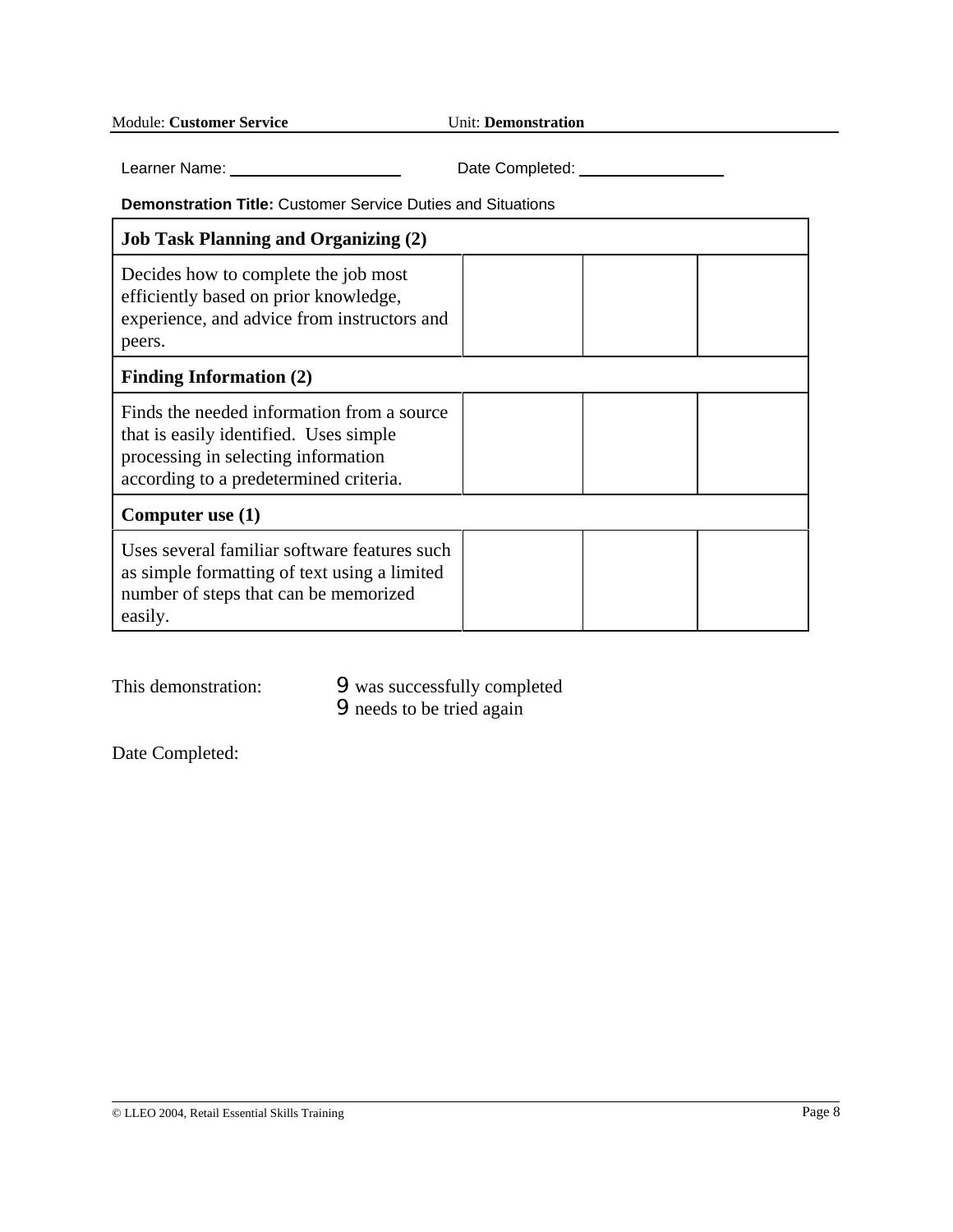# **SO & SO'S DEPARTMENT STORE STORE #1234 456 MAIN STREET, SOMETOWN, ON**

# **BEST POUR COFFEE MAKER**



 HALF PRICE !! \$14.99 EACH

 REGULAR PRICE \$29.98 EACH

# **H & B BRAND**

Best pour – 12 cup Coffee Maker Automatic pause Lighted on & off switch Purple - 7305-608 Green - 2740-028

# **SALE PRICE EFFECTIVE THIS WEEK ONLY!!**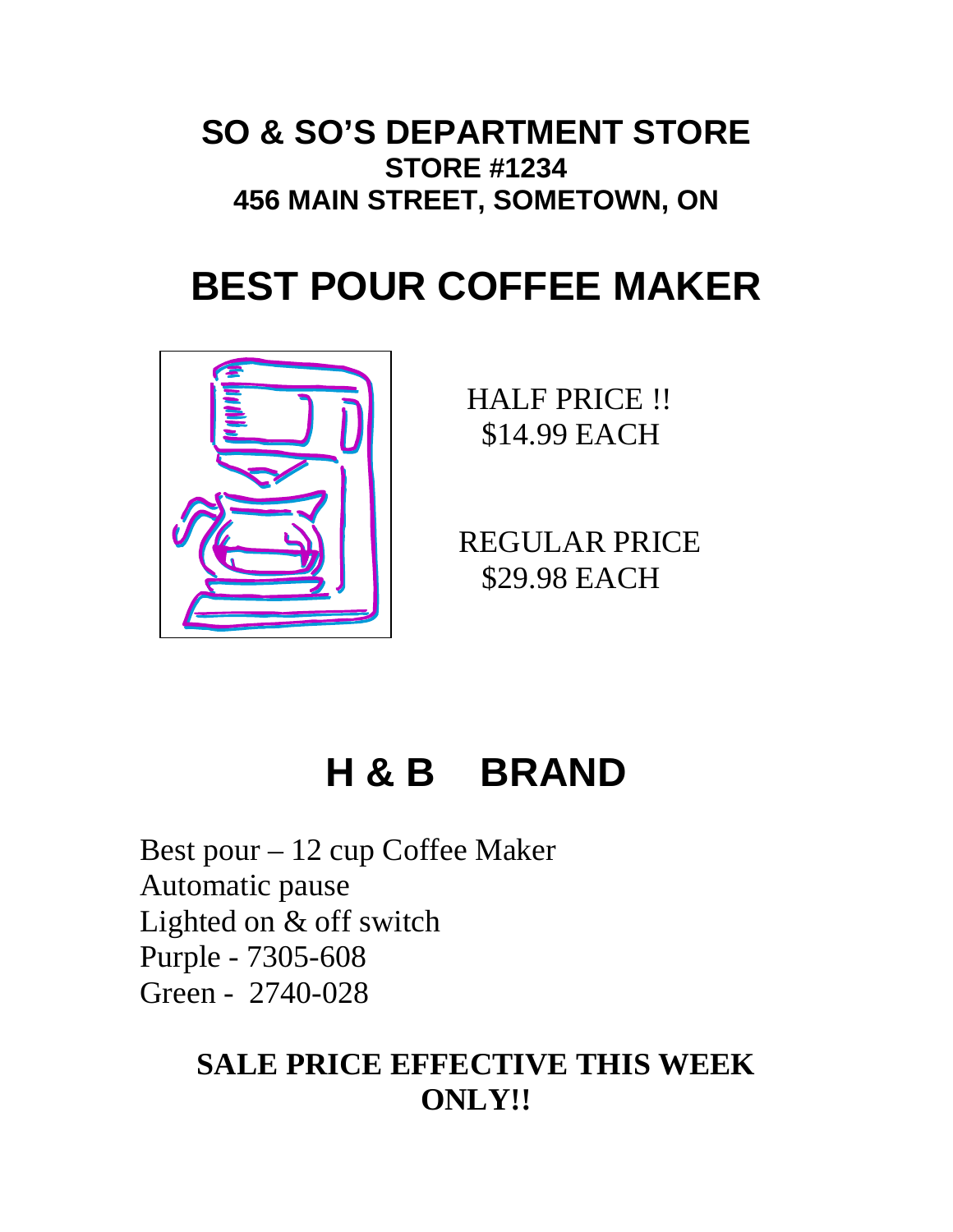| <b>SO &amp; SO'S DEPARTMENT STORE</b> |                                                                                                                        |  |  |  |  |  |
|---------------------------------------|------------------------------------------------------------------------------------------------------------------------|--|--|--|--|--|
| <b>Cash Refund Form</b>               |                                                                                                                        |  |  |  |  |  |
|                                       | 456 MAIN STREET, SOMETOWN, ON                                                                                          |  |  |  |  |  |
|                                       | Item returned<br>Not returned                                                                                          |  |  |  |  |  |
| Item description                      | <u> 1980 - Johann Barn, mars ann an t-Amhain ann an t-Amhain an t-Amhain an t-Amhain an t-Amhain ann an t-Amhain a</u> |  |  |  |  |  |
|                                       |                                                                                                                        |  |  |  |  |  |
| Date Purchased                        |                                                                                                                        |  |  |  |  |  |
|                                       | Full refund<br>Partial refund                                                                                          |  |  |  |  |  |
| Customer name                         |                                                                                                                        |  |  |  |  |  |
| Customer signature                    | <u> 1989 - Johann Barbara, martxa alemaniar a</u>                                                                      |  |  |  |  |  |
| Cashier signature                     |                                                                                                                        |  |  |  |  |  |
|                                       |                                                                                                                        |  |  |  |  |  |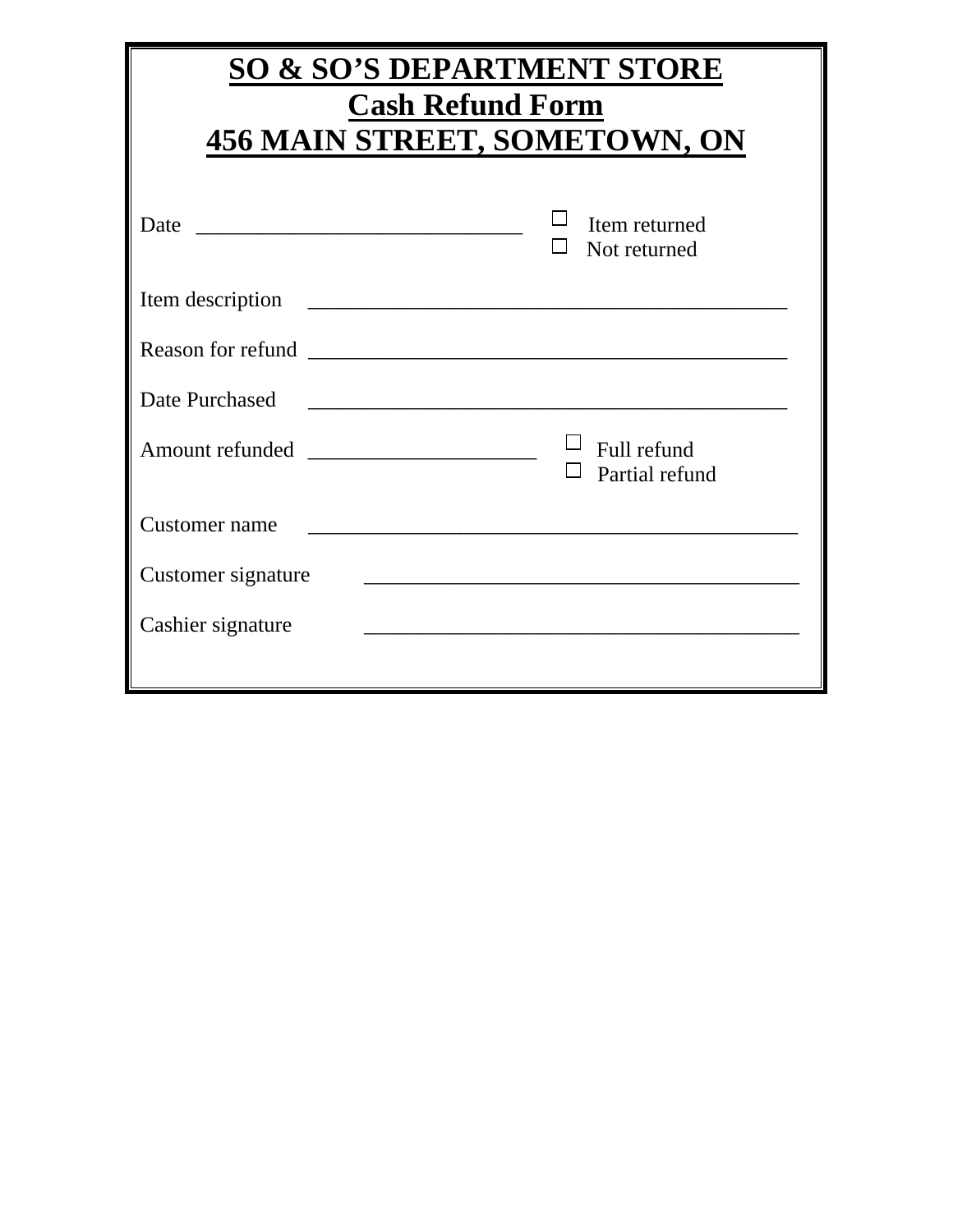| <b>SO &amp; SO'S DEPARTMENT STORE</b><br><b>Special Order Form</b><br>456 MAIN STREET, SOMETOWN, ON |              |                    |              |  |  |
|-----------------------------------------------------------------------------------------------------|--------------|--------------------|--------------|--|--|
| Customer name                                                                                       |              | Phone #            |              |  |  |
| Cashier<br>Date                                                                                     |              |                    |              |  |  |
|                                                                                                     | <b>ITEM#</b> | <b>DESCRIPTION</b> | <b>PRICE</b> |  |  |
|                                                                                                     |              |                    |              |  |  |
|                                                                                                     |              |                    |              |  |  |
|                                                                                                     |              |                    |              |  |  |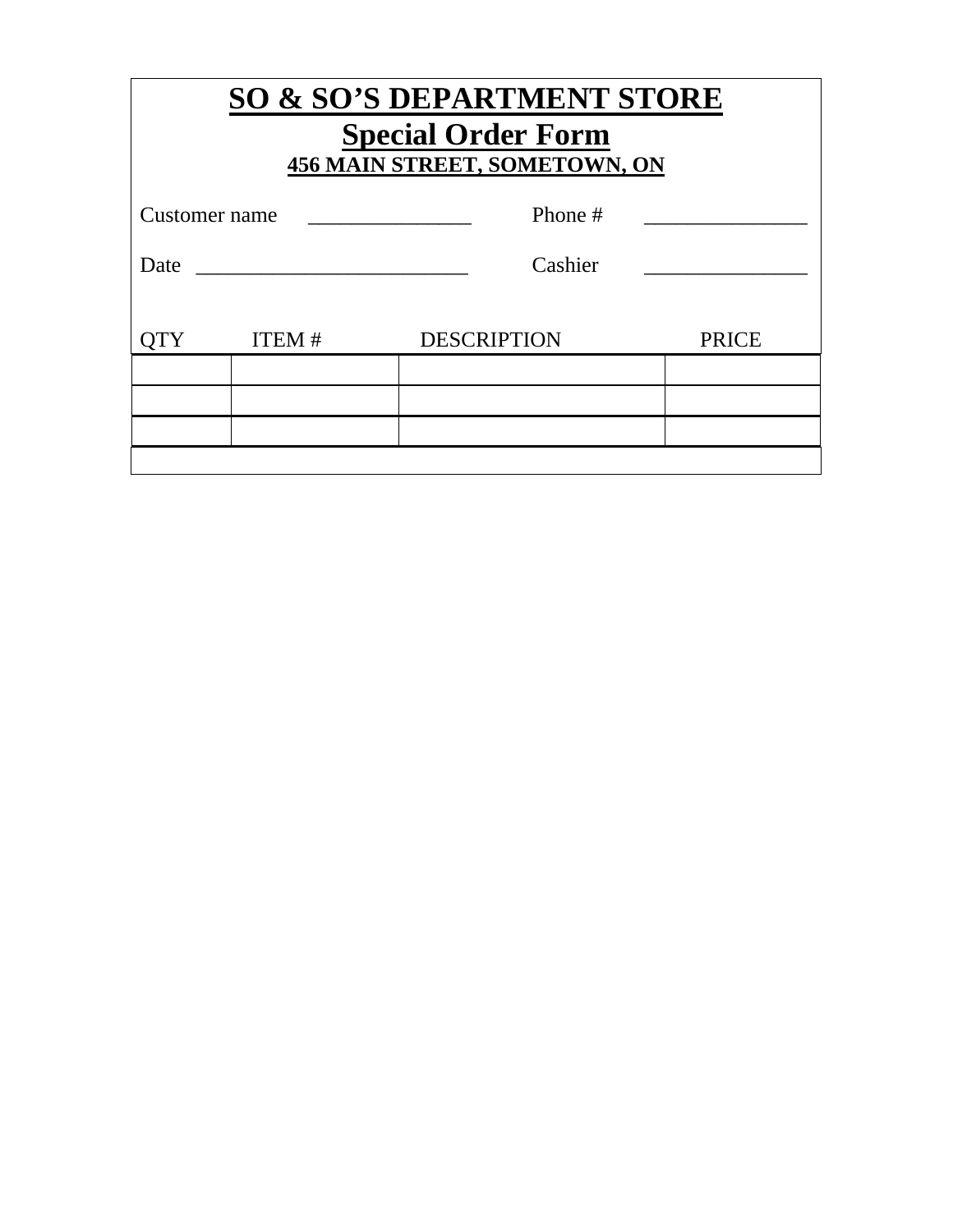## **Customer Service Checklist**

| <b>Skill Demonstrated</b>                                                              | N/A | Yes | No |
|----------------------------------------------------------------------------------------|-----|-----|----|
| Made the customer's satisfaction a priority                                            |     |     |    |
| Made the customer feel welcome and important                                           |     |     |    |
| Showed sensitivity to cultural differences                                             |     |     |    |
| Kept the work area neat and tidy                                                       |     |     |    |
| Used appropriate greetings                                                             |     |     |    |
| Found out what the customer needed                                                     |     |     |    |
| Served the customer efficiently                                                        |     |     |    |
| Knew what forms to use for various purposes                                            |     |     |    |
| Knew what the stores procedures and policies are and<br>explained them to the customer |     |     |    |
| Investigated and questioned to get all the facts                                       |     |     |    |
| Demonstrated that the customer's concerns were valid                                   |     |     |    |
| Worked to solve any problem in a way that made the<br>customer feel valued.            |     |     |    |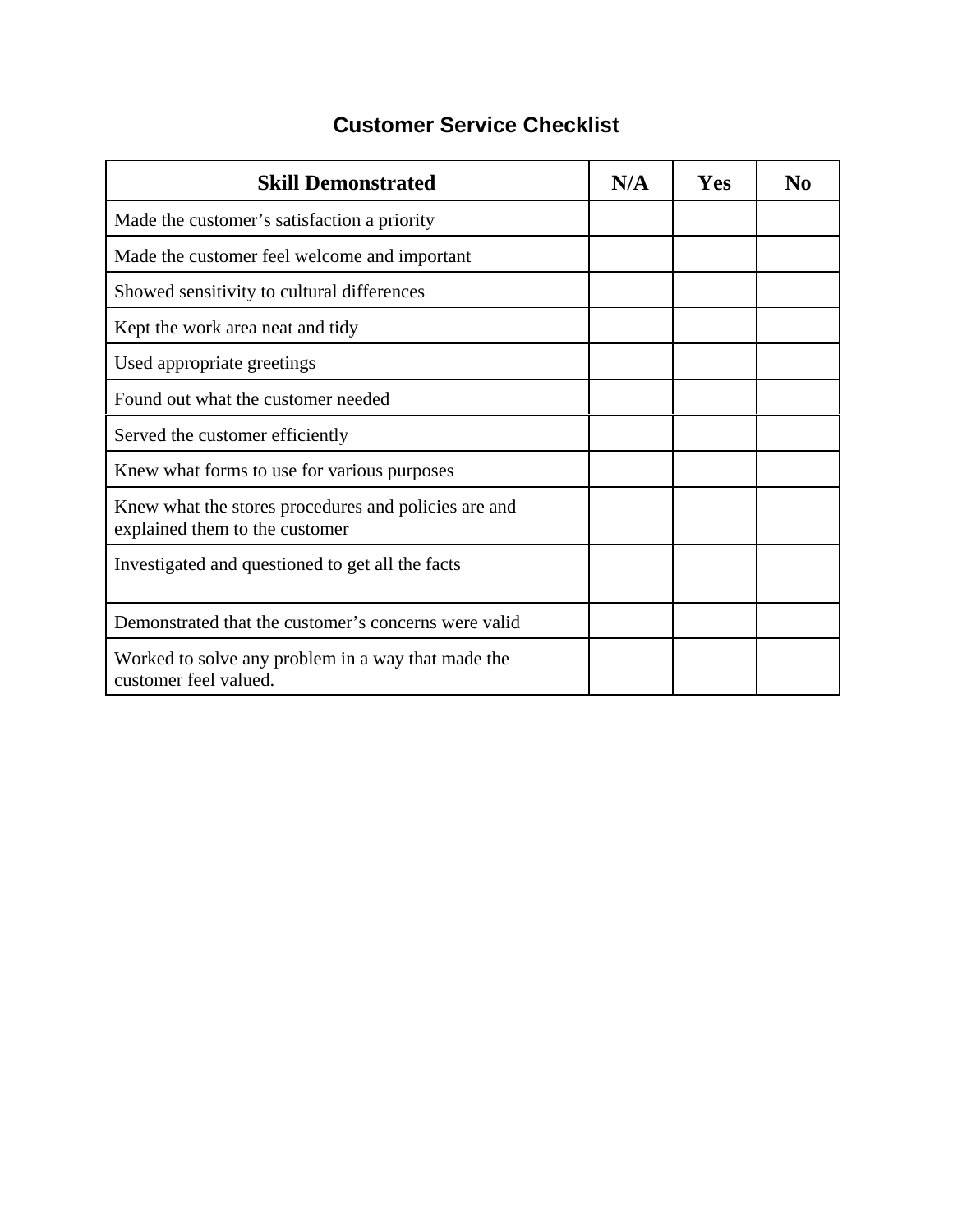# **RAINCHECK CERTIFICATE SO & SO'S DEPARTMENT STORE #1234 456 MAIN STREET, SOMETOWN, ON**

We thought we would order enough to meet the demand for the advertised merchandise but there was a greater demand than we expected. We will be pleased to notify you by telephone when this merchandise is available for you.

|                          | Item Description |             | <b>Raincheck Date</b> | Store #      | Div No.     |
|--------------------------|------------------|-------------|-----------------------|--------------|-------------|
| Stock No.                | Qty.             | <b>Size</b> | Colour                | Reg. Price   | Promo Price |
| <b>Transaction Date:</b> |                  |             |                       |              |             |
| Name:                    |                  |             |                       |              |             |
| Address:                 |                  |             |                       |              |             |
| Province:<br>City:       |                  |             |                       | Postal Code: |             |
| Phone:                   |                  |             |                       |              |             |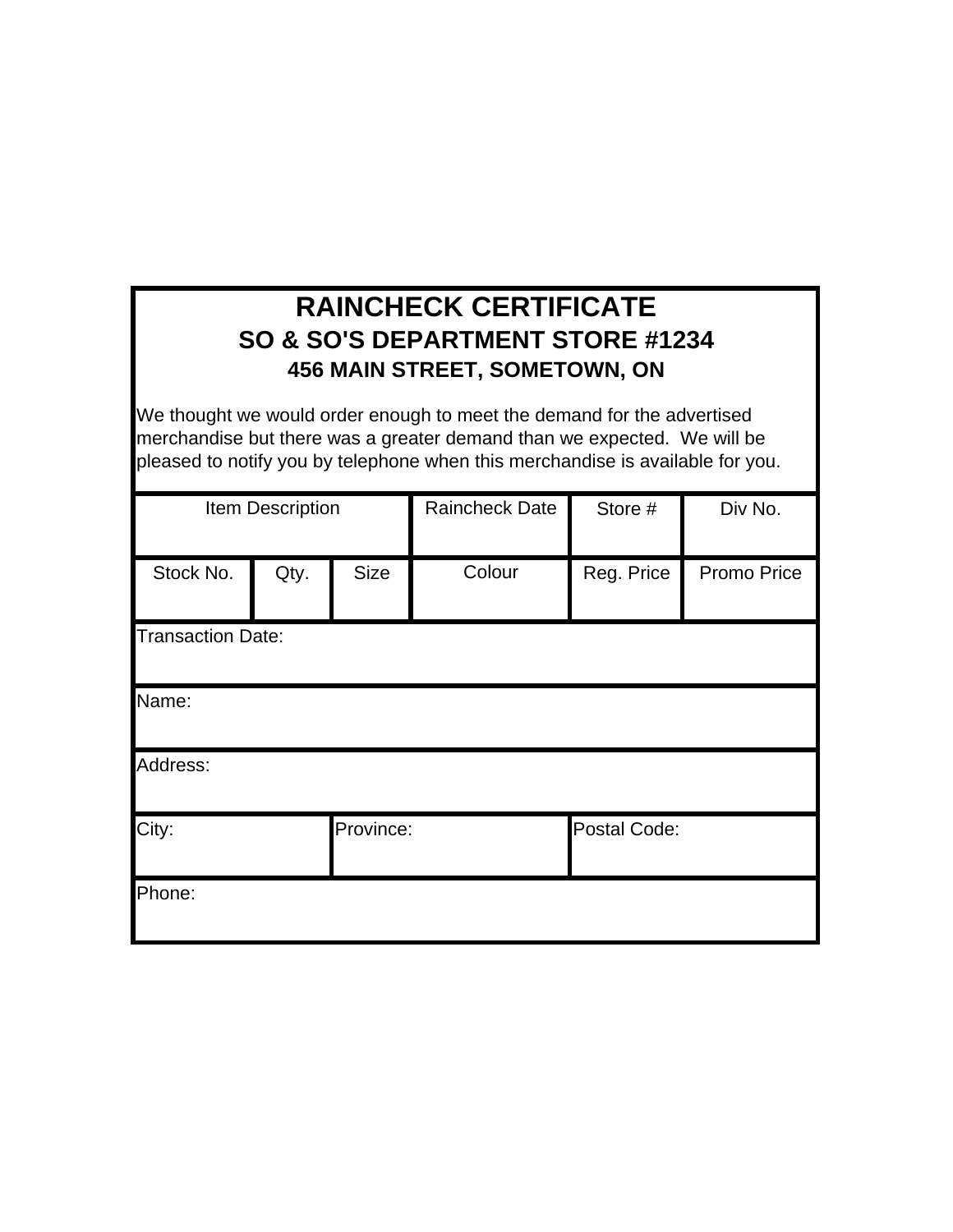| <b>SO &amp; SO'S DEPARTMENT STORE</b>      | <b>STORE #1234</b><br><b>456 MAIN STREET</b><br>SOMETOWN, ON<br>613-987-6543 |                             |
|--------------------------------------------|------------------------------------------------------------------------------|-----------------------------|
| Sales Associate #09732                     |                                                                              |                             |
| Junior girls sweater                       | 03 457                                                                       | \$14.67                     |
| Casual woven top                           | 07 876                                                                       | \$23.99                     |
| Cassette player                            | 0026 891                                                                     | \$17.49                     |
| <b>Minerals</b>                            | 6213448                                                                      | \$2.77                      |
| Subtotal<br><b>GST 7%</b><br><b>PST 8%</b> |                                                                              | \$58.92<br>\$4.12<br>\$4.71 |
| <b>TOTAL</b>                               |                                                                              | \$67.76                     |
| <b>CASH</b>                                |                                                                              | \$70.00                     |
| <b>CHANGE DUE</b>                          |                                                                              | \$2.24                      |
| <b>ITEMS 4</b>                             |                                                                              |                             |
| Thank you for shopping at                  | So & So's<br>Please come again!!                                             |                             |